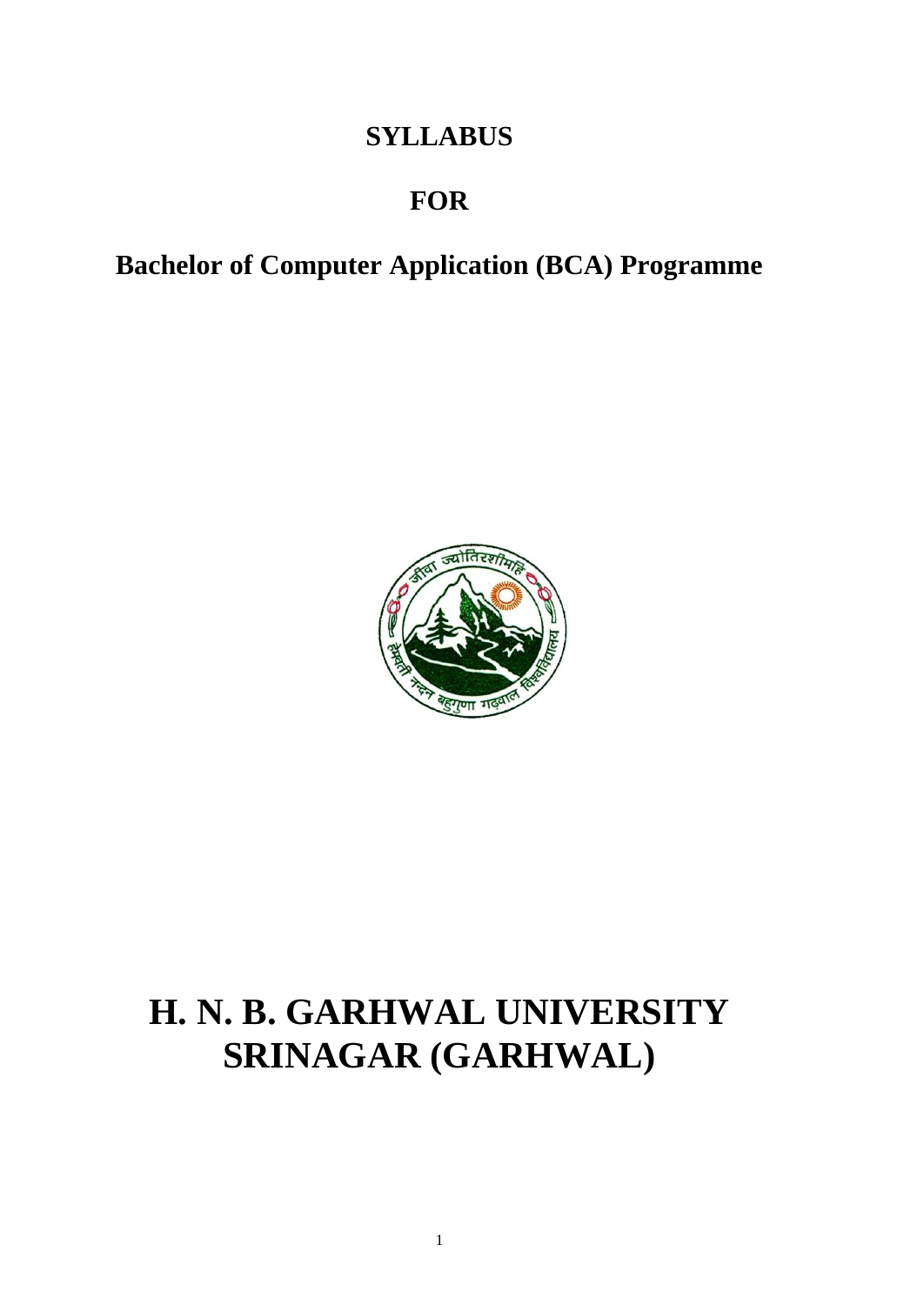

# **Bachelor of Computer Application (BCA)**

#### **FIRST SEMESTER:**

| S.               | Course No.       | <b>Subject</b>                           |                          |              |   | <b>Evaluation – Scheme</b> |                          |            |           |                    | <b>Credit</b>  |
|------------------|------------------|------------------------------------------|--------------------------|--------------|---|----------------------------|--------------------------|------------|-----------|--------------------|----------------|
| N <sub>0</sub>   |                  |                                          | <b>Period</b>            |              |   | <b>Sessional</b>           |                          |            |           | <b>Examination</b> |                |
|                  |                  |                                          | L                        | T            | P | <b>TA</b>                  | CT                       | <b>TOT</b> | <b>ES</b> | Sub.               |                |
|                  |                  |                                          |                          |              |   |                            |                          |            | Е         | <b>Total</b>       |                |
| <b>Theory</b>    |                  |                                          |                          |              |   |                            |                          |            |           |                    |                |
| 1.               | SET/CSE/BCA/AEC1 | General English                          | $\overline{2}$           | ۰            | ۰ | 10                         | 20                       | 30         | 70        | 100                | 2              |
| 2.               | SET/CSE/BCA/C101 | Computer Fundamental                     | $\overline{4}$           |              | - | 10                         | 20                       | 30         | 70        | 100                | 5              |
| 3.               | SET/CSE/BCA/C102 | Programming in 'C'                       | 4                        | ۰            | ۰ | 10                         | 20                       | 30         | 70        | 100                | $\overline{4}$ |
| 4.               | SET/CSE/BCA/C103 | $\sigma$ f<br>Mathematical<br>Foundation | 4                        |              | ۰ | 10                         | 20                       | 30         | 70        | 100                | 5              |
|                  |                  | <b>Computer Science</b>                  |                          |              |   |                            |                          |            |           |                    |                |
| <b>Practical</b> |                  |                                          |                          |              |   |                            |                          |            |           |                    |                |
| 1.               | SET/CSE/BCA/CP11 | Computer Fundamental Lab                 | ٠                        | ۰            | 3 | 30                         | $\overline{\phantom{a}}$ | 30         | 70        | 100                | 2              |
| 2.               | SET/CSE/BCA/CP12 | Programming in 'C' Lab                   | $\overline{\phantom{a}}$ | ۰            | 3 | 30                         | $\blacksquare$           | 30         | 70        | 100                | 2              |
|                  |                  | <b>Total</b>                             | 14                       | $\mathbf{2}$ | 6 | 100                        | 80                       | 180        | 420       | 600                | 20             |

# **SECOND SEMESTER:**

| S.               | <b>Course No.</b>           | <b>Subject</b>                    | <b>Evaluation - Scheme</b> |                |                          |                  |                          |            |            |                    |                |  |
|------------------|-----------------------------|-----------------------------------|----------------------------|----------------|--------------------------|------------------|--------------------------|------------|------------|--------------------|----------------|--|
| N <sub>0</sub>   |                             |                                   | Period                     |                |                          | <b>Sessional</b> |                          |            |            | <b>Examination</b> |                |  |
|                  |                             |                                   | L                          | T              | ${\bf P}$                | <b>TA</b>        | CT                       | <b>TOT</b> | <b>ESE</b> | Sub.               |                |  |
|                  |                             |                                   |                            |                |                          |                  |                          |            |            | <b>Total</b>       |                |  |
| <b>Theory</b>    |                             |                                   |                            |                |                          |                  |                          |            |            |                    |                |  |
| 1.               | SET/CSE/BCA/AEC2            | Environment science               | $\overline{2}$             | $\overline{a}$ | $\overline{a}$           | 10               | 20                       | 30         | 70         | 100                | $\overline{2}$ |  |
| 2.               | SET/CSE/BCA/C201            | File<br>Structure<br>$\&$<br>Data | $\overline{4}$             | 1              | $\overline{\phantom{0}}$ | 10               | 20                       | 30         | 70         | 100                | 5              |  |
|                  |                             | Organization                      |                            |                |                          |                  |                          |            |            |                    |                |  |
| 3.               | SET/CSE/BCA/C202            | Programming in $C++$              | $\overline{4}$             | ÷.             | L,                       | 10               | 20                       | 30         | 70         | 100                | $\overline{4}$ |  |
| 4.               | SET/CSE/BCA/C203            | Database Management Systems       | $\overline{4}$             | $\mathbf{1}$   | ÷                        | 10               | 20                       | 30         | 70         | 100                | 5              |  |
| <b>Practical</b> |                             |                                   |                            |                |                          |                  |                          |            |            |                    |                |  |
| 1.               | SET/CSE/BCA/CP21            | File<br>Structure<br>$\&$<br>Data | $\overline{\phantom{a}}$   | ÷              | 3                        | 30               | $\overline{\phantom{a}}$ | 30         | 70         | 100                | $\mathfrak{2}$ |  |
|                  |                             | Organization lab                  |                            |                |                          |                  |                          |            |            |                    |                |  |
| 2.               | SET/CSE/BCA/CP22            | Programming in C++ Lab            | $\sim$                     | ÷              | 3                        | 30               | $\overline{\phantom{a}}$ | 30         | 70         | 100                | $\overline{2}$ |  |
|                  |                             | <b>Total</b>                      | 14                         | $\mathbf{2}$   | 6                        | <b>100</b>       | 80                       | 180        | 420        | 600                | 20             |  |
| <b>TA</b>        |                             | : Teacher Assessment              |                            |                |                          |                  |                          |            |            |                    |                |  |
| <b>CT</b>        | : Class Test                |                                   |                            |                |                          |                  |                          |            |            |                    |                |  |
| <b>ESE</b>       |                             | : End Semester Examination        |                            |                |                          |                  |                          |            |            |                    |                |  |
|                  | SUB TOT.<br>: Subject Total |                                   |                            |                |                          |                  |                          |            |            |                    |                |  |
| TOT.             | : Total                     |                                   |                            |                |                          |                  |                          |            |            |                    |                |  |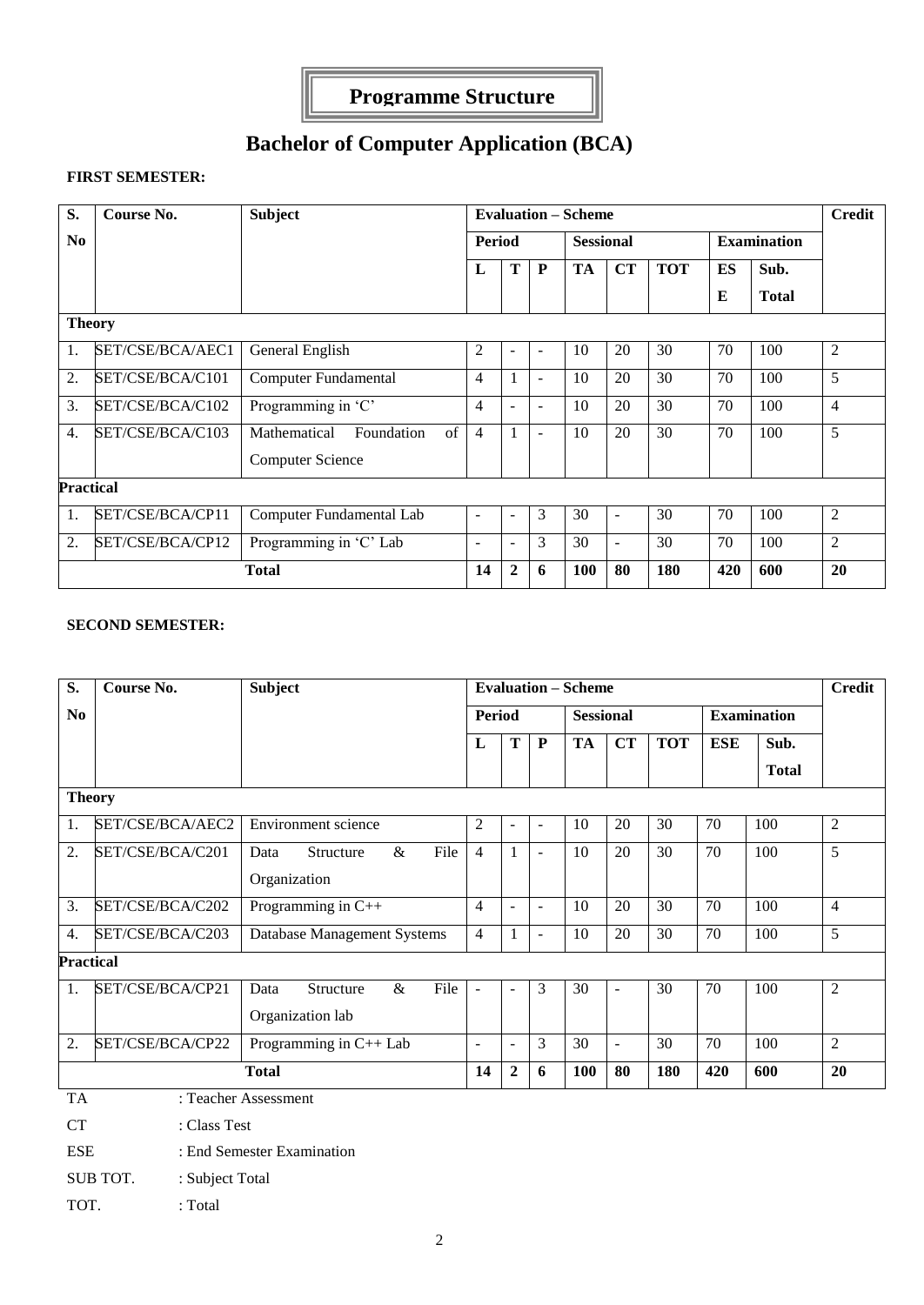## **THIRD SEMESTER:**

| S.             | Course No.                | <b>Subject</b>                              | <b>Evaluation – Scheme</b> |                |                          |                  |                |            |                    |              |                |
|----------------|---------------------------|---------------------------------------------|----------------------------|----------------|--------------------------|------------------|----------------|------------|--------------------|--------------|----------------|
| N <sub>0</sub> |                           |                                             | <b>Period</b>              |                |                          | <b>Sessional</b> |                |            | <b>Examination</b> |              |                |
|                |                           |                                             | L                          | T              | ${\bf P}$                | <b>TA</b>        | <b>CT</b>      | <b>TOT</b> | <b>ESE</b>         | Sub.         |                |
|                |                           |                                             |                            |                |                          |                  |                |            |                    | <b>Total</b> |                |
| <b>Theory</b>  |                           |                                             |                            |                |                          |                  |                |            |                    |              |                |
| 1.             | SET/CSE/BCA/C301          | <b>Computer Networks</b>                    | 4                          | 1              | $\blacksquare$           | 10               | 20             | 30         | 70                 | 100          | 5              |
| 2.             | SET/CSE/BCA/C302 Computer | Numerical<br><b>Based</b>                   | 4                          | $\sim$         | $\blacksquare$           | 10               | 20             | 30         | 70                 | 100          | $\overline{4}$ |
|                |                           | Techniques                                  |                            |                |                          |                  |                |            |                    |              |                |
| 3.             |                           | SET/CSE/BCA/C303 System Analysis and Design | 4                          | 1              | $\blacksquare$           | 10               | 20             | 30         | 70                 | 100          | 5              |
| 4.             | SET/CSE/BCA/SEC1          | SEC1A                                       | $\overline{2}$             | $\blacksquare$ | $\overline{\phantom{0}}$ | 10               | 20             | 30         | 70                 | 100          | $\overline{2}$ |
|                |                           |                                             |                            |                |                          |                  |                |            |                    |              |                |
| Practical      |                           |                                             |                            |                |                          |                  |                |            |                    |              |                |
| 1.             | SET/CSE/BCA/CP31          | Computer Networks and Internet              | ÷                          | $\blacksquare$ | 3                        | 30               | ÷,             | 30         | 70                 | 100          | $\overline{2}$ |
|                |                           | Technologies Lab                            |                            |                |                          |                  |                |            |                    |              |                |
| 2.             | SET/CSE/BCA/CP32 Computer | Numerical<br><b>Based</b>                   | ÷                          | $\sim$         | 3                        | 30               | $\blacksquare$ | 30         | 70                 | 100          | 2              |
|                |                           | Techniques Lab                              |                            |                |                          |                  |                |            |                    |              |                |
|                |                           | <b>Total</b>                                | 14                         | $\mathbf{2}$   | 6                        | 100              | 80             | 180        | 420                | 600          | 20             |

#### **FOURTH SEMESTER:**

| S.               | Course No.                         | <b>Subject</b>                | <b>Evaluation - Scheme</b> |                |                |                  |                          |                 |                 |                    |                |
|------------------|------------------------------------|-------------------------------|----------------------------|----------------|----------------|------------------|--------------------------|-----------------|-----------------|--------------------|----------------|
| N <sub>0</sub>   |                                    |                               | <b>Period</b>              |                |                | <b>Sessional</b> |                          |                 |                 | <b>Examination</b> |                |
|                  |                                    |                               | L                          | $\mathbf T$    | ${\bf P}$      | <b>TA</b>        | <b>CT</b>                | <b>TOT</b>      | <b>ESE</b>      | Sub.               |                |
|                  |                                    |                               |                            |                |                |                  |                          |                 |                 | <b>Total</b>       |                |
| <b>Theory</b>    |                                    |                               |                            |                |                |                  |                          |                 |                 |                    |                |
| 1.               | SET/CSE/BCA/C401                   | Multimedia<br>Systems<br>and  | $\overline{4}$             | 1              | $\overline{a}$ | 10               | 20                       | 30              | 70              | 100                | 5              |
|                  |                                    | Applications                  |                            |                |                |                  |                          |                 |                 |                    |                |
| 2.               | SET/CSE/BCA/C402                   | Operating System Organization | $\overline{4}$             | $\equiv$       | $\blacksquare$ | 10               | 20                       | 30              | 70              | 100                | $\overline{4}$ |
|                  |                                    | & UNIX                        |                            |                |                |                  |                          |                 |                 |                    |                |
| 3.               | SET/CSE/BCA/C403                   | <b>Software Engineering</b>   | $\overline{4}$             | $\mathbf{1}$   | $\blacksquare$ | 10               | $\overline{20}$          | $\overline{30}$ | $\overline{70}$ | 100                | $\overline{5}$ |
| $\overline{4}$ . | SET/CSE/BCA/SEC2                   | SEC <sub>2</sub> A            | $\overline{2}$             | $\sim$         | $\overline{a}$ | 10               | 20                       | 30              | 70              | 100                | $\overline{2}$ |
| <b>Practical</b> |                                    |                               |                            |                |                |                  |                          |                 |                 |                    |                |
| 1.               | SET/CSE/BCA/CP41                   | Multimedia<br>Systems<br>and  | $\overline{a}$             | $\sim$         | 3              | $\overline{30}$  | $\bar{\phantom{a}}$      | $\overline{30}$ | $\overline{70}$ | 100                | $\overline{2}$ |
|                  |                                    | Applications Lab              |                            |                |                |                  |                          |                 |                 |                    |                |
| 2.               | SET/CSE/BCA/CP42                   | Operating System Organization | $\blacksquare$             | $\blacksquare$ | 3              | 30               | $\overline{\phantom{a}}$ | 30              | 70              | 100                | $\overline{2}$ |
|                  |                                    | & UNIX Lab                    |                            |                |                |                  |                          |                 |                 |                    |                |
|                  |                                    | <b>Total</b>                  | 14                         | $\overline{2}$ | 6              | 100              | 80                       | 180             | 420             | 600                | 20             |
| <b>TA</b>        |                                    | : Teacher Assessment          |                            |                |                |                  |                          |                 |                 |                    |                |
| <b>CT</b>        | : Class Test                       |                               |                            |                |                |                  |                          |                 |                 |                    |                |
| <b>ESE</b>       |                                    | : End Semester Examination    |                            |                |                |                  |                          |                 |                 |                    |                |
|                  | <b>SUB TOT.</b><br>: Subject Total |                               |                            |                |                |                  |                          |                 |                 |                    |                |
| TOT.             | : Total                            |                               |                            |                |                |                  |                          |                 |                 |                    |                |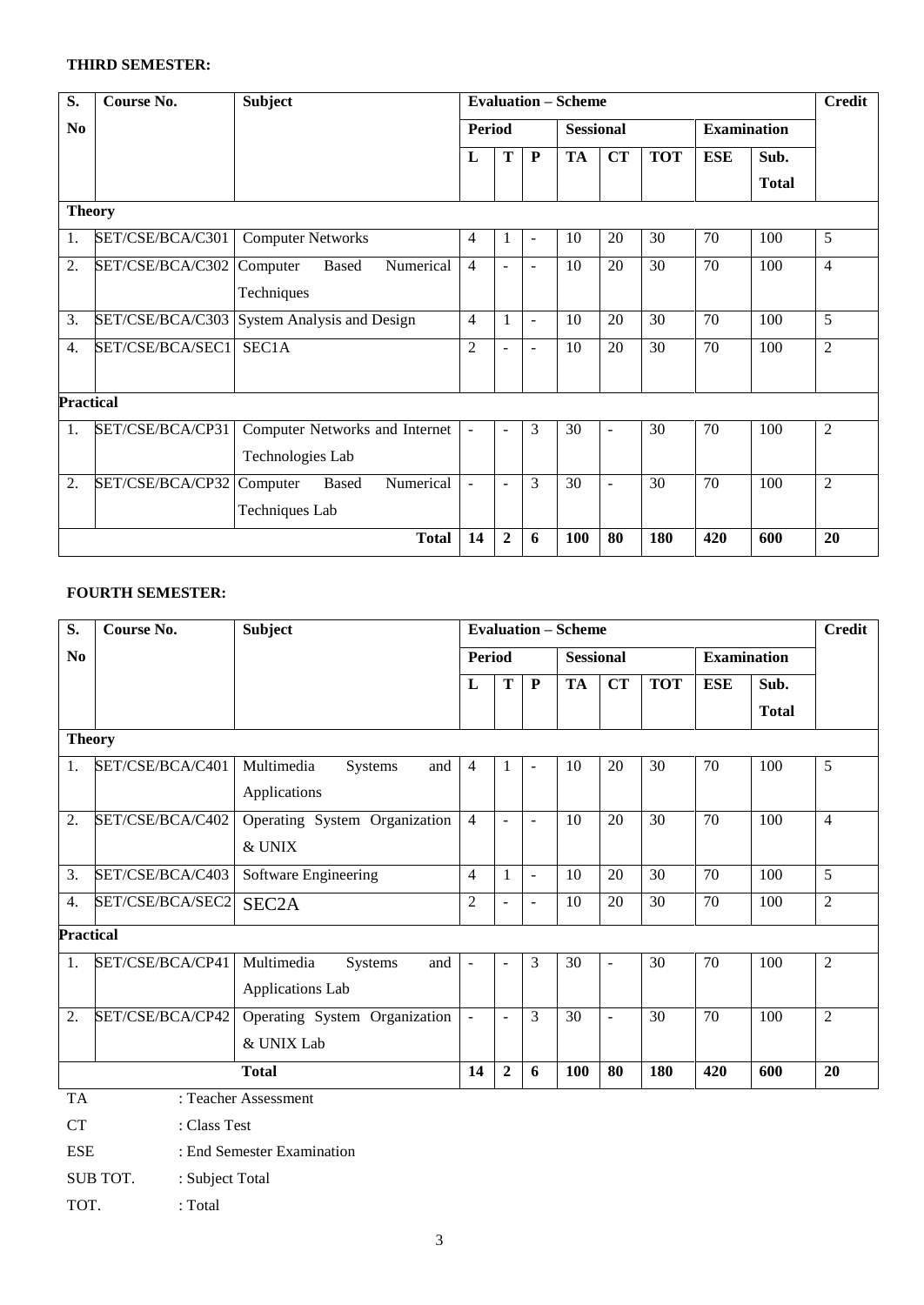# **FIFTH SEMESTER:**

| S.               | Course No.       | <b>Subject</b>         |                          |   |                          | <b>Evaluation – Scheme</b> |                          |            |                    |              | <b>Credit</b>  |
|------------------|------------------|------------------------|--------------------------|---|--------------------------|----------------------------|--------------------------|------------|--------------------|--------------|----------------|
| N <sub>0</sub>   |                  |                        | <b>Period</b>            |   |                          | <b>Sessional</b>           |                          |            | <b>Examination</b> |              |                |
|                  |                  |                        | L                        | T | $\mathbf{P}$             | <b>TA</b>                  | <b>CT</b>                | <b>TOT</b> | ESE                | Sub.         |                |
|                  |                  |                        |                          |   |                          |                            |                          |            |                    | <b>Total</b> |                |
| <b>Theory</b>    |                  |                        |                          |   |                          |                            |                          |            |                    |              |                |
| 1.               | SET/CSE/BCA/DSE1 | DSE1A                  | 4                        | ٠ | $\overline{\phantom{a}}$ | 10                         | 20                       | 30         | 70                 | 100          | $\overline{4}$ |
| $\overline{2}$ . | SET/CSE/BCA/DSE2 | DSE <sub>2</sub> A     | 4                        | ۰ | $\blacksquare$           | 10                         | 20                       | 30         | 70                 | 100          | 4              |
| $\overline{4}$ . | SET/CSE/BCA/DSE3 | DSE3A                  | 5                        |   | $\overline{\phantom{a}}$ | 10                         | 20                       | 30         | 70                 | 100          | 6              |
| 3.               | SET/CSE/BCA/SEC3 | SEC <sub>3</sub> A     | $\overline{2}$           | ۰ | $\overline{\phantom{0}}$ | 10                         | 20                       | 30         | 70                 | 100          | $\overline{2}$ |
| Practical        |                  |                        |                          |   |                          |                            |                          |            |                    |              |                |
| 1.               | SET/CSE/BCA/EP51 | DSE <sub>1</sub> A Lab | $\overline{\phantom{a}}$ | ۰ | 3                        | 30                         | $\overline{\phantom{a}}$ | 30         | 70                 | 100          | $\overline{2}$ |
| 2.               | SET/CSE/BCA/EP52 | DSE <sub>2</sub> A Lab | $\overline{\phantom{0}}$ | ۰ | 3                        | 30                         | $\overline{\phantom{a}}$ | 30         | 70                 | 100          | $\overline{2}$ |
|                  |                  | <b>Total</b>           | 14                       | 2 | 6                        | 100                        | 80                       | 180        | 420                | 600          | 20             |

#### **SIXTH SEMESTER:**

| S.               | Course No.       | Subject            | <b>Evaluation – Scheme</b> |                  |                          |                  |                          |            |                    | <b>Credit</b> |    |
|------------------|------------------|--------------------|----------------------------|------------------|--------------------------|------------------|--------------------------|------------|--------------------|---------------|----|
| N <sub>0</sub>   |                  |                    | Period<br>T<br>P<br>L      |                  |                          | <b>Sessional</b> |                          |            | <b>Examination</b> |               |    |
|                  |                  |                    |                            |                  |                          | <b>TA</b>        | CT                       | <b>TOT</b> | ESE                | Sub.          |    |
|                  |                  |                    |                            |                  |                          |                  |                          |            |                    | <b>Total</b>  |    |
| <b>Theory</b>    |                  |                    |                            |                  |                          |                  |                          |            |                    |               |    |
| 1.               | SET/CSE/BCA/DSE4 | DSE <sub>4</sub> A | 4                          |                  | $\overline{\phantom{0}}$ | 10               | 20                       | 30         | 70                 | 100           | 5  |
| 2.               | SET/CSE/BCA/DSE4 | DSE5A              | 4                          |                  | ٠                        | 10               | 20                       | 30         | 70                 | 100           | 5  |
| 3.               | SET/CSE/BCA/SEC4 | SEC <sub>4</sub> A | $\overline{2}$             |                  | ۰                        | 10               | 20                       | 30         | 70                 | 100           | 2  |
| <b>Practical</b> |                  |                    |                            |                  |                          |                  |                          |            |                    |               |    |
| 1.               | SET/CSE/BCA/EP51 | DSE4A Lab          | $\overline{\phantom{a}}$   | Ξ.               | 3                        | 30               | $\overline{\phantom{0}}$ | 30         | 70                 | 100           | 2  |
| 2.               | SET/CSE/BCA/EP52 | Project            | 2                          | 2                | 6                        | 50               | $\overline{\phantom{0}}$ | 50         | 150                | 200           | 6  |
|                  |                  | <b>Total</b>       | 12                         | $\boldsymbol{4}$ | 9                        | 110              | 60                       | 170        | 430                | 600           | 20 |

- TA : Teacher Assessment
- CT : Class Test
- ESE : End Semester Examination
- SUB TOT. : Subject Total
- TOT. : Total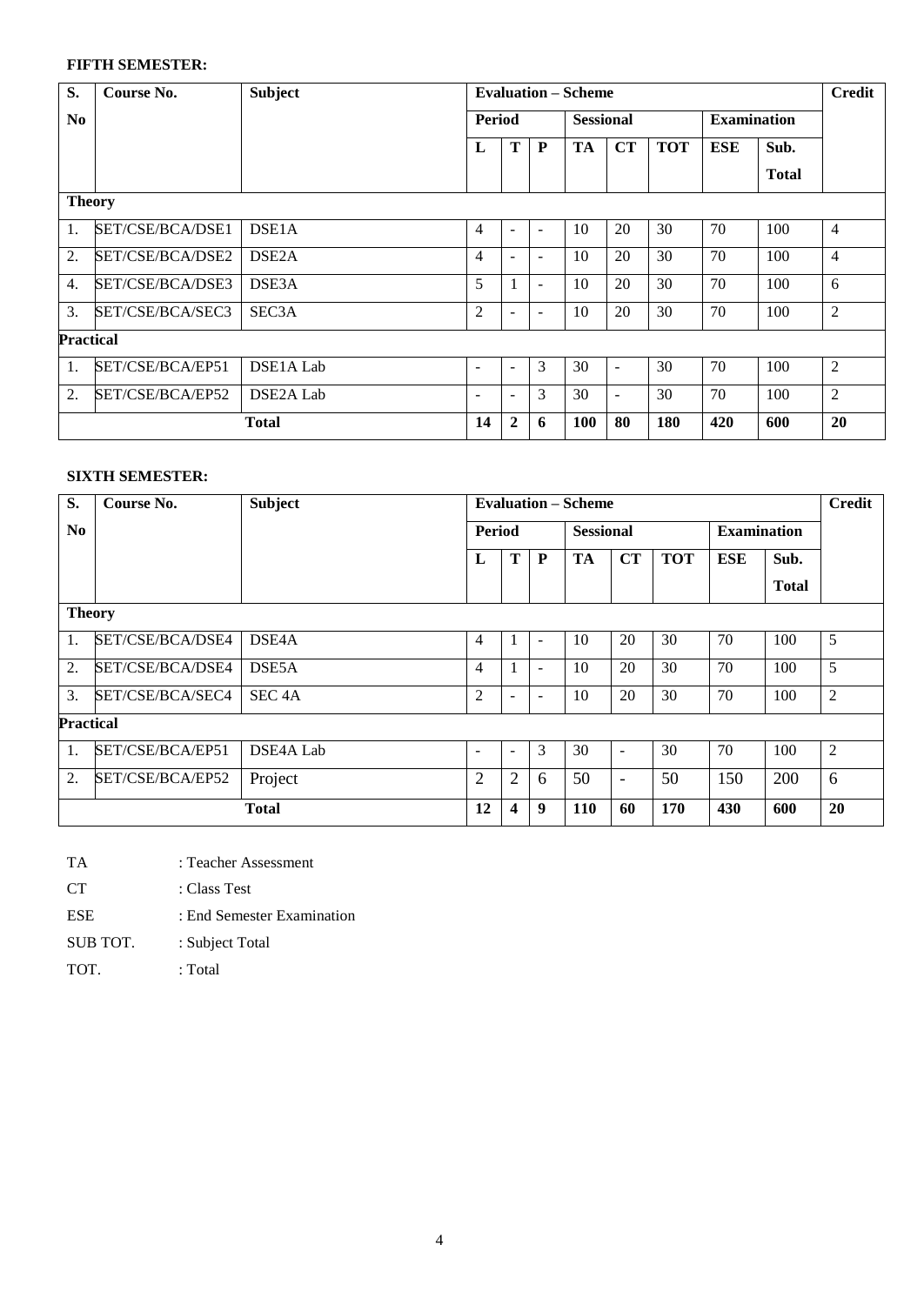# **Discipline Specific Elective Papers**

#### **DSE 1A -Discipline Specific Elective-1 (Choose One)**

| <b>DSE 1A.1</b> Advance RDBMS     |
|-----------------------------------|
| <b>DSE 1A.2</b> Web Technologies  |
| <b>DSE 1A.3</b> Computer Graphics |

#### **DSE 3A: Discipline Specific Elective-3 (Choose One)**

- **DSE 3A.1** Fuzzy Logic & Neural Network
- **DSE 3A.2** Distributed and Parallel Computing
- **DSE 3A.3** Artificial Intelligence

#### **DSE 2A: Discipline Specific Elective-2(Choose One)**

- **DSE 2A.1** ASP.NET
- **DSE 2A.2** C#
- **DSE 2A.3** SQL/PL-SQL

#### **DSE 4A: Discipline Specific Elective-4 (Choose One)**

- **DSE 4A.1** Software Project Management
- **DSE 4A.2** Natural Language Processing
- **DSE 4A.3**. Unix & Shell Programming

#### **DSE 5A: Discipline Specific Elective-5(Choose One)**

- **DSE 5A.1** Compiler Designing **DSE 5A.2** Human Computer Interaction
- **DSE 5A.3** Unified Modeling Language

# **Skill Enhancement Courses**

#### **SEC1A (Choose One)**

- **SEC1A.1** Office Automation Tools
- **SEC1A.2** Cyber Laws
- **SEC1A.3** Basic Programming Skills

#### **SEC2A (Choose One)**

- **SEC2A.1** Modeling and Simulation
- **SEC2A.2** Graph Theory
- **SEC2A.3** Boolean Algebra

#### **SEC3A (Choose One)**

- **SEC3A.1** System Administration and Maintenance
- **SEC3A.2** Software Testing Concepts
- **SEC3A.3** Multimedia and Applications

#### **SEC4A (Choose One)**

- **SEC4A.1** Android Programming
- **SEC4A.2** XML Programming
- **SEC4A.3** PHP Programming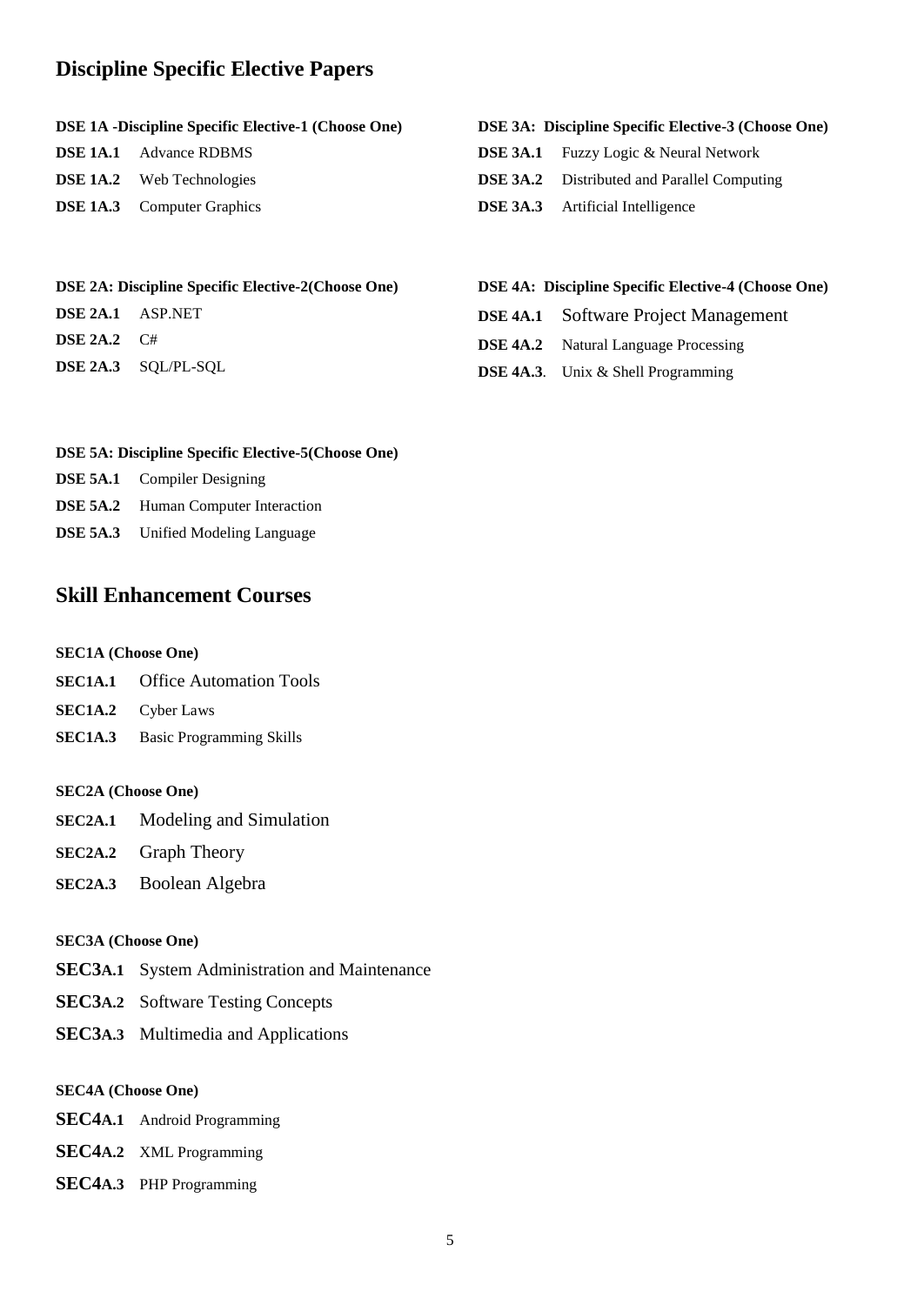| S.             | <b>Course No.</b> | <b>Subject</b>  |        |   |                  | <b>Evaluation – Scheme</b> |    |            |                    |              | <b>Credit</b> |
|----------------|-------------------|-----------------|--------|---|------------------|----------------------------|----|------------|--------------------|--------------|---------------|
| N <sub>0</sub> |                   |                 | Period |   | <b>Sessional</b> |                            |    |            | <b>Examination</b> |              |               |
|                |                   |                 | L      |   | D                | TA                         | CТ | <b>TOT</b> | ES                 | Sub.         |               |
|                |                   |                 |        |   |                  |                            |    |            | E                  | <b>Total</b> |               |
| <b>Theory</b>  |                   |                 |        |   |                  |                            |    |            |                    |              |               |
|                | SET/CSE/BCA/AEC1  | General English | ◠<br>∠ | - |                  | 10                         | 20 | 30         | 70                 | 100          |               |

## **AECC: General English**

Introduction: Theory of Communication, Types and modes of Communication

Language of Communication: Verbal and Non-verbal (Spoken and Written) Personal, Social and Business Barriers and Strategies Intra-personal, Inter-personal and Group communication

Speaking Skills: Monologue Dialogue Group Discussion Effective Communication/ Mis- Communication Interview Public Speech

Reading and Understanding Close Reading Comprehension Summary Paraphrasing Analysis and Interpretation Translation(from Indian language to English and vice-versa) Literary/Knowledge Texts

Writing Skills Documenting Report Writing Making notes Letter writing

- 1. Fluency in English Part II, Oxford University Press, 2006.
- 2. Business English, Pearson, 2008.
- 3. Language, Literature and Creativity, Orient Blackswan, 2013.
- 4. Language through Literature (forthcoming) ed. Dr. Gauri Mishra, Dr Ranjana Kaul, Dr Brati Biswas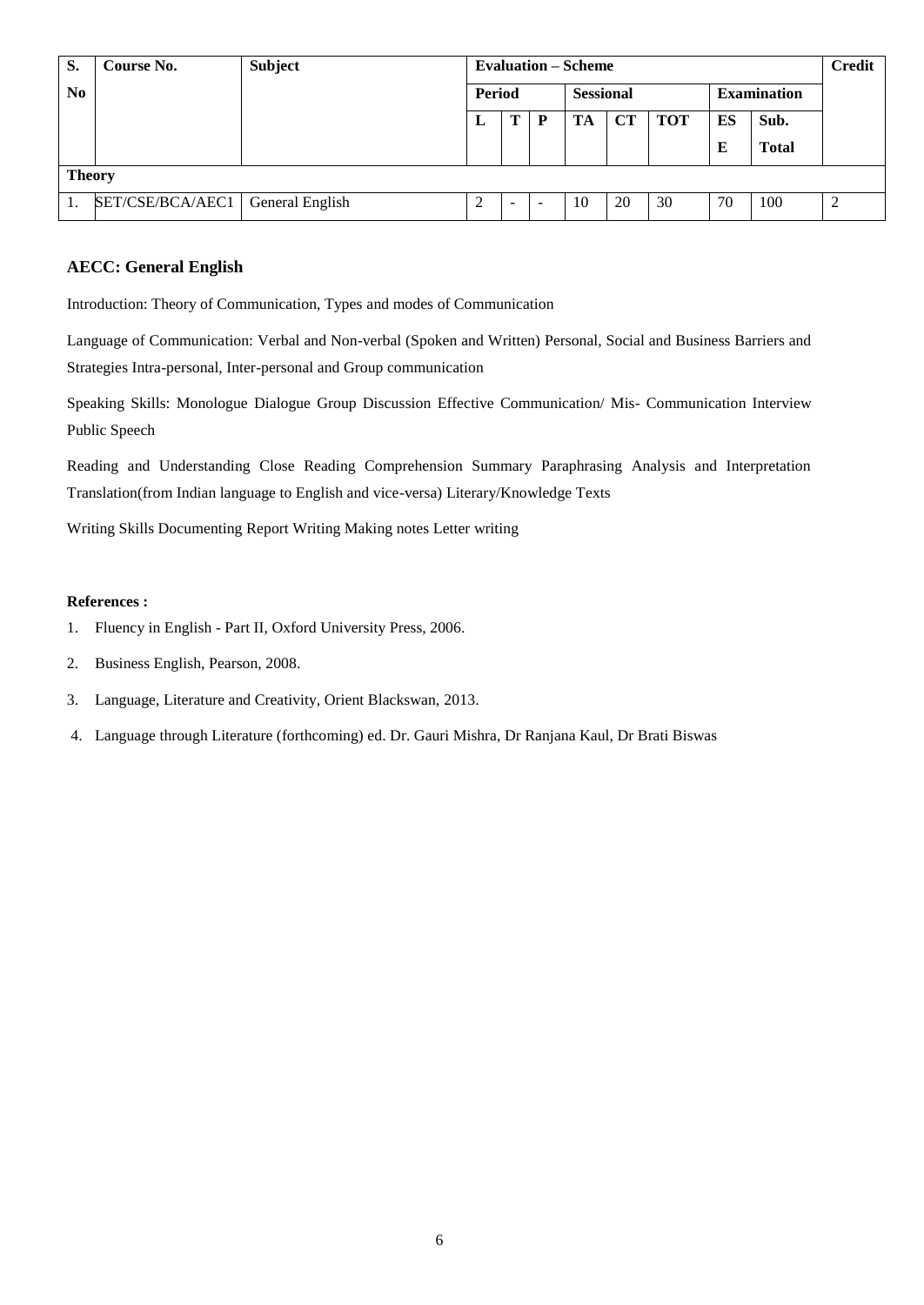| S.            | Course No.       | <b>Subject</b>              |        |   |                  | <b>Evaluation – Scheme</b> |    |     |                    |              | <b>Credit</b> |
|---------------|------------------|-----------------------------|--------|---|------------------|----------------------------|----|-----|--------------------|--------------|---------------|
| $\bf No$      |                  |                             | Period |   | <b>Sessional</b> |                            |    |     | <b>Examination</b> |              |               |
|               |                  |                             | L      | Т | P                | TA                         | CТ | TOT | ES                 | Sub.         |               |
|               |                  |                             |        |   |                  |                            |    |     | E                  | <b>Total</b> |               |
| <b>Theory</b> |                  |                             |        |   |                  |                            |    |     |                    |              |               |
| 2.            | SET/CSE/BCA/C101 | <b>Computer Fundamental</b> | 4      | 1 | -                | 10                         | 20 | 30  | 70                 | 100          |               |

## **Computer Fundamental**

Introduction to Computers: Computer hardware Components, Disk Storage, memory, keyboard, mouse, printers, monitors, CD etc., and their functions, Comparison Based analysis of various hardware components.

Basic Operating System Concepts: MS-DOS, WINDOWS, Functional knowledge of these operating systems. Introduction to Basic Commands of DOS, Managing File and Directories in various operating Systems, Introduction to internet, Basic terms related with Internet, TCP/IP.

Algorithm development, techniques of problem solving, flowcharting, stepwise refinement algorithms for searching, sorting (exchange and insertion), merging of ordered lists.

Programming : Representation of integer, character, real, data types, constraints and variables, arithmetic expressions, assignment statement, logical expression; sequencing, alteration and interaction, arrays, string processing sub programs, recursion, files and pointers.

Structured programming concepts : Top down design, development of efficient programs; Program correctness; Debugging and testing of programs.

Element of a computer processing system : Hardware CPU, storage devices and media, VDU, input-output devices, data communication equipment software-system software, application software.

Programming languages : Classification, machine code, assembly language, higher level languages, fourth generation languages.

- 1. Raja Raman V : Fundamentals of Computers
- 2. Sanders D.H. : Computers Today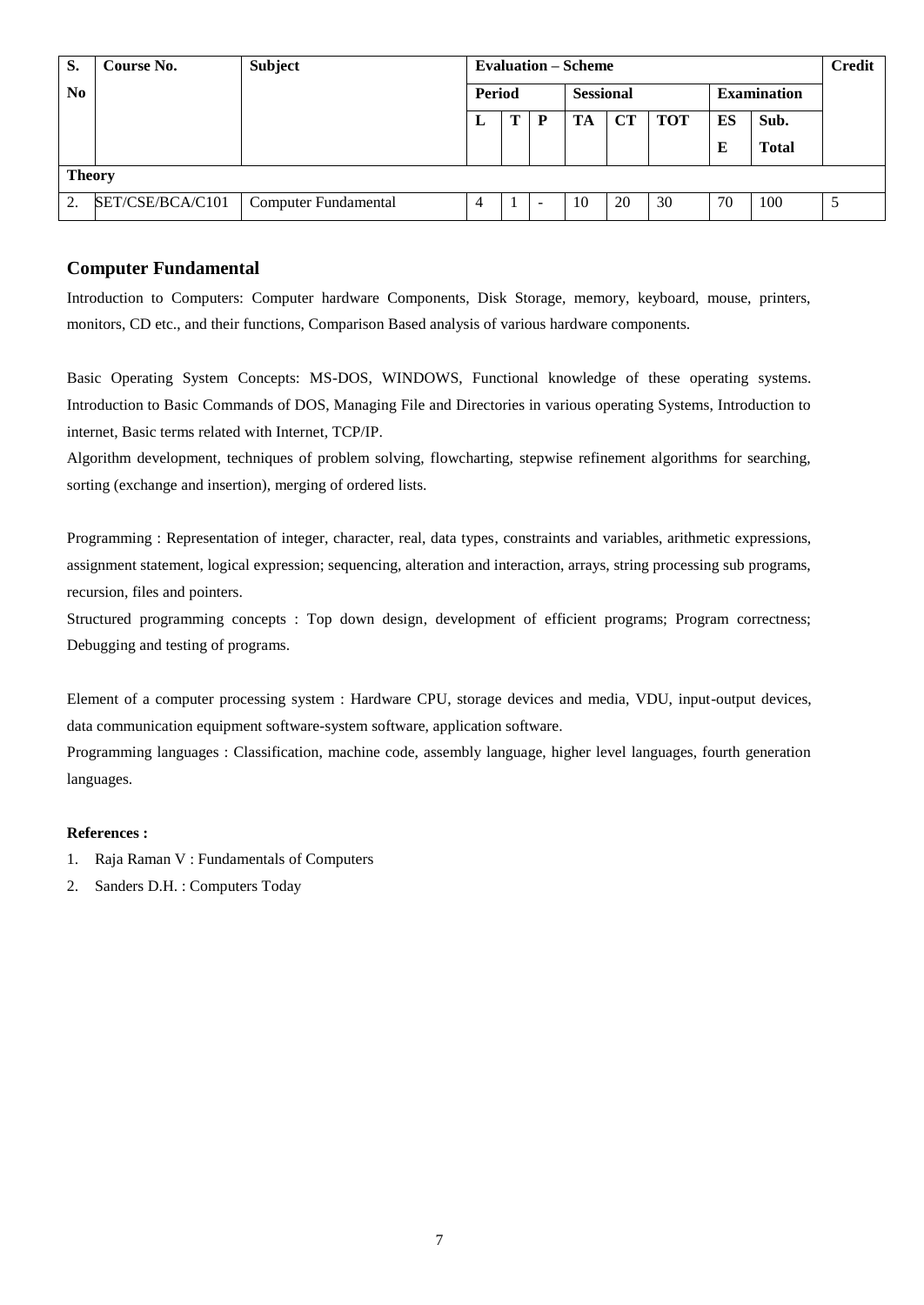| S.            | Course No.       | <b>Subject</b>     |        |   |                  | <b>Evaluation – Scheme</b> |    |            |                    |              | <b>Credit</b> |
|---------------|------------------|--------------------|--------|---|------------------|----------------------------|----|------------|--------------------|--------------|---------------|
| $\bf No$      |                  |                    | Period |   | <b>Sessional</b> |                            |    |            | <b>Examination</b> |              |               |
|               |                  |                    | L      | Т | D                | TA                         | CТ | <b>TOT</b> | ES                 | Sub.         |               |
|               |                  |                    |        |   |                  |                            |    |            | E                  | <b>Total</b> |               |
| <b>Theory</b> |                  |                    |        |   |                  |                            |    |            |                    |              |               |
| 3.            | SET/CSE/BCA/C102 | Programming in 'C' | 4      | - | -                | 10                         | 20 | 30         | 70                 | 100          | 4             |

# **Programming in 'C'**

Programming in C: History, Introduction to C Programming Languages, Structure of C programs, compilation and execution of C programms. Debugging Techniques, Data Types and Sizes, Declaration of variables, Modifiers, Identifiers and keywords, Symbolic constants, Storage classes (automatic, external, register and static), Enumerations, command line parameters, Macros, The C Preprocessor

Operators: Unary operators, Arithmetic & logical operators, Bit wise operators, Assignment operators and expressions, Conditional expressions, precedence and order of evaluation. Control Statements: if-else, switch, break, continue, the comma operator, go to statement.

Loops: for, while, do-while.

Functions: built-in and user-defined, function declaration, definition and function call, parameter passing: call by value, call by reference, recursive functions, multifile programs.

Arrays: Linear arrays, multidimensional arrays, Passing arrays to functions, Arrays and strings. Structure and Union: Definition and differences, self-referential structure. And address of (&) operator, pointer to pointer, Dynamic Momory Allocation, calloc and malloc functions, array of pointers, function of pointers, structures and pointers. File: File Handling in C

- 1. V. Rajaraman, "Fundamentals of Computers", PHI
- 2. Pater Norton's "Introduction to Computer", TMH
- 3. Hahn, "The Internet complete reference", TMH
- 4. Peter Nortton's, "DOS Guide", Prentice Hall of India
- 5. Gottfried, "Programming in C, Schaum's Series Tata McGraw Hill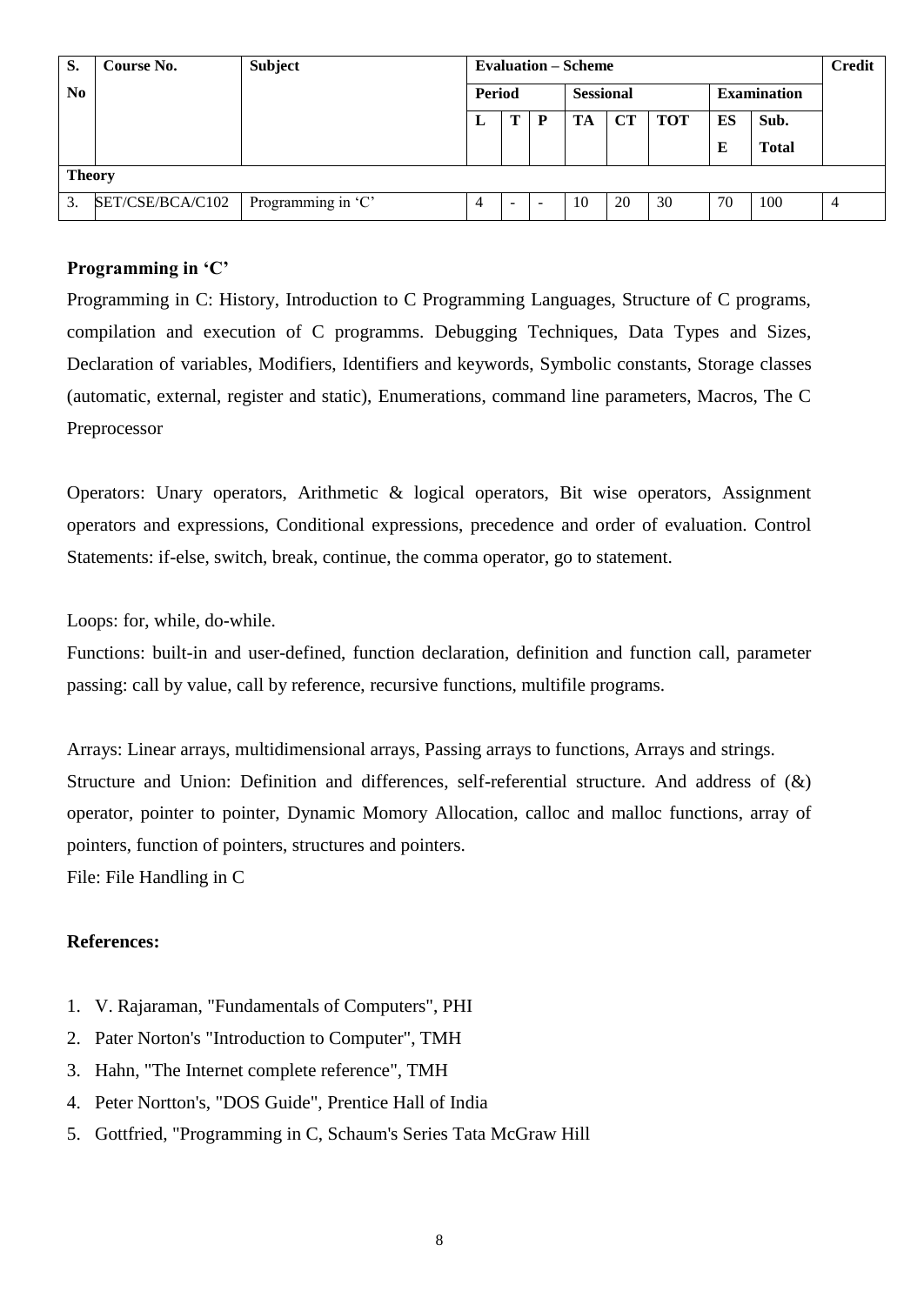| S.               | Course No.       | <b>Subject</b>          |            |    |                |        |   | <b>Evaluation – Scheme</b> |    |            |    |                    | <b>Credit</b> |
|------------------|------------------|-------------------------|------------|----|----------------|--------|---|----------------------------|----|------------|----|--------------------|---------------|
| N <sub>o</sub>   |                  |                         |            |    |                | Period |   | <b>Sessional</b>           |    |            |    | <b>Examination</b> |               |
|                  |                  |                         |            |    | L              | Т      | P | TA                         | CT | <b>TOT</b> | ES | Sub.               |               |
|                  |                  |                         |            |    |                |        |   |                            |    |            | E  | <b>Total</b>       |               |
| <b>Theory</b>    |                  |                         |            |    |                |        |   |                            |    |            |    |                    |               |
| $\overline{4}$ . | SET/CSE/BCA/C103 | Mathematical            | Foundation | of | $\overline{4}$ |        |   | 10                         | 20 | 30         | 70 | 100                | 5             |
|                  |                  | <b>Computer Science</b> |            |    |                |        |   |                            |    |            |    |                    |               |

# **Mathematical foundation of Computer Science**

Relation: Type and compositions of relations, Pictorial representation of relations, Equivalence relations, Partial ordering relation.

Function: Types, Composition of function, Recursively defined function.

Mathematical Induction: Piano's axioms, Mathematical Induction, Discrete Numeric Functions and Generating functions, Simple Recurrence relation with constant coefficients, Linear recurrence relation without constant coefficients, Asymptotic Behaviour of functions

Algebric Structures: Properties, Semi group, monoid, Group, Abelian group, properties of group, Subgroup, Cyclic group, Cosets, Permutation groups, Homomorphism, Isomorphism and Automorphism of groups.

Prepositional Logic: Preposition, First order logic, Basic logical operations, Tautologies, Contradictions, Algebra of Proposition, Logical implication, Logical equivalence, Normal forms, Inference Theory, Predicates and quantifiers, Posets, Hasse Diagram.

- 1. Liptschutz, Seymour, "Discrete Mathematics", TMH.
- 2. Trembley, J.P. & R. Manohar, "Discrete mathematical Structure with Application to Computer Science", TMH.
- 3. Kenneth H. Rosen, "Discrete Mathematics and its applications', TMH.
- 4. Doerr Alan and Levasseur Kenneth, "Applied Discrete Structure for Computer Science, Galgotia Pub. Pvt. Ltd.
- 5. Gersting "Mathematical Structure for Computer Science", WH freeman and Macmillan
- 6. Kumar Rajendra, "Theory of Automata: Languages and Computation", PPM
- 7. Hopcroft J.E. Uliman J.D., "Introduction to Automata Theory, Language and Computation" Narosa Pub. House, New Delhi.
- 8. C.L.Liu "Elements of Discrete Maehmatics", McGraw Hill.
- 9. Peter Grossman, "Discrete Mathematics for Computer", Palgrave Macmillian.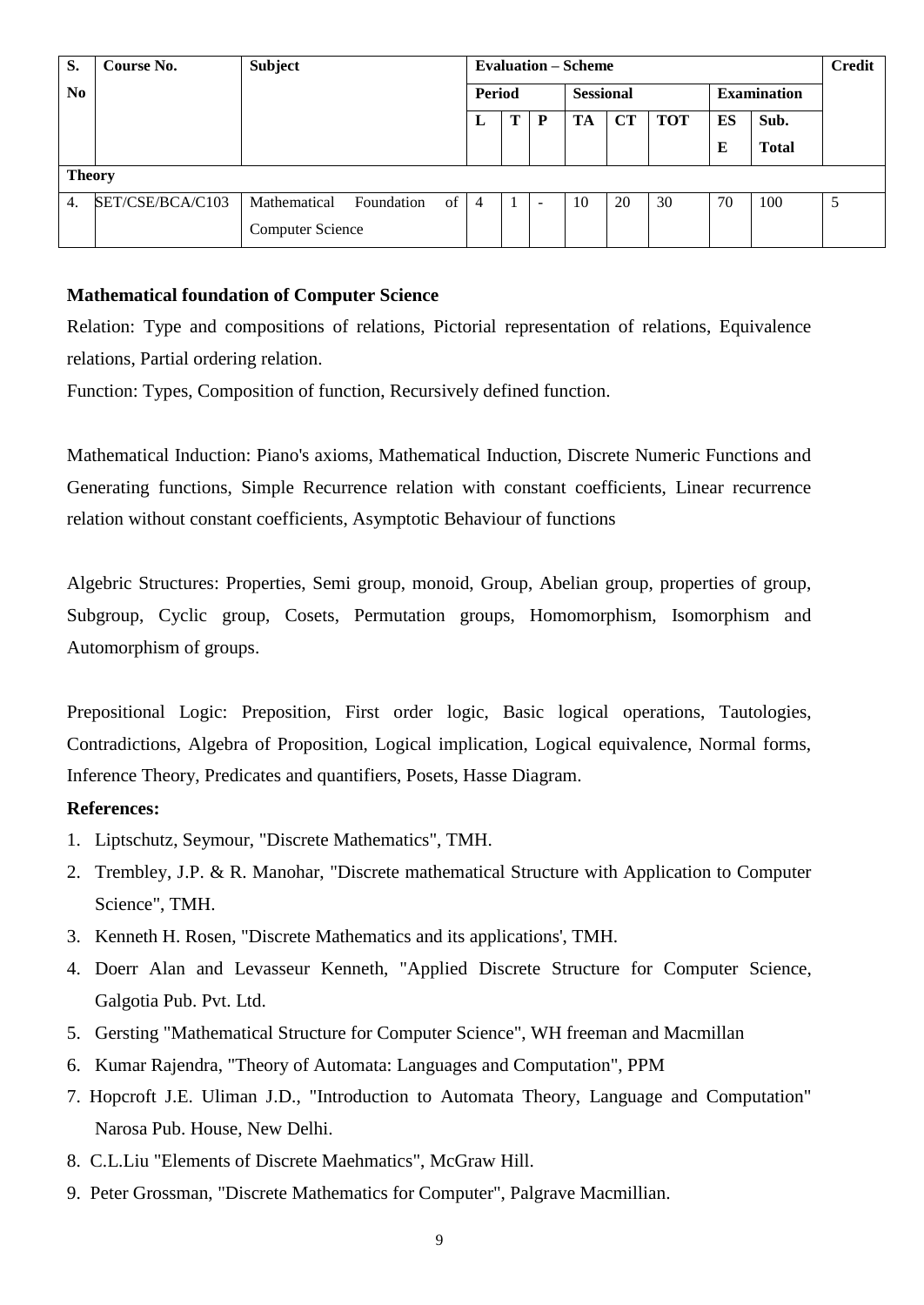| S.            | Course No.                             | <b>Subject</b> |        |   |                  | <b>Evaluation – Scheme</b> |    |            |                    |              | <b>Credit</b> |
|---------------|----------------------------------------|----------------|--------|---|------------------|----------------------------|----|------------|--------------------|--------------|---------------|
| $\bf No$      |                                        |                | Period |   | <b>Sessional</b> |                            |    |            | <b>Examination</b> |              |               |
|               |                                        |                | L      |   | P                | TA                         | CT | <b>TOT</b> | <b>ESE</b>         | Sub.         |               |
|               |                                        |                |        |   |                  |                            |    |            |                    | <b>Total</b> |               |
| <b>Theory</b> |                                        |                |        |   |                  |                            |    |            |                    |              |               |
|               | SET/CSE/BCA/AEC2   Environment science |                | 2      | - |                  | 10                         | 20 | 30         | 70                 | 100          |               |

#### **Ability Enhancement Compulsory Course (AECC – Environment Studies)**

Introduction to environmental studies • Multidisciplinary nature of environmental studies; • Scope and importance; Concept of sustainability and sustainable development.

Ecosystems • What is an ecosystem? Structure and function of ecosystem; Energy flow in an ecosystem: food chains, food webs and ecological succession. Case studies of the following ecosystems : a) Forest ecosystem b) Grassland ecosystem c) Desert ecosystem d) Aquatic ecosystems (ponds, streams, lakes, rivers, oceans, estuaries)

Natural Resources : Renewable and Non-renewable Resources • Land resources and landuse change; Land degradation, soil erosion and desertification. • Deforestation: Causes and impacts due to mining, dam building on environment, forests, biodiversity and tribal populations. • Water : Use and over-exploitation of surface and ground water, floods, droughts, conflicts over water (international & inter-state). • Energy resources : Renewable and non renewable energy sources, use of alternate energy sources, growing energy needs, case studies.

Biodiversity and Conservation • Levels of biological diversity : genetic, species and ecosystem diversity; Biogeographic zones of India; Biodiversity patterns and global biodiversity hot spots • India as a mega-biodiversity nation; Endangered and endemic species of India • Threats to biodiversity : Habitat loss, poaching of wildlife, manwildlife conflicts, biological invasions; Conservation of biodiversity : In-situ and Ex-situ conservation of biodiversity. • Ecosystem and biodiversity services: Ecological, economic, social, ethical, aesthetic and Informational value.

Environmental Pollution • Environmental pollution : types, causes, effects and controls; Air, water, soil and noise pollution • Nuclear hazards and human health risks • Solid waste management : Control measures of urban and industrial waste. • Pollution case studies.

Environmental Policies & Practices • Climate change, global warming, ozone layer depletion, acid rain and impacts on human communities and agriculture 2/2 • Environment Laws: Environment Protection Act; Air (Prevention & Control of Pollution) Act; Water (Prevention and control of Pollution) Act; Wildlife Protection Act; Forest Conservation Act. International agreements: Montreal and Kyoto protocols and Convention on Biological Diversity (CBD). • Nature reserves, tribal populations and rights, and human wildlife conflicts in Indian context.

Human Communities and the Environment • Human population growth: Impacts on environment, human health and welfare. • Resettlement and rehabilitation of project affected persons; case studies. • Disaster management : floods, earthquake, cyclones and landslides. • Environmental movements : Chipko, Silent valley, Bishnois of Rajasthan. • Environmental ethics: Role of Indian and other religions and cultures in environmental conservation. • Environmental communication and public awareness, case studies (e.g., CNG vehicles in Delhi).

Field work • Visit to an area to document environmental assets: river/ forest/ flora/fauna, etc. • Visit to a local polluted site-Urban/Rural/Industrial/Agricultural. • Study of common plants, insects, birds and basic principles of identification. • Study of simple ecosystems-pond, river, Delhi Ridge, etc.

- 1. Carson, R. 2002. Silent Spring. Houghton Mifflin Harcourt.
- 2. Gadgil, M., & Guha, R. 1993. This Fissured Land: An Ecological History of India. Univ. of California Press.
- 3. Gleeson, B. and Low, N. (eds.) 1999. Global Ethics and Environment, London, Routledge.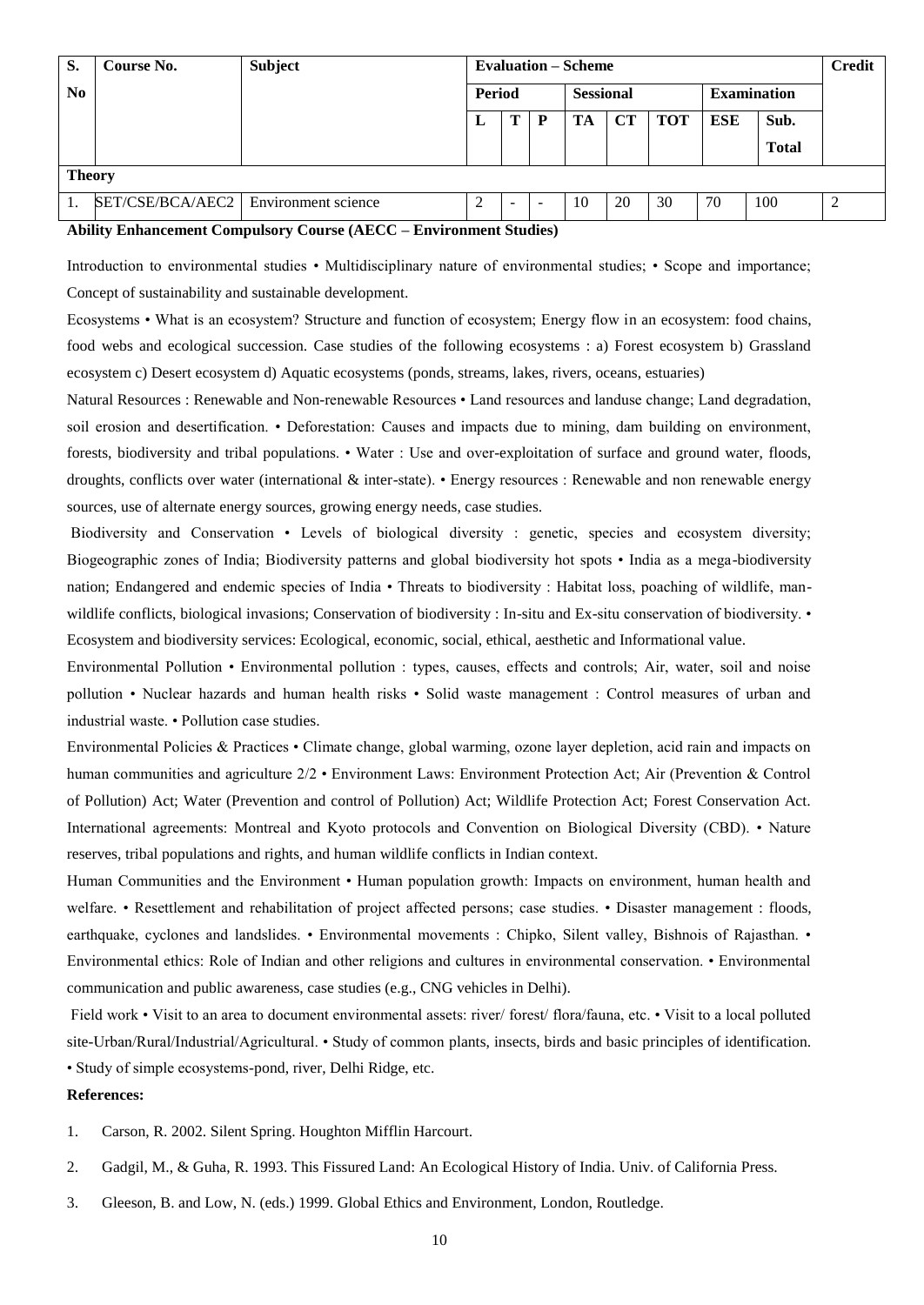| S.             | Course No.       | <b>Subject</b> |           |        |      |   |                  |                          | <b>Evaluation – Scheme</b> |    |                    |            |              | <b>Credit</b> |
|----------------|------------------|----------------|-----------|--------|------|---|------------------|--------------------------|----------------------------|----|--------------------|------------|--------------|---------------|
| N <sub>0</sub> |                  |                |           | Period |      |   | <b>Sessional</b> |                          |                            |    | <b>Examination</b> |            |              |               |
|                |                  |                |           |        |      | L | т                | P                        | TA                         | CТ | <b>TOT</b>         | <b>ESE</b> | Sub.         |               |
|                |                  |                |           |        |      |   |                  |                          |                            |    |                    |            | <b>Total</b> |               |
| <b>Theory</b>  |                  |                |           |        |      |   |                  |                          |                            |    |                    |            |              |               |
| $\gamma$       | SET/CSE/BCA/C201 | Data           | Structure | &      | File | 4 | 1                | $\overline{\phantom{0}}$ | 10                         | 20 | 30                 | 70         | 100          | -5            |
|                |                  | Organization   |           |        |      |   |                  |                          |                            |    |                    |            |              |               |

# **Data Structure & File Organization**

Introduction: Basic Terminology, Elementary Data Organization, Data Structure operations, Algorithm Complexity and Time-Space trade-off. Arrays: Array Definition, Representation and Analysis, Single and Multidimensional Arrays, address calculation, application of arrays, Character String in C, Character string operation, Array as Parameters, Ordered list, Sparse Matrices, and Vector. Stacks: Array Representation and Implementation of stack, Operations and Stacks: Push and POP, Array Representation of Stack, Linked Representation of stack, Operations Associated with Stacks, Application of stack, Conversion of Infix to Prefix and Postfix Expressions, Evaluation of postfix expression using stack. Recursion: Recursive definition and processes.

Queues: Array and linked representation and implementation of queues, Operations on Queue; Create, Add, Delete, Full and Empty, Circular queue, Dequeue, and Priority Queue. Link List: Representation and implementation of Singly linked lists, Two-way Header List, Traversing and Searching of Linked List, Overflow and Underflow, Insertion and deletion to from Linked Lists, Insertion and deletion Algorithms, Doubly linked list, Linked List of Array, Polynomial representation and addition, Generalized linked list, Garbage Collection and Compaction.

Trees: Basic terminology, Binary Tree, Binary tree representation algebraic Expressions, Complete Binary Tree, Extended Binary Tree, Array and Linked Representation of Binary trees, Traversing Binary trees, Threaded Binary trees. Traversing Threaded Binary tree, Huffman algorithm. Searching and Hashing: Sequential search, comparison and analysis, Hash Table, Hash Function, Collection Resolution Strategies, Hash Table Implementation.

Sorting: Insertion Sort, Bubble sorting, Quick Sort, Two way Merge Sort, Trees: Binary Search (BST), Insertion and Deletion in BST.

- 1. Horowitz and Sahani, "Fundamentals of data Structures" Galgotia
- 2. R. Kruse etal, "Data Structures and Program Design in C" Person Education
- 3. A.M. Tenenbaum etal, "Data Structures and Program Design in C" Person Education
- 4. Lipschutz, "Data Structure", TMH
- 5. K Loudon, "Mastering Algorithms With C", Shroff Publishers and Distributors
- 6. Bruno R Preiss, "Data Structure and Algorithms with Object Oriented Design Pattern in C++, Jhon Wiley & Sons, Inc.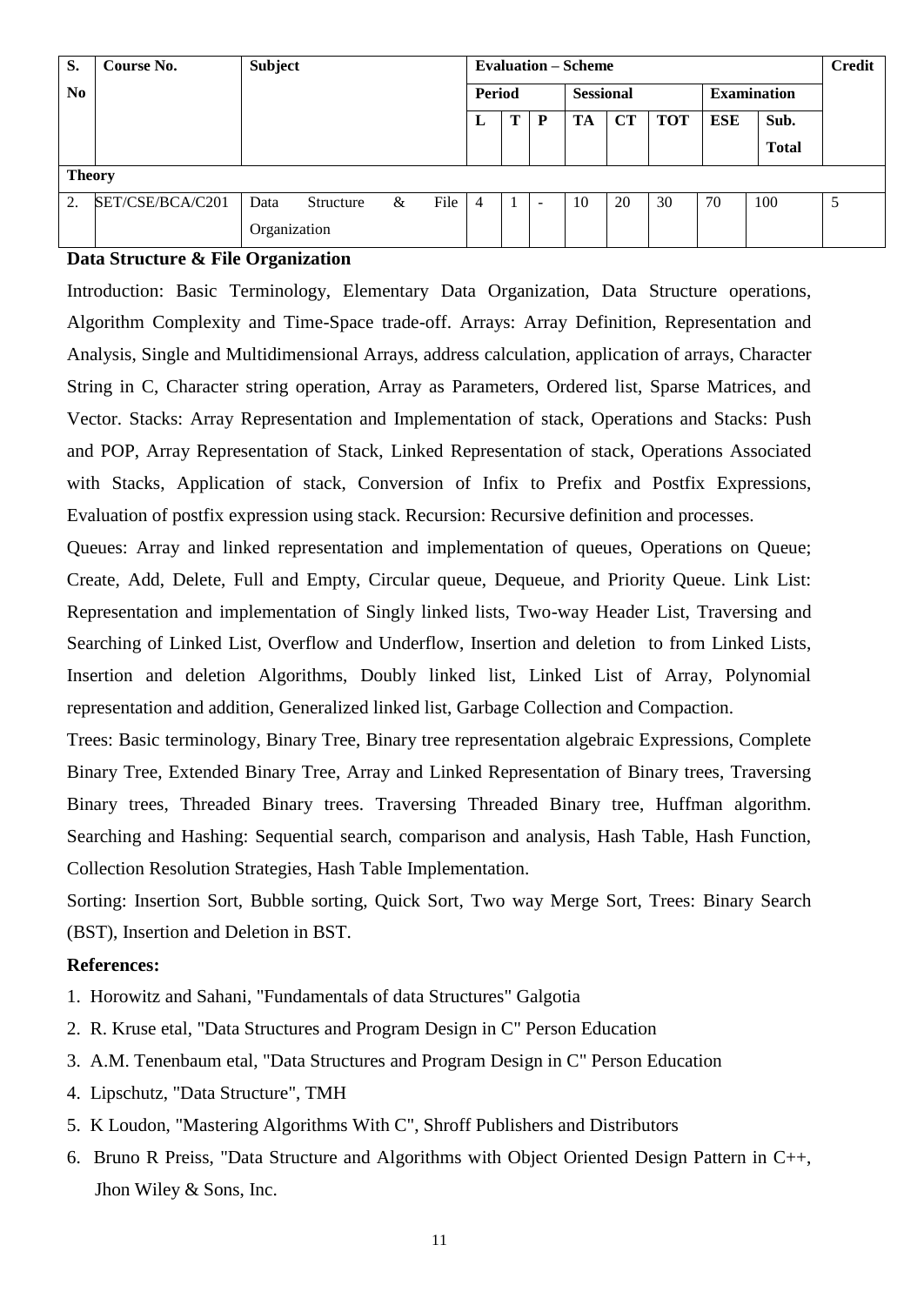| S.             | Course No.       | <b>Subject</b>     |             |               |  | <b>Evaluation – Scheme</b> |    |     |            |                    | <b>Credit</b> |
|----------------|------------------|--------------------|-------------|---------------|--|----------------------------|----|-----|------------|--------------------|---------------|
| N <sub>0</sub> |                  |                    |             | <b>Period</b> |  | <b>Sessional</b>           |    |     |            | <b>Examination</b> |               |
|                |                  |                    | Т<br>D<br>L |               |  | TA                         | CТ | TOT | <b>ESE</b> | Sub.               |               |
|                |                  |                    |             |               |  |                            |    |     |            | <b>Total</b>       |               |
| <b>Theory</b>  |                  |                    |             |               |  |                            |    |     |            |                    |               |
| 3.             | SET/CSE/BCA/C202 | Programming in C++ | 4           | -             |  | 10                         | 20 | 30  | 70         | 100                | 4             |

## **Programming in C++**

Introduction: Introduction to OOP, Basic Concepts of OOP, Applications of OOP. Introduction to C++, Introduction to C++ stream I/O, declarations in C++, Creating New data types in C++, function Prototypes, Inline functions, Reference Parameters, Const Qualifier, Dynamic memory allocation, default arguments, Unary Scope resolution operator, Linkage specifications.

Class, Constructors, Friend Class : Introduction, Comparing class with Structure, Class Scope, Accessing Members of a class, Constructor, Destructor, Const objects, Const member functions, Friend class, Friend function, This pointer, Data abstraction and Information hiding, container classes and Iterators

Overloading & Inheritance: Operator Overloading, Fundamentals, Restrictions, Overloading stream, Insertion and stream extraction operators, Overloading unary & binary operators, Converting between types, Overloading ++ and --. Inheritance, Introduction, Protected members, Casting base \_class pointers to derived \_class pointers Overloading Base class members in a Derived class, Public, Protocols and Private inheritance, Direct base classes and Indirect Base Classes, Using Constructors and Destructors in Derived classes, Implicit Derived class object to base class object conversion.

Virtual Functions : Introduction, Type fields and switch statements, Virtual functions, Abstract base classes and concrete classes, Polymorphism, Dynamic binding, Virtual destructors.

C++ Stream I/O : Streams, Stream Input, Stream Output, Unformatted I/O, Stream manipulators, Stream format states, Stream error, States.

- 1. Deitel H.M. & Deitel P.J. "How to Program C++" PHI 2003
- 2. Al stevenes "C++ Programming" Wiley dreamtech 2003.
- 3. Herbert Scheldt, "Complete Reference".
- 4. E. Balagurusamy "Object Oriented Programming with C++".
- 5. Yashwant Kanetkar, "Let Us C++".
- 6. C++ Programming by Herbert Scheldt 2004.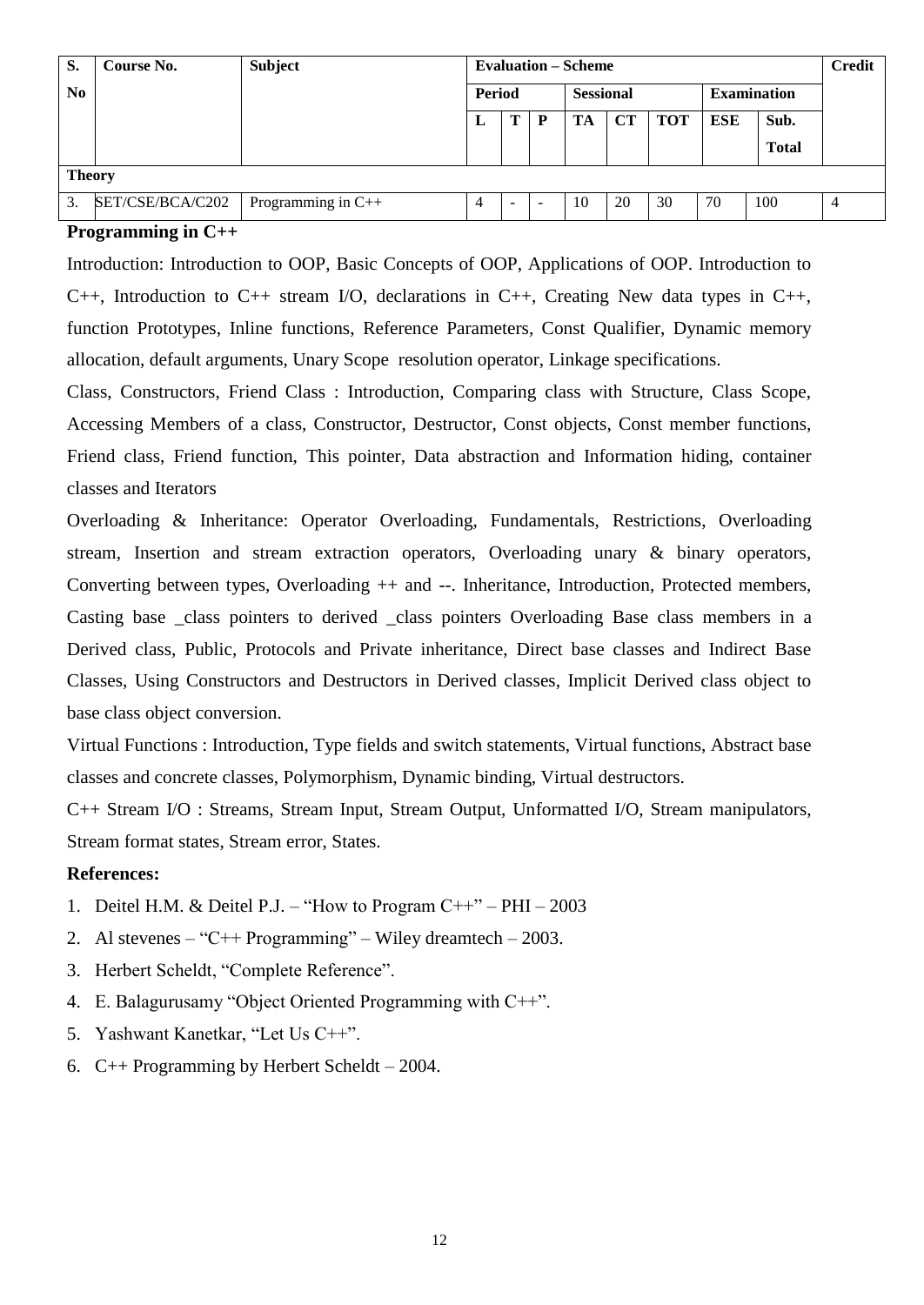| S.             | Course No.       | <b>Subject</b>              |                |        |           | <b>Evaluation – Scheme</b> |    |     |            |                    | <b>Credit</b> |
|----------------|------------------|-----------------------------|----------------|--------|-----------|----------------------------|----|-----|------------|--------------------|---------------|
| N <sub>0</sub> |                  |                             |                | Period |           | <b>Sessional</b>           |    |     |            | <b>Examination</b> |               |
|                |                  |                             | L              | т      | P         | TA                         | CТ | TOT | <b>ESE</b> | Sub.               |               |
|                |                  |                             |                |        |           |                            |    |     |            | <b>Total</b>       |               |
| <b>Theory</b>  |                  |                             |                |        |           |                            |    |     |            |                    |               |
| 4.             | SET/CSE/BCA/C203 | Database Management Systems | $\overline{4}$ | 1      | <b>11</b> | 10                         | 20 | 30  | 70         | 100                |               |

# **Data Base Management System**

Introduction: An overview of database management system, Database System Vs File System, Database system concepts and architecture, data models schema and instances, data independence and data base language and interfaces, Data definitions language, DMI, Overall Database structure. Data modeling using the Entity Relationship Model: ER model concepts, notation for ER diagram, mapping constraints, keys, Concepts of Super Key, candidate key, primary key, Generalization, aggregation, reduction of an ER diagrams to tables, extended ER model, relationships of higher degree.

Relational Data Model and Language: Relational data model concepts, integrity constraints: entity integrity, referential integrity, Keys constraints, Domain constraints, relational algebra, relational calculus, tuple and domain calculus.

Introduction to SQL: Characteristics of SQL, Advantages of SQL, SQL data types and literals, Types of SQL commands, SQL operators and their procedure, Tables, views and indexes Queries and sub queries, Aggregate functions, Insert, update and delete operations, Joints, Unions, Intersection, Minus, Cursors in SQL. PL/SQL, Triggers and clusters.

Database Design & Normalization: Functional dependencies, normal forms, first, second third normal forms, BCNF, inclusion dependencies, loss less join decompositions, normalization using FD, MVD, and JDs, alternative approaches to database design

- 1. Date C.J. "An Introduction to Database System". Addision Wesley
- 2. Korth, Silbertz, Sudarshan, "Database Concepts" McGraw Hill
- 3. Elmasri, Navathe, "Fundamentals of Database Systems" Addision Wesley
- 4. Paul Beynon Davis, "Database Systems" Palgrave Macmillan
- 5. Bipin C. Desai, "An introduction to Database Systems", Galgotia Pub.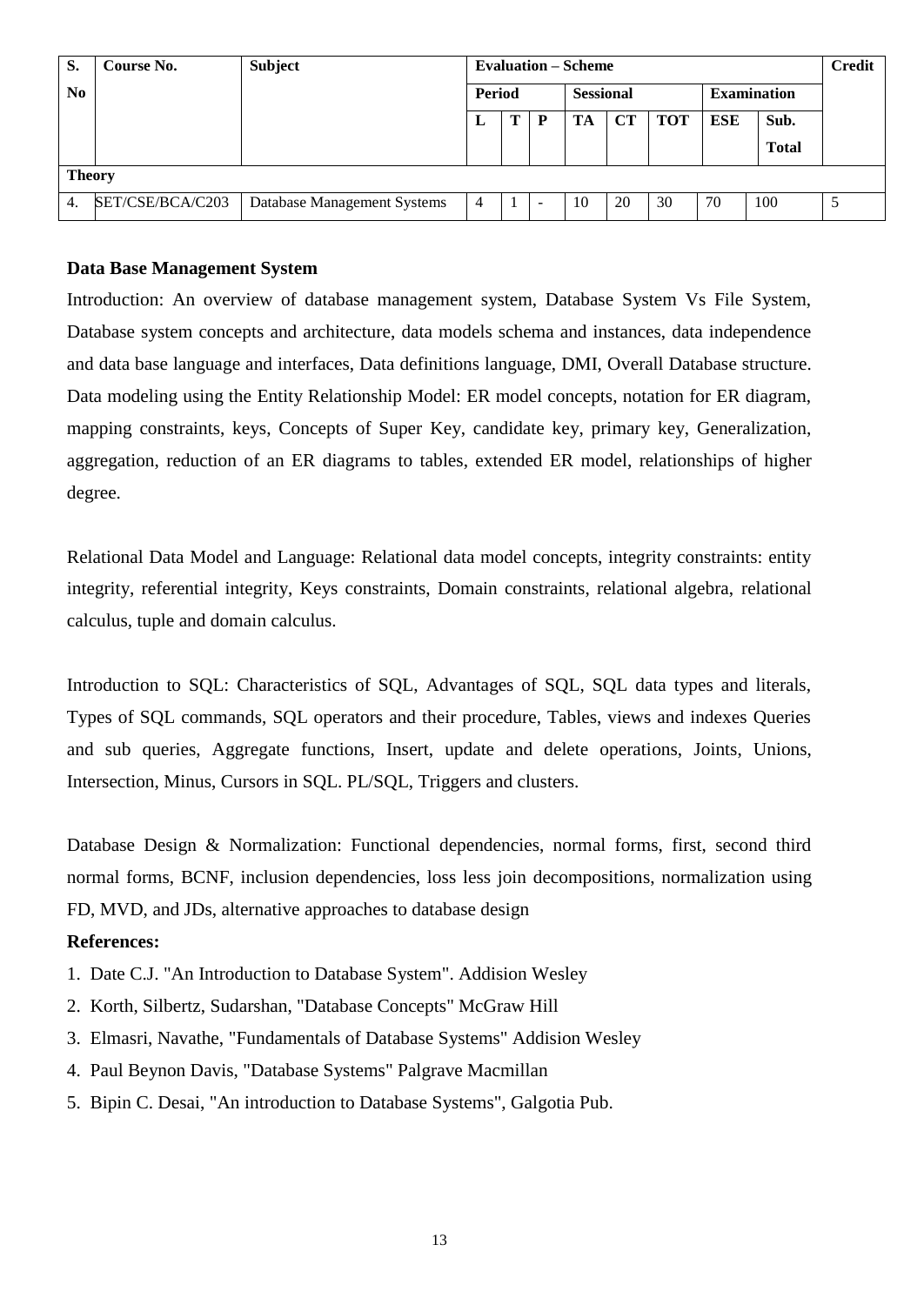|                | Course No.                           | <b>Subject</b> |               |  |                  | <b>Evaluation – Scheme</b> |           |                    |     |              | <b>Credit</b> |
|----------------|--------------------------------------|----------------|---------------|--|------------------|----------------------------|-----------|--------------------|-----|--------------|---------------|
|                |                                      |                | <b>Period</b> |  | <b>Sessional</b> |                            |           | <b>Examination</b> |     |              |               |
| S.             |                                      |                | ப             |  | P                | TA                         | <b>CT</b> | <b>TOT</b>         | ESE | Sub.         |               |
| N <sub>0</sub> |                                      |                |               |  |                  |                            |           |                    |     | <b>Total</b> |               |
| <b>Theory</b>  |                                      |                |               |  |                  |                            |           |                    |     |              |               |
|                | SET/CSE/BCA/C301   Computer Networks |                | 4             |  | -                | 10                         | 20        | 30                 | 70  | 100          |               |

#### **Computer Networks**

Introduction to Computer Networking: Use, advantage, structure of the communications network topologies the telephone network, analog to digital communication. Communication Between Analog Computers & Terminals Layered Protocols, Network & The OSI Models, Traffic control and accountability wide area and local area networks, connection oriented and connectionless networks, classification of communication protocols polling/selection systems, non-priority system priority system, rotation for layered protocols foals of layered protocols, network design problems, communication between layers, A parametric illustration, introduction to standards organizations and the ISO standard.

Polling/Selection, Satellite and Local area Networks: Binary synchronous control, other BSC system, conversion using satellite communication SPUS, and the Tele-port primary attribute of a LAN, IEEE LAN standards, LAN topology and protocols.

Switching and routing in Network: Telephone switching system, message switching, packet switching, packet switching support to circuit switching networks. The X.25 & Digital Networks: Layers of x.25, features of x.25 flow control principles, other packet type, x.25 logical channel states time out and time limits, packet formats, flow control and windows x.25 facilities, other standards layer the pad, communication networks communication between layers, advantage of digital networks, Digital"s switching, voice transmission by packet.

Personal Computer Network: Personal computer communications, characteristics, using the personal computers as server linking the personal computer to mainframe computers, semaphores of vendor offerings. File transfer on personal computers, personal computer and local area networks. Personal computer networks and the OSI models.

TCP/IP: TCP/IP and internetworking, example of TCP/IP operations, related protocols ports and sockets. The IP address structure, major features of IP, IP datagram, Major IP services. IP source routing, value of the transport layer, TCP, Major features of TCP, passive and active operation, the transmission control block (TCB), route discovery protocols, examples of route discovery protocols, application layer protocols.

- 1. Tannanhaum, A.S. : Computer Network, PHI 1995.
- 2. Martin J.: Computer Network and Distributed processing, 1985.
- 3. Black : Computer Network; Protocols, Standards and Interface PHI 1995.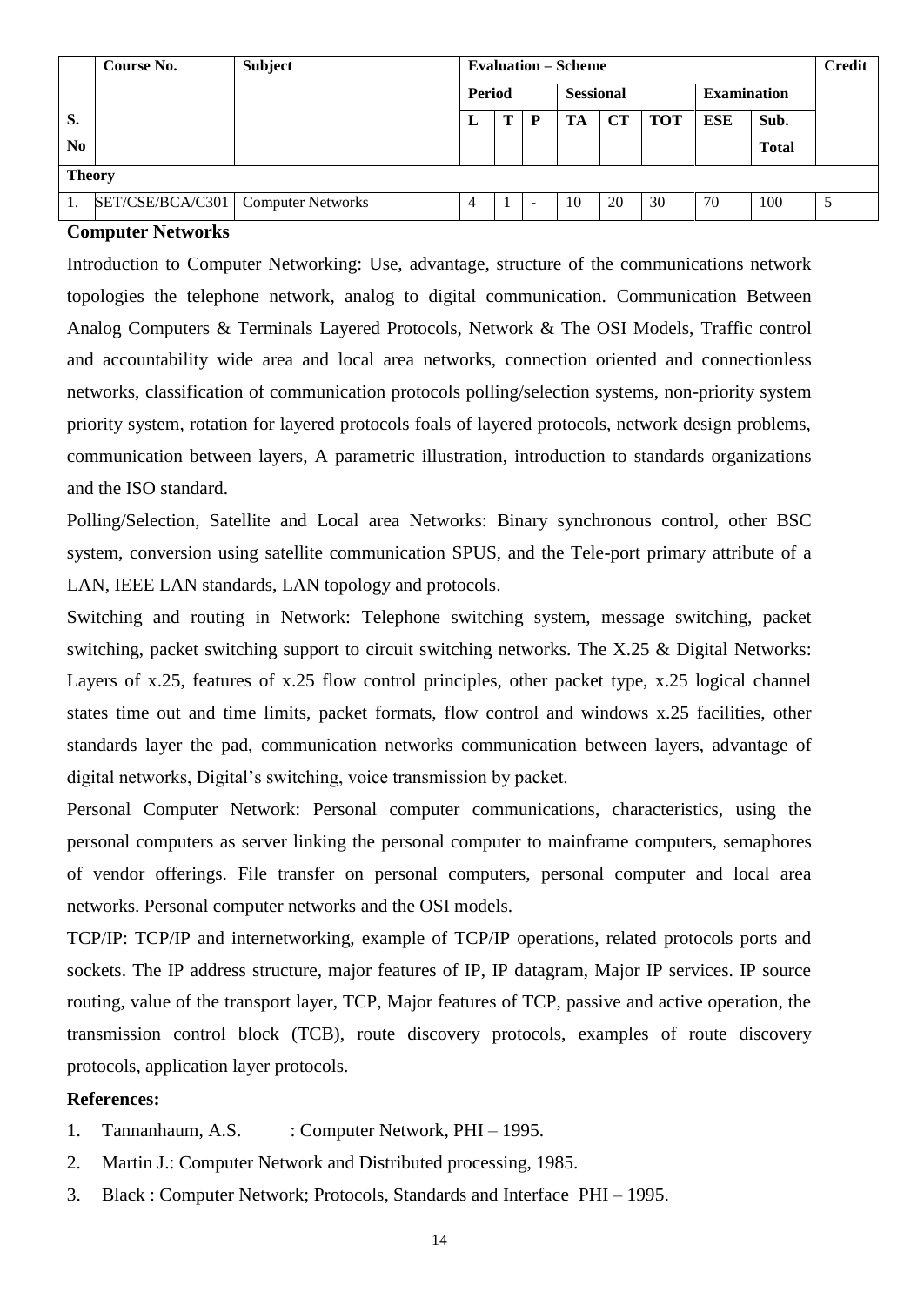| S.             | Course No.                                  | <b>Subject</b>                |  | <b>Evaluation – Scheme</b> |               |  |                  |           |            |                    |              | <b>Credit</b> |
|----------------|---------------------------------------------|-------------------------------|--|----------------------------|---------------|--|------------------|-----------|------------|--------------------|--------------|---------------|
| N <sub>o</sub> |                                             |                               |  |                            | <b>Period</b> |  | <b>Sessional</b> |           |            | <b>Examination</b> |              |               |
|                |                                             |                               |  | L                          | P             |  | TA               | <b>CT</b> | <b>TOT</b> | <b>ESE</b>         | Sub.         |               |
|                |                                             |                               |  |                            |               |  |                  |           |            |                    | <b>Total</b> |               |
|                | <b>Theory</b>                               |                               |  |                            |               |  |                  |           |            |                    |              |               |
| 2.             | SET/CSE/BCA/C302 Computer Based Numerical & |                               |  | $\overline{4}$             |               |  | 10               | 20        | 30         | 70                 | 100          | 4             |
|                |                                             | <b>Statistical Techniques</b> |  |                            |               |  |                  |           |            |                    |              |               |

# **Computer Based Numerical Techniques**

Floating point Arithmetic: Representation of floating point numbers, Operations, Normalization, Pitfalls of floating point representation, Errors in numerical computation.

Iterative Methods: Zeros of a single transcendental equation and zeros of polynomial using Bisection Method, Iteration method, Regula-Falsi method, Newton Raphson method, Secant method, Rate of convergence of iterative methods.

Simultaneous Linear Equations: Solutions of system of Linear equations, Gauss Elimination direct method and pivoting, III conditioned system of equations, Refinement of solution. Gauss Seidal iterative method, Rate of Convergence. Interpolation and approximation: Finite Differences, Difference tables. Polynomial Interpolation: Newton's forward and backward formula Central Difference Formulae: Gauss forward and backward formula, stirling's Bassel's Everett's formula. Interpolation with unequal intervals: Language's Interpolation, Newton Divided difference formula. Numerical Differentiation and Integration: Introduction, Numerical Differentiation, Numerical Integration, Trapazoidal rule, Simpon's rules, Boole's Rule Euler-Maclaurin Formula Solution of Differential Equations: Picard's Method, Euler's Method, Taylor's Method, Runge-Kutta methods.

- 1. Rajaraman V., :Computer Oriented Numerical Methods". PHI
- 2. Gerald and Wheatley, "Applied Numerical Analyses", AW
- 3. Jain, Lyengar and Jain, "Numerical Methods for Scientific and Engineering Computations:, New Ager Int.
- 4. Grewal B.S., "Numerical methods in Engineering and Science. Khanna Publishers, Delhi.
- 5. T.Veerarajan, T Ramchandran, "Theory and Problems of Numerical Methods", TMH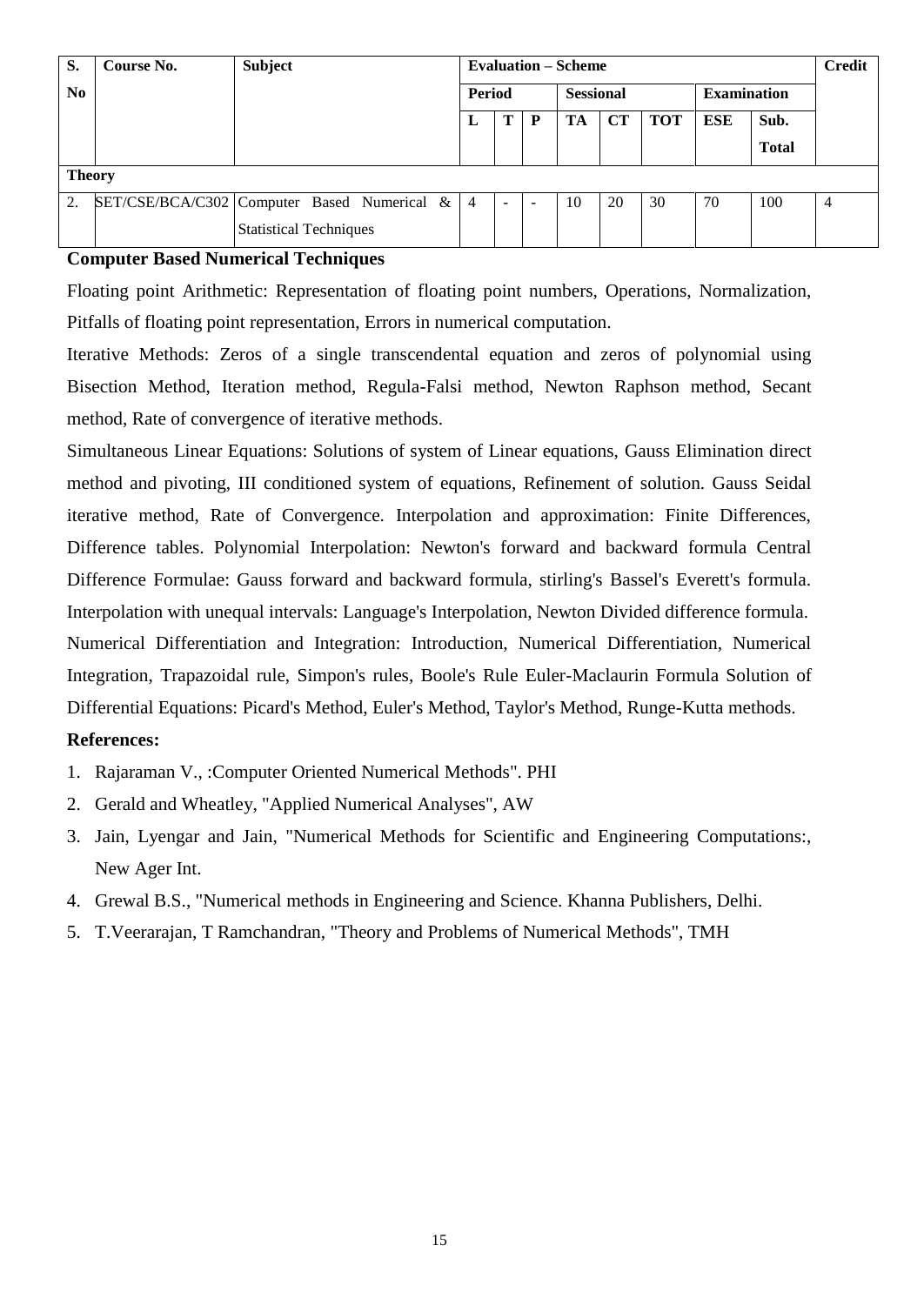| S.             | Course No. | <b>Subject</b>                              |                |  |                          | <b>Evaluation – Scheme</b> |     |                    |                      |     | <b>Credit</b> |
|----------------|------------|---------------------------------------------|----------------|--|--------------------------|----------------------------|-----|--------------------|----------------------|-----|---------------|
| N <sub>0</sub> |            |                                             | <b>Period</b>  |  | <b>Sessional</b>         |                            |     | <b>Examination</b> |                      |     |               |
|                |            |                                             | m<br>P<br>L    |  | TA                       | <b>CT</b>                  | TOT | <b>ESE</b>         | Sub.<br><b>Total</b> |     |               |
| <b>Theory</b>  |            |                                             |                |  |                          |                            |     |                    |                      |     |               |
| 3.             |            | SET/CSE/BCA/C303 System Analysis and Design | $\overline{4}$ |  | $\overline{\phantom{a}}$ | 10                         | 20  | 30                 | 70                   | 100 | 5             |

#### **System Analysis and Design**

System Concepts and Information System Environment: The System Concept, Definition, Characteristics of Systems, Elements of a System, Open and Closed and closed system, Formal and Informal Information Systems, Computer based Information Systems, Management Information System, Decision Support System, General Business Knowledge, and Interpersonal Communicational System.

The System Development Life Cycle: Recognition of needs, Impetus for System Change, Feasibility Study, Analysis, Design, Implementation, Post implementation and Maintenance.

The Role of the Systems Analyst: Historical Perspective, Academic and Personal Qualifications, the multifaceted role of the Analyst, The Analyst/User Interface, Behavioral issues.

Systems Planning and Initial Investigation: Strategies for Determining Information Requirement, Problem Definition and Project initiation, Background Analysis, Fact Analysis, Review of Written Documents, Onsite Observations, Interviews and Questionnaires, Fact Analysis, Performance Analysis, Efficiency Analysis, Service Analysis.

Information Gathering: Kind of Information needed. Information about the firms, Information gathering tools, the art of Interviewing, Arranging the Interview, Guides to Successful Interview, Types of Interviews and Questionnaires, The Structured and Unstructured Alternatives.

The Tools of Structured Analysis: The Dataflow Diagram (DFD), Data Dictionary, Decision Trees and Structured English.

Feasibility Study: System performance, Economic Feasibility, Technical Feasibility, Behavioral Feasibility, Steps in Feasibility Analysis.

Input/Output and Forms Design: Input Design, CRT Screen Design, Output Design, Requirements form Design.

- 1. Elias M.Awad, "Systems Analysis and Design" Galgotia Publication
- 2. Hoffer, "Modern Systems Analysis and Design" Addision Wesley
- 3. Kendall, "Introduction to System Analysis and Desogm", McGraw Hill
- 4. System Analysis and Design Handbook: V. K. Jain, Wiley dreamtech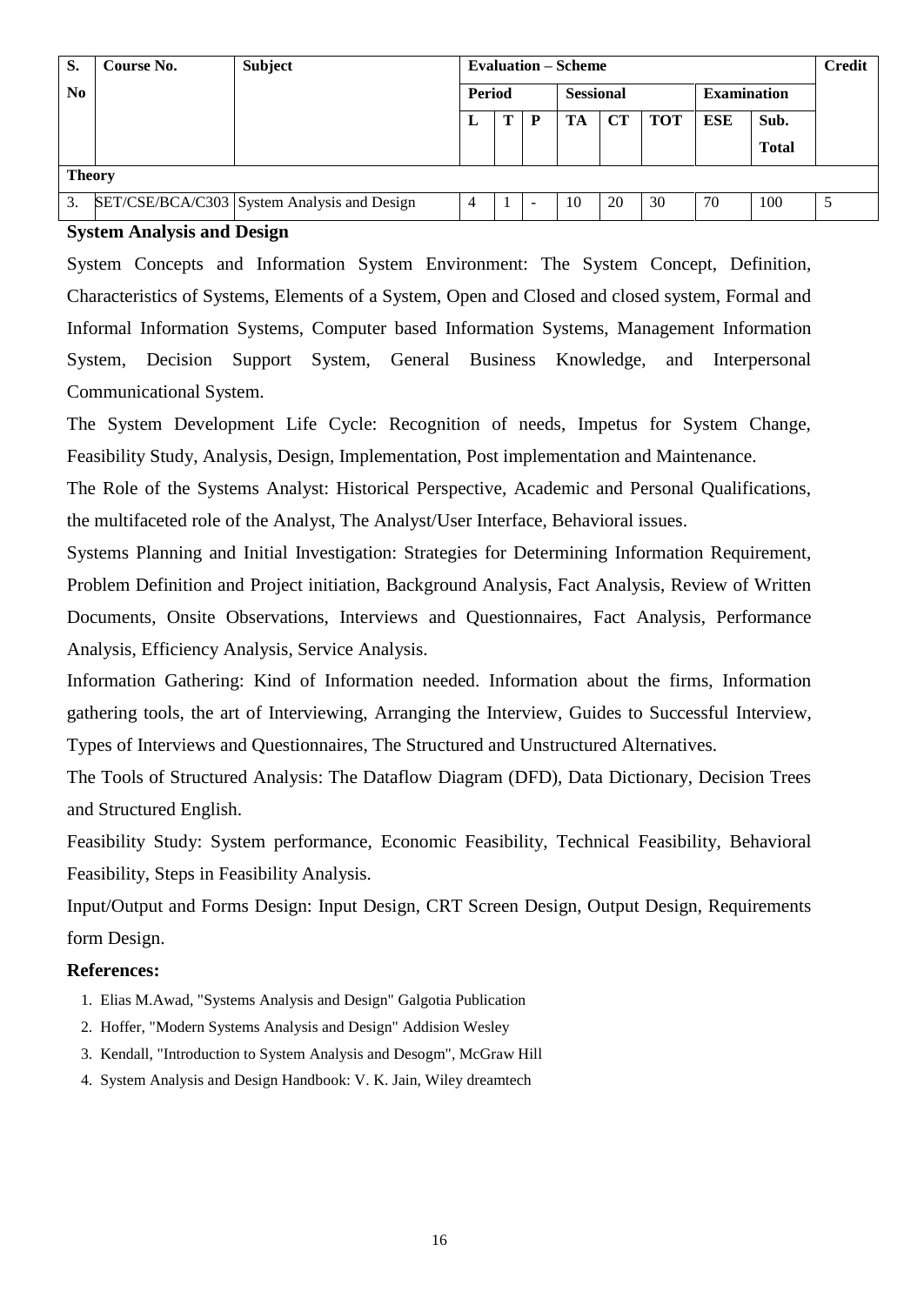| S.            | Course No.              | <b>Subject</b> |        |  |                  | <b>Evaluation – Scheme</b> |    |                    |     |              | <b>Credit</b> |
|---------------|-------------------------|----------------|--------|--|------------------|----------------------------|----|--------------------|-----|--------------|---------------|
| $\bf No$      |                         |                | Period |  | <b>Sessional</b> |                            |    | <b>Examination</b> |     |              |               |
|               |                         |                | L      |  | $\mathbf P$      | TA                         | CT | <b>TOT</b>         | ESE | Sub.         |               |
|               |                         |                |        |  |                  |                            |    |                    |     | <b>Total</b> |               |
| <b>Theory</b> |                         |                |        |  |                  |                            |    |                    |     |              |               |
| 4.            | SET/CSE/BCA/SEC1 SEC 1A |                | ↑<br>∠ |  | -                | 10                         | 20 | 30                 | 70  | 100          | 2             |

# **SEC1A.1 Office Automation Tools**

Introduction to MS office, Word Processing: Formatting Text, Pages, Lists, Tables, Spreadsheets: Worksheets, Formatting data, creating charts and graphs, using formulas and functions, macros, Pivot Table

Presentation Tools: Adding and formatting text, pictures, graphic objects, including charts, objects, formatting slides, notes, hand-outs, slide shows, using transitions, animations

# **References:**

1. Sushila Madan , Introduction to Essential tools,JBA,2009.

2. Anita Goel, Computer Fundamentals, Pearson, 2012

# **SEC1A.2 HTML Programming**

Introduction, The Basics: The Head, the Body, Colors, Attributes, Lists, ordered and unordered Links : Introduction, Relative Links, Absolute Links, Link Attributes, Using the ID Attribute to Link Within a Document, Images: Putting an Image on a Page, Using Images as Links, Putting an Image in the Background

Tables: Creating a Table, Table Headers, Captions, Spanning Multiple Columns, Styling Table Forms: Basic Input and Attributes, Other Kinds of Inputs, Styling forms with CSS,Where To Go From Here

# **References:**

1. Introduction to **HTML** and CSS -- O'Reilly , 2010

2. Jon Duckett, HTML and CSS, John Wiely, 2012

# **SEC1A.3 Cyber Laws**

Definitions, Digital Signature And Electronic Signature, Penalty and Compensation for damage to computer, computer system, etc.

Tampering with Computer Source Documents, Punishment for sending offensive messages through communication service, etc.

Punishments for dishonestly receiving stolen computer resource or communication device, Punishment for identity theft. Punishment for cheating by personation by using computer resource, Punishment for violation of privacy, Punishment for cyber terrorism, Punishment for publishing or transmitting obscene material in electronic form, Punishment for publishing or transmitting of material containing sexually explicit act, etc. in electronic form, Punishment for publishing or transmitting of material depicting children in sexually explicit act, etc. in electronic form, Breach of confidentiality and privacy

# **References:**

1. M. Merkow, J. Breithaupt, Information Security Principles and Practices, Pearson Education.2005

2. G.R.F. Snyder, T. Pardoe, Network Security, Cengage Learning, 2010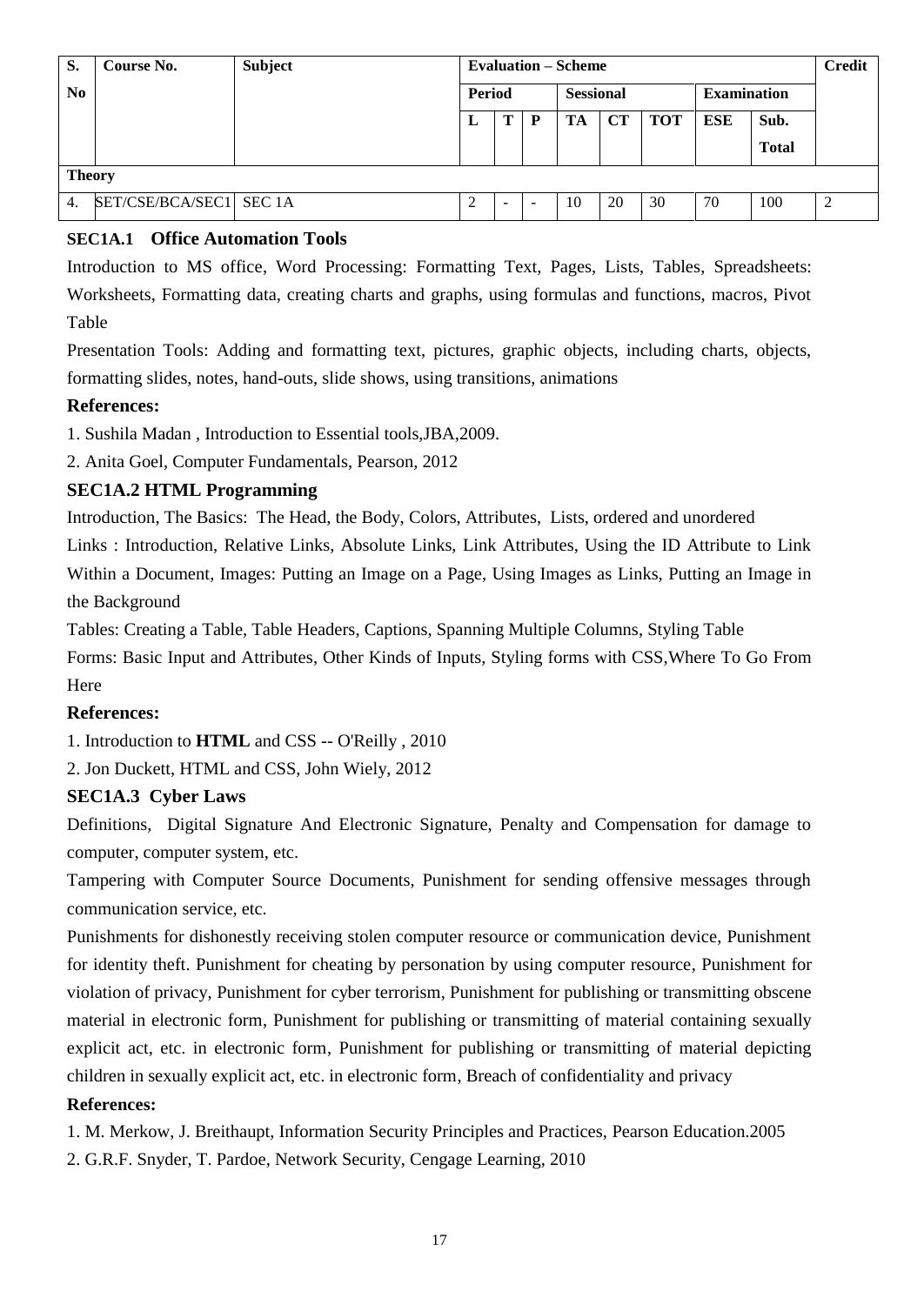| S.             | Course No.       | <b>Subject</b> |         |     | <b>Evaluation – Scheme</b> |   |   |                  |           |            |                    |              | <b>Credit</b> |
|----------------|------------------|----------------|---------|-----|----------------------------|---|---|------------------|-----------|------------|--------------------|--------------|---------------|
| N <sub>0</sub> |                  |                |         |     | Period                     |   |   | <b>Sessional</b> |           |            | <b>Examination</b> |              |               |
|                |                  |                |         |     | ப                          | Т | P | TA               | <b>CT</b> | <b>TOT</b> | ESE                | Sub.         |               |
|                |                  |                |         |     |                            |   |   |                  |           |            |                    | <b>Total</b> |               |
| <b>Theory</b>  |                  |                |         |     |                            |   |   |                  |           |            |                    |              |               |
|                | SET/CSE/BCA/C401 | Multimedia     | Systems | and | 4                          |   | ۰ | 10               | 20        | 30         | 70                 | 100          | 5             |
|                |                  | Applications   |         |     |                            |   |   |                  |           |            |                    |              |               |

# **Multimedia System and Applications**

Evolution of Multimedia and its objects, Scope of multimedia in business and work, production and planning of Multimedia applications. Multimedia hardware, Memory of Storage Devices, Communication Devices, Multimedia Software, Presentation and object generation tools, Video, sound, Image capturing Authoring Tools, Card and Page Based Authoring Tools.

Production and Planning of Multimedia building blocks, Text, sound (MIDI), Digital Audio, Audio File Formats, MIDI under Windows environment, Audio and Video Capture.

Macromedia products, Basic drawing techniques, Advance animation techniques, Creating Multi layer combining interactivity and multiple scenes, Creating transparency effects using text in Flash, Flash animation.

Digital Audio Concepts, Sampling variables, Loss Less compression, of sound, Lossy compression and Silence compression.

Multimedia monitor bitmaps, Vector drawing , Lossy graphic compression, Image file formatic animations, Image standards, JPEG compression, Zig Zag coding. Video representation, colors, video compression, MPEG standards, MHEG standard, recent development in multimedia. Multimedia Application Planning, Costing, Proposal preparation, and Financing-Case study of a typical industry.

- 1. Andreas Halzinger, "Multimedia Basics" Vol-I to VOL-III Firewall Media
- 2. Tay Vaughan, "Multimedia Making It work" Tata McGraw Hill
- 3. Buford, "Multimedia Systems" Addison Wesley
- 4. Agarwal and Tiwari, "Multimedia Systems" Excel
- 5. Rosch, "Multimedia Bible" Sams Publishing
- 6. Digital Multimedia "Nigel Chapman" Wiley dreamtech India Pvt. Ltd.
- 7. Sleinreitz, "Multimedia Bible" Sams Publishing
- 8. Ken Milburn, John Ckroteau, "Flash 4 Web special Effects, Animation and Design Handbook" Dreamtech Press
- 9. John. Villamil-Casanova and Louis Molina, "Multimedia-Production, Planning and Delivery" PHI
- 10. Flash MX 2004 Bible: Robert , Wiley dreamtech India Pvt. Ltd.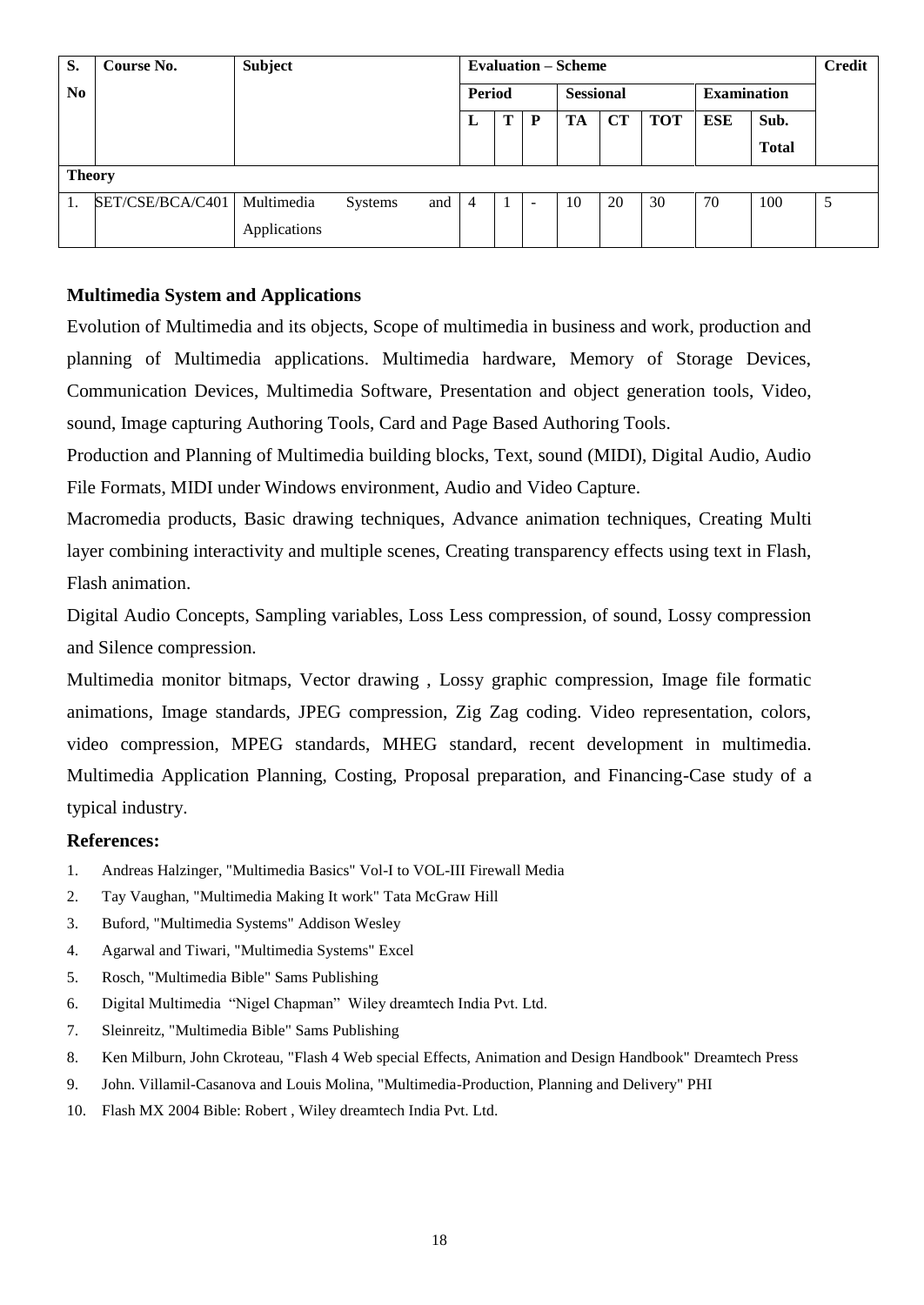| S.             | Course No.       | <b>Subject</b>                | <b>Evaluation – Scheme</b> |        |                |    |                  |            |                    |              | <b>Credit</b>  |
|----------------|------------------|-------------------------------|----------------------------|--------|----------------|----|------------------|------------|--------------------|--------------|----------------|
| N <sub>0</sub> |                  |                               |                            | Period |                |    | <b>Sessional</b> |            | <b>Examination</b> |              |                |
|                |                  |                               | ப                          | т<br>P |                | TA | CT               | <b>TOT</b> | ESE                | Sub.         |                |
|                |                  |                               |                            |        |                |    |                  |            |                    | <b>Total</b> |                |
| <b>Theory</b>  |                  |                               |                            |        |                |    |                  |            |                    |              |                |
| 2.             | SET/CSE/BCA/C402 | Operating System Organization | $\overline{4}$             |        | $\overline{a}$ | 10 | 20               | 30         | 70                 | 100          | $\overline{4}$ |
|                |                  | & UNIX                        |                            |        |                |    |                  |            |                    |              |                |

# **Operating system Organization & UNIX**

Operating system- definition, simple batch system, Time sharing system, Real time system, storage hierarchy, operating system service.

Process concept, process Scheduling, operating on process, co-operating process.

CPU Scheduling concepts, Scheduling algorithms, process synchronization, critical section problem, synchronization hardware, semaphores.

Deadlocks, deadlock characterization, deadlock prevention, avoidance detection and recovery.

Storage management Resident monitor, Logical versus physical address space, swapping, and segmentation, SCM.

Virtual memory, Demand paging, page replacement and page replacement algorithms, allocation of frames, thrashing.

File System: File supports, access methods, allocation methods-contiguous, linked and index allocation, directory system – single level, tree structured, acyclic graph and general graph directory, file protection.

Secondary storage structure: Disk structures, disk scheduling disk management, allocation methods, free space management.

Case study of the UNIX system: design principles, programmer and user interface, process, memory and file management.

- 1. Peterson Abraham & Silbesschatz, Peter Galvin: Operating system concepts. .
- 2. Mandnick and Donovan : Operating system (Mc–Graw Hill) 1996.
- 3. Tanenbaum A.S. : Modern Operating system, (PHI) 1998.
- 4. Growley, : Operating system a design Approach.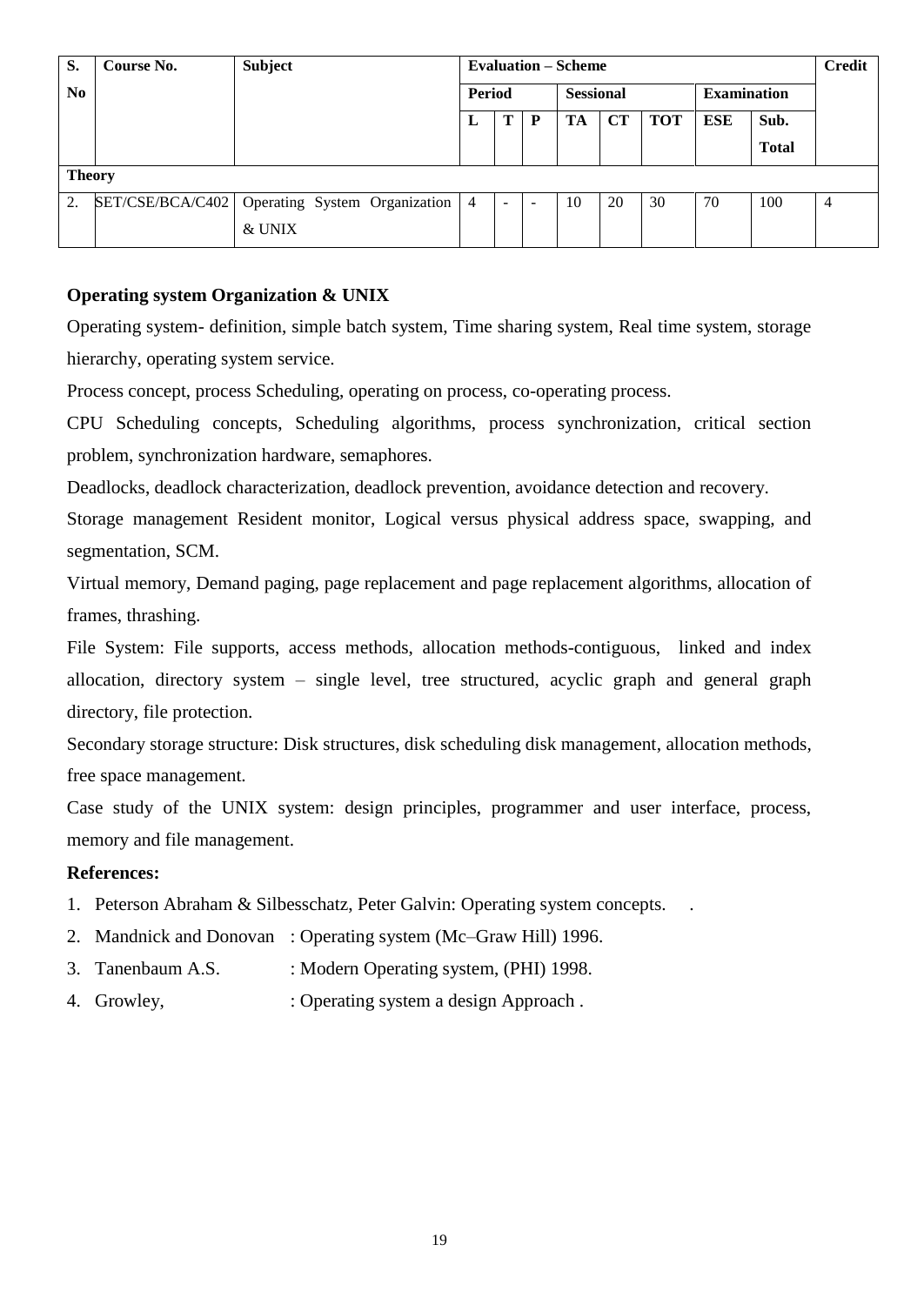| S.             | Course No.       | <b>Subject</b>       |                |   |                          | <b>Evaluation – Scheme</b> |    |                    |            |              | <b>Credit</b> |
|----------------|------------------|----------------------|----------------|---|--------------------------|----------------------------|----|--------------------|------------|--------------|---------------|
| N <sub>0</sub> |                  |                      | Period         |   | <b>Sessional</b>         |                            |    | <b>Examination</b> |            |              |               |
|                |                  |                      | L              | P |                          | TA                         | CT | <b>TOT</b>         | <b>ESE</b> | Sub.         |               |
|                |                  |                      |                |   |                          |                            |    |                    |            | <b>Total</b> |               |
|                | <b>Theory</b>    |                      |                |   |                          |                            |    |                    |            |              |               |
| 3.             | SET/CSE/BCA/C403 | Software Engineering | $\overline{4}$ |   | $\overline{\phantom{a}}$ | 10                         | 20 | 30                 | 70         | 100          | 5             |

#### **Software Engineering**

Introduction: Introduction to software engineering, Importance of software, evolving role of software, Software Characteristics, Software Components, Software Applications, Software Crisis, Software engineering problems, Software Development Life Cycle, Software Process.

Software Requirement Specification: Analysis, Principles, Water Fall Model, The Incremental Model, Prototyping, Spiral Model, Role of management in software development, Role of matrices and Measurement, Problem Analysis, Requirement specification, Monitoring and Control.

Software-Design: Design principles, problem partitioning, abstraction, top down and bottom updesign, Structured approach functional versus object oriented approach, design specifications and verification, Monitoring and control, Cohesiveness, coupling, Forth generation techniques, Functional independence, Software Architecture, Transaction and Transaction and Transform Mapping, Component level Design, Forth Generation Techniques.

Coding: Top-Down and BottomUp programming, structured programming, information hiding, programming style and internal documentation.

Testing principles, Levels of testing, functional testing, structural testing, test plane, test case specification, reliability assessment, software testing strategies, Verification and validation, Unit testing, Integration Testing, Alpha & Beta testing, system testing and debugging.

Software Project Management: The Management spectrum (The people, the product, the process, the project) Cost estimation, project scheduling, staffing, software configuration management, Structured Vs. Unstructured maintenance, quality assurance, project monitoring, risk management.

Software Reliability & Quality Assurance: Reliability issues, Reliability metrics, Reliability growth modeling, Software quality, ISO 9000 Certification for software industry, SEI capability maturity model, comparison between ISO & SEI CMM. CASE (Computer Aided Software Engineering): CASE and its scope, CASE support in software life cycle, documentation, project management, internal interface, Reverse Software Engineering, Architecture of CASE environment.

- 1. Pressman, Roger S., "Software Engineering: A Practitioner's Approach Ed.Boston: McGraw Hill, 2001
- 2. Jalote, Pankaj, "Software Engineering Ed.2"New Delhi: Narosa 2002
- 3. Schaum's Series, "Software Engineering" TMH
- 4. Ghezzi Carlo and Others "Fundamentals of Software Engineering" PHI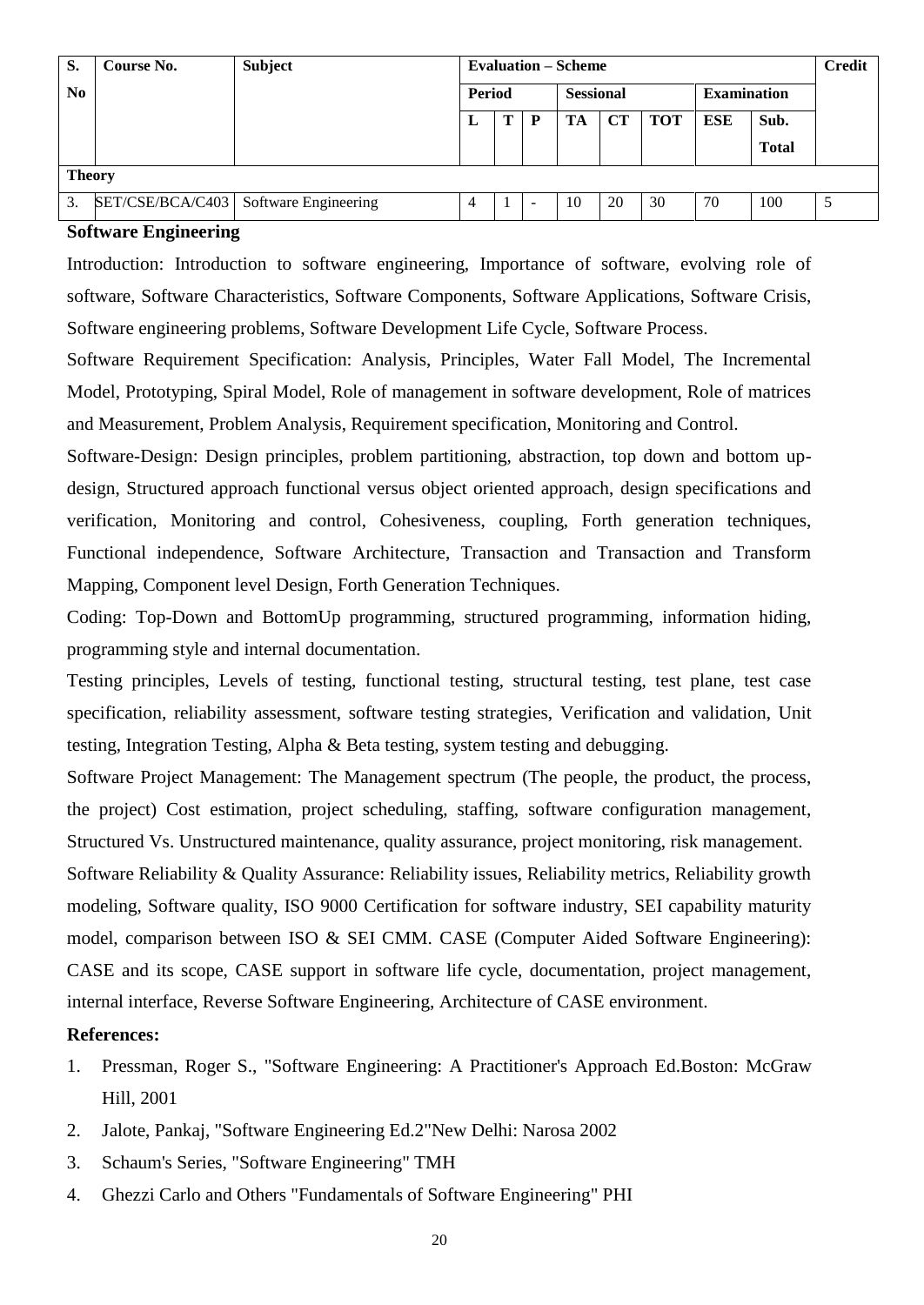| S.               | <b>Course No.</b>      | <b>Subject</b> |        |  |                          | <b>Evaluation – Scheme</b> |           |                    |     |                      | <b>Credit</b> |
|------------------|------------------------|----------------|--------|--|--------------------------|----------------------------|-----------|--------------------|-----|----------------------|---------------|
| N <sub>0</sub>   |                        |                | Period |  | <b>Sessional</b>         |                            |           | <b>Examination</b> |     |                      |               |
|                  |                        |                | ≖      |  | P                        | TA                         | <b>CT</b> | <b>TOT</b>         | ESE | Sub.<br><b>Total</b> |               |
|                  | <b>Theory</b>          |                |        |  |                          |                            |           |                    |     |                      |               |
| $\overline{4}$ . | SET/CSE/BCA/SEC2 SEC2A |                | ∍<br>∠ |  | $\overline{\phantom{a}}$ | 10                         | 20        | 30                 | 70  | 100                  | 2             |

# **SEC 2A.1: Modeling and Simulation**

Systems and environment: Concept of model and model building, model classification and representation, Use of simulation as a tool, steps in simulation study.

Continuous-time and Discrete-time systems: Laplace transform, transfer functions, state space models, order of systems, z-transform, feedback systems, stability, observability, controllability. Statistical Models in Simulation: Common discrete and continuous distributions, Poisson process, empirical distributions.

Random Numbers: Properties of random numbers, generation of pseudo random numbers, techniques of random number generation, tests for randomness, random variate generation using inverse transformation, direct transformation, convolution method, acceptance-rejection.

- 1. Narsingh Deo, *System Simulation with Digital Computer*, Prentice Hall of India, 1999.
- 2. Averill Law, *Simulation Modeling and Analysis,* 3rd Ed., Tata McGraw-Hill, 2007.
- 3. G. Gordan, *System Simulation*, 2nd Ed., Pearson Education, 2007.
- 4. A.F. Seila, V. Ceric and P. Tadikamalla, *Applied Simulation Modeling* (International Student Edition), Thomson Learning, 2004.
- 5. Jerry Banks, *Handbook of Simulation: Principles, Methodology, Advances, Applications and Practice*, Wiley Inter Science, 1998.
- 6. J. Banks, J.S. Carson, B.L. Nelson, *Discrete Event System Simulation,* 4th Ed., Prentice Hall of India, 2004.
- 7. N.A. Kheir, *Systems Modeling and Computer Simulation*, Marcel Dekker, 1988.
- 8. B.P. Zeigler, T.G. Kim, and H. Praehofer, *Theory of Modeling and Simulation*, 2<sup>nd</sup> Ed., Academic Press, 2000.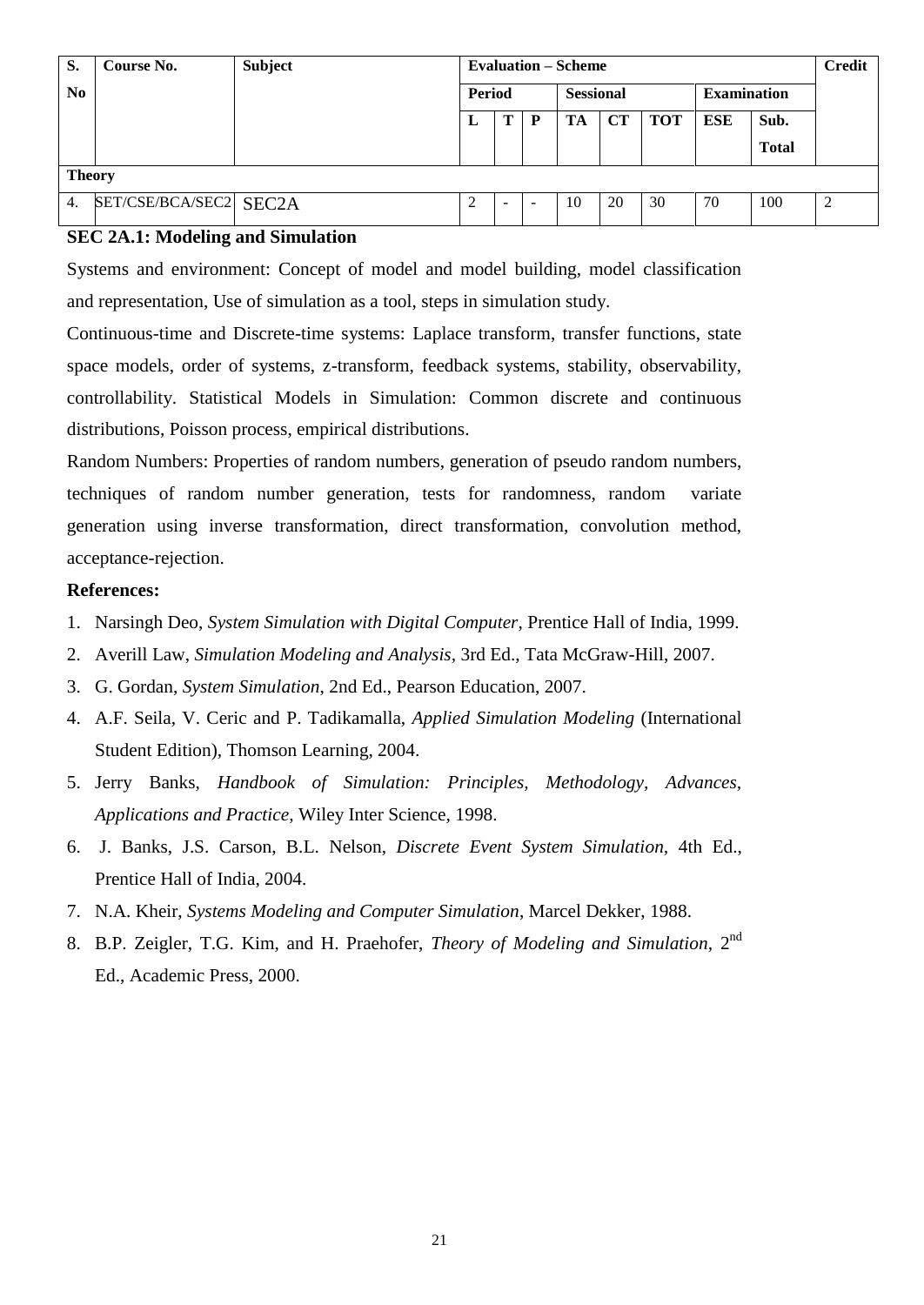#### **SEC 2A.2: Graph Theory**

Definition, examples and basic properties of graphs, pseudo graphs, complete graphs, bi-partite graphs, isomorphism of graphs, paths and circuits, Eulerian circuits, Hamiltonian cycles, the adjacency matrix, weighted graph, travelling salesman"s problem, shortest path, Dijkstra's algorithm, Floyd-Warshall algorithm...

#### **References:**

- 1. Edgar G. Goodaire and Michael M. Parmenter, *Discrete Mathematics with Graph Theory,* 2nd Ed., Pearson Education (Singapore) P. Ltd., Indian Reprint 2003.
- 2. Rudolf Lidl and Günter Pilz, *Applied Abstract Algebra,* 2nd Ed., Undergraduate Texts in Mathematics, Springer (SIE), Indian reprint, 2004.

## **SEC 2A.3: Boolean Algebra**

Definition, examples and basic properties of ordered sets, maps between ordered sets, duality principle, maximal and minimal elements, lattices as ordered sets, complete lattices, lattices as algebraic structures, sublattices, products and homomorphisms. Definition, examples and properties of modular and distributive lattices, Boolean algebras, Boolean polynomials, minimal forms of Boolean polynomials, Quinn- McCluskey method, Karnaugh diagrams, switching circuits and applications of switching circuits.

- 1. B A. Davey and H.A. Priestley, *Introduction to Lattices and Order,* Cambridge University Press, Cambridge, 1990.
- 2. Rudolf Lidl and Günter Pilz, *Applied Abstract Algebra,* 2nd Ed., Undergraduate Texts in Mathematics, Springer (SIE), Indian reprint, 2004.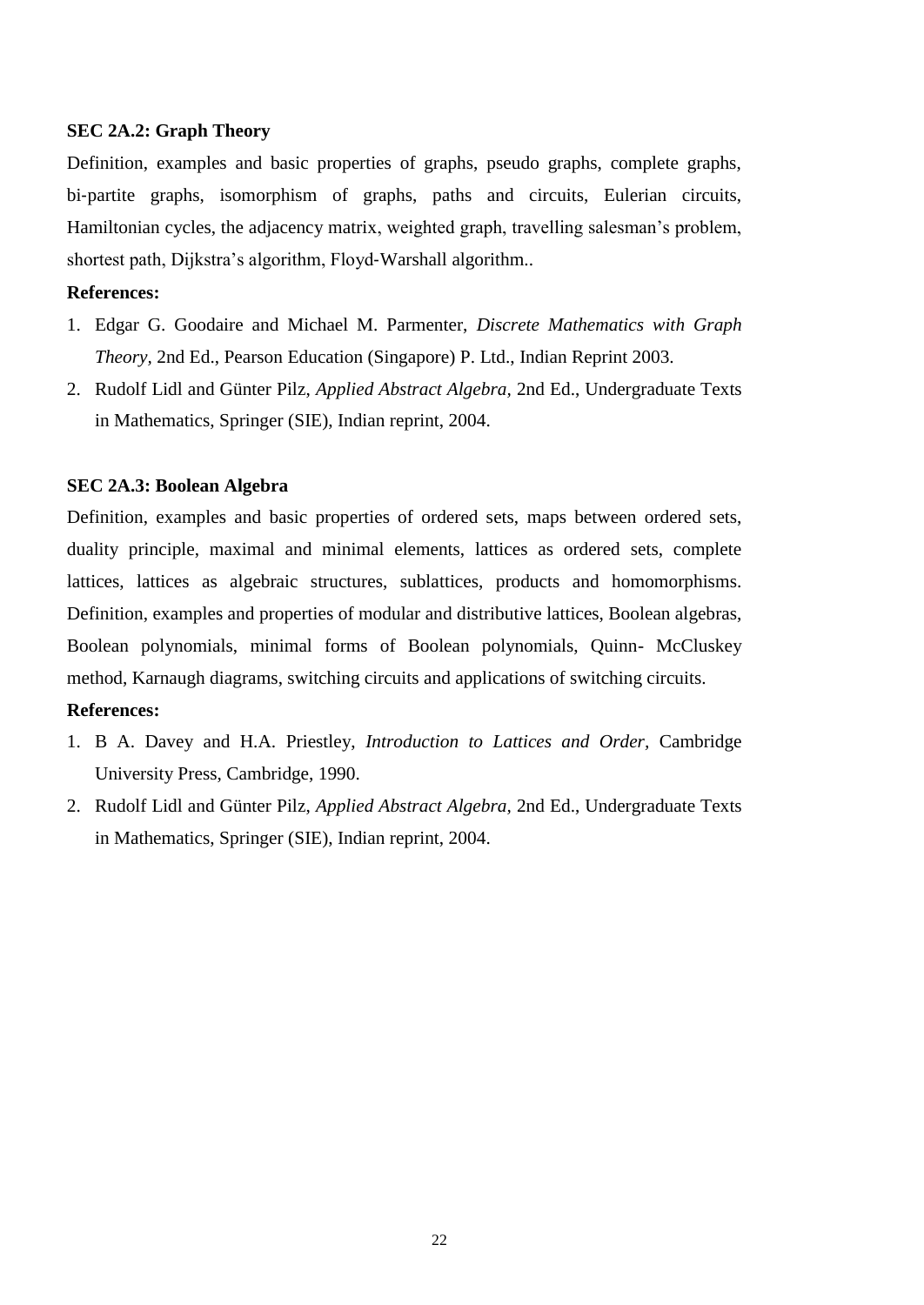| S.       | Course No.       | <b>Subject</b>     |        |   |                  | <b>Evaluation – Scheme</b> |    |                    |     |                      | <b>Credit</b> |
|----------|------------------|--------------------|--------|---|------------------|----------------------------|----|--------------------|-----|----------------------|---------------|
| $\bf No$ |                  |                    | Period |   | <b>Sessional</b> |                            |    | <b>Examination</b> |     |                      |               |
|          |                  |                    |        | т | D                | TA                         | CТ | <b>TOT</b>         | ESE | Sub.<br><b>Total</b> |               |
|          | <b>Theory</b>    |                    |        |   |                  |                            |    |                    |     |                      |               |
|          | SET/CSE/BCA/DSE1 | DSE <sub>1</sub> A | 4      |   |                  | 10                         | 20 | 30                 | 70  | 100                  | 4             |

# **DSE 1A.1 Advance RDBMS**

Data Processing Systems. Transaction Processing and Concepts: Transaction system, Testing of seralizability, Seralizability of schedules, conflict and view seralizable schedule, recoverability, Recovery form transaction failures, deadlock handling .

File processing system. File Management system. Components of RDBMS. Database Architecture.

Object Oriented Databases. Distributed Databases. Client/server database. Data Dictionary. Database models. Normalization. The Database Administration. Database Manager responsibilities. Monitoring Database performance. Database Machine overview.

Designing RDBMS for organization. Object modeling. Perspectives of Data Modelling.

Evolving the logical model. Transformation from Logical to Phical model.

Concurrency Control Techniques: Concurrency control, locking Techniques for concurrency control. CODD"s 12 rules for a fully relational DBMS.

Data Integrity. Redundancy. Primary and Foreign keys.

Object database management. Database design and choosing the database server.

SQL and MySql. Database access and ODBC.

Middleware: Kinds of middleware. Sockets-talking to database, virtual database engine defined, web based middleware, Microsoft JET engine,

Database security and Recovery. Data Mining and Warehouse.

- 1. Adv. DBMS by V.K. Jain, Cyber Tech Publication, 5A/13 Ansari Road, Daryagang, N.Delhi.- 110002
- 2. Date C.J. "An Introduction to Database System". Addision Wesley
- 3. Korth, Silbertz, Sudarshan, "Database Concepts" McGraw Hill
- 4. Elmasri, Navathe, "Fundamentals of Database Systems" Addision Wesley
- 5. Paul Beynon Davis, "Database Systems" Palgrave Macmillan
- 6. Bipin C. Desai, "An introduction to Database Systems", Galgotia Pub.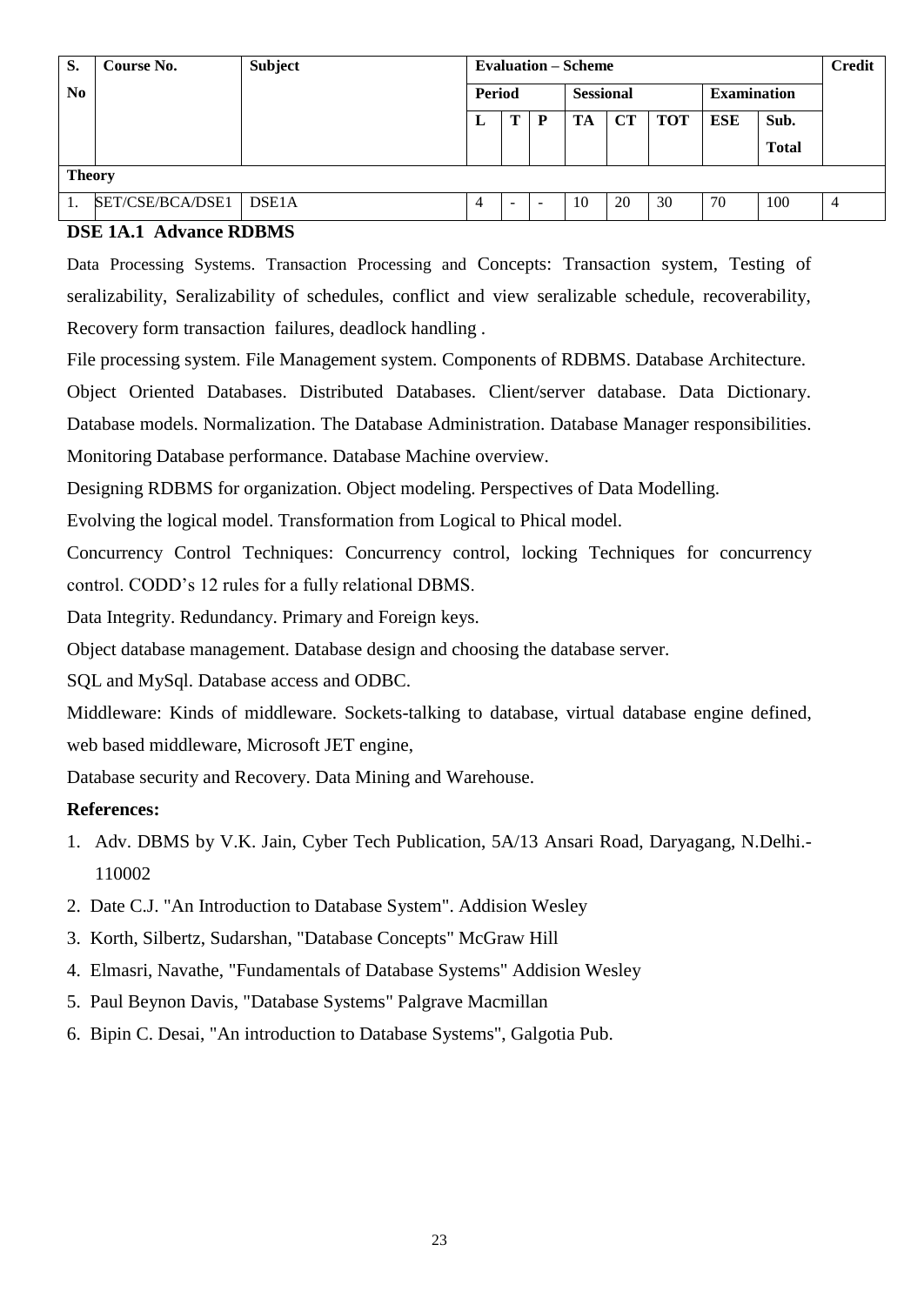# **DSE 1A.2 Web technology**

History of the web, Growth of the Web, Protocols governing the web, Introduction to Cyber Laws in India, Introduction to International Cyber laws, Web project, Web Team, Team dynamics.

Communication Issues, the client, Multi-departmental & Large scale Websites, Quality Assurance and testing, Technological advances and Impact on Web Teams.

HTML: Formatting Tags, Links, List, Tables, Frames, forms, Comments in HTML, DHTML. Java Script: Introduction, Documents, Documents, forms, statements, functions, objects in Java Script, Events and Event Handling, Arrays, FORMS, Buttons, Checkboxes, Text fields and Text areas.

XML: Introduction, Display and XML Documents, Data Interchange with an XML document, Document types definitions, Parsers using XML, Client-side usage, Server Side usage.

Common Gateway Interface (CGI), PERL, RMI, COM/DCOM, VBScript, Active Server Pages (ASP).

- 1. Burdman, "Collaborative Web Development", Addison Wesley
- 2. Sharma & Sharma, "Developing E-Commerce Sites" Addison Wesley
- 3. Iva Bayross, "Web Technologies Part-II" BPB Publications
- 4. Shishir Gundavarma, CGI Programming on the World Wide Web" O'Reilly & Associate
- 5. DON Box, "Essential COM" Addison Wesley
- 6. Greg Buczek, " ASP Developer's Guide" TMH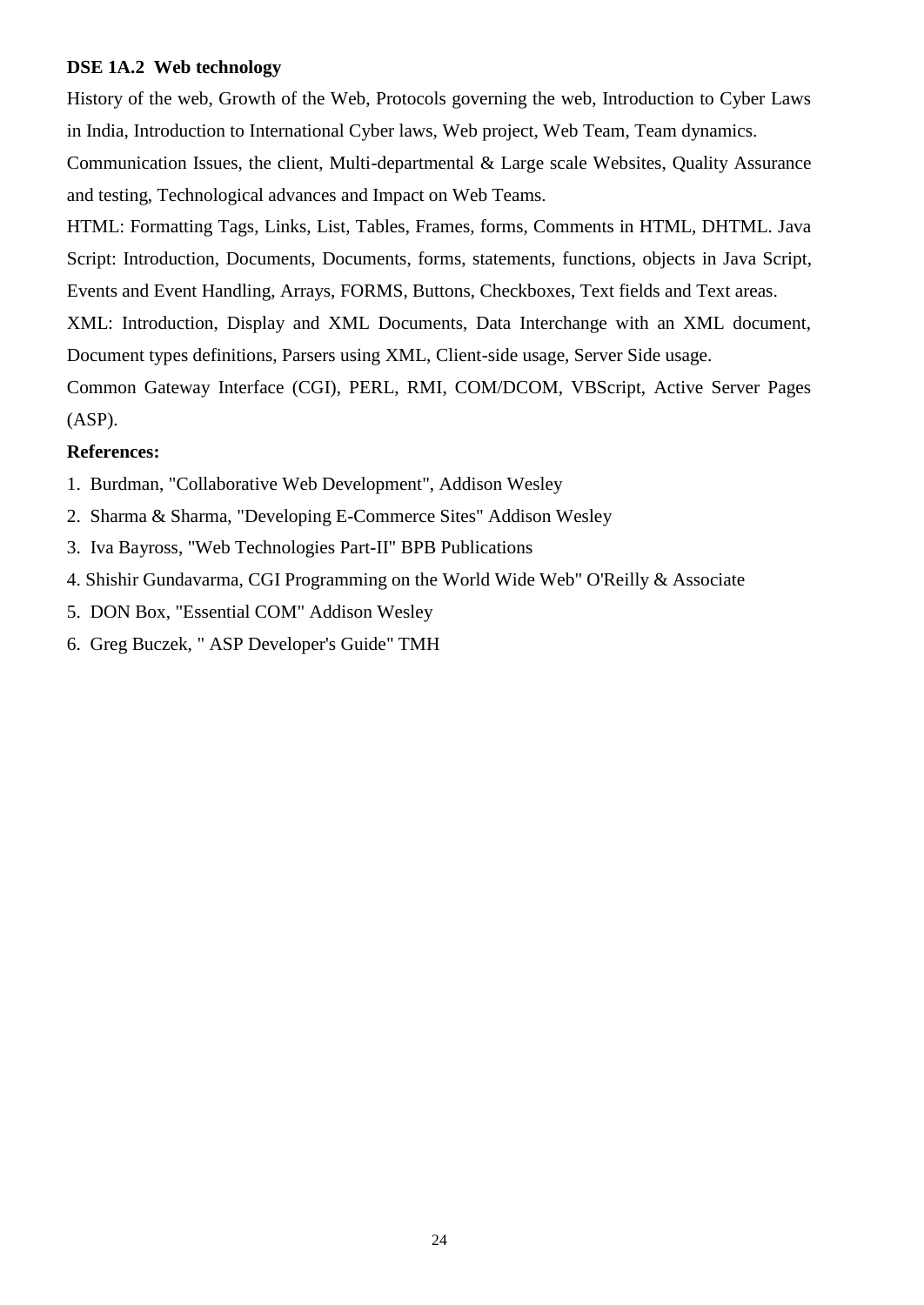## **DSE 1A.3 Computer Graphics**

Graphics Primitives: Display Devices: Refresh Cathode Ray Tube, Raster Scan Display, Plasma display, Liquid Crystal display Plotters, Printers. Input Devices: Keyboard, Trackball, Joystick, Mouse, Light Pen, Tablet, and Digitizing Camera.

Input Techniques: Positioning techniques, Potentiometers, Constraints, Scales & Guidelines, Rubber-Band techniques, Dragging Dimensioning techniques and Graphical Potentiometers, Pointing and Selection: the use of selection points defining a boundary rectangle, multiple selections, Menu selection.

Mathematics for Computer Graphics: Point representation, Vector representation, Matrices and operations related to matrices, Vector addition and vector multiplication, Scalar product of two vectors, Vector product of two vectors.

Line Drawing Algorithms: DDA Algorithms, Bresenham's Line algorithm.

Segment & Display files: Segments, Functions for segmenting the display file, Posting and posting a segment, segment naming schemes, Default error conditions, Appending to segments, Refresh concurrent with reconstruction, Free storage allocation, Display file structure.

Graphics Operations: Clipping, Point Clipping, Line Clipping, Polygon Clipping. Filling: Inside Tests, Flood fill algorithm, Boundary-Fill Algorithm and scan-line polygon fill algorithm.

Conics, Curves and Surfaces: Quadric surfaces: Sphere, Ellipsoid, and Torus. Superquadrics: Superellipse, superellipsoid, Spline & Bezier Representations: Interpolation and approximation splines, parametric continuity conditions, Geometric Continuity Conditions, Spline specifications. Bezier curves and surfaces.

Transformation: 2D transformation, Basic Transformations, Composite transformations: Reflection, Shearing, Transformation between coordinate systems. 3D Graphics: 3D Display Methods, 3D transformations, Parallel projection, Perspective projection, Visible lines and surfaces identification, Hidden surface removal.

Animation: Introduction to Animation to Animation, Principles of Animation, Types of Animation, Types of Animation Systems: Scripting, Procedural, Representational, Stochastic, etc. Animation Tools: Hardware-SGI, PC's Amiga etc.

- 1. Donald Hearn and M Pauline Baker, "Computer Graphics" PHI
- 2. Steven Harrington, "Computer Graphics: A Programming Approach" TMH
- 3. Prajapati A.K. "Computer Graphics" PPM Ed2
- 4. Foley James D, "Computer Graphics" AW Ed2
- 5. Newman and Sprould, "Principle of to Interactive Computer Graphics" McGraw Hill
- 6. Rogers, "Procedural Elements of Computer Graphics", McGraw Hill
- 7. Rogers and Adams, "Mathematical Elements of Computer Graphics" McGraw Hill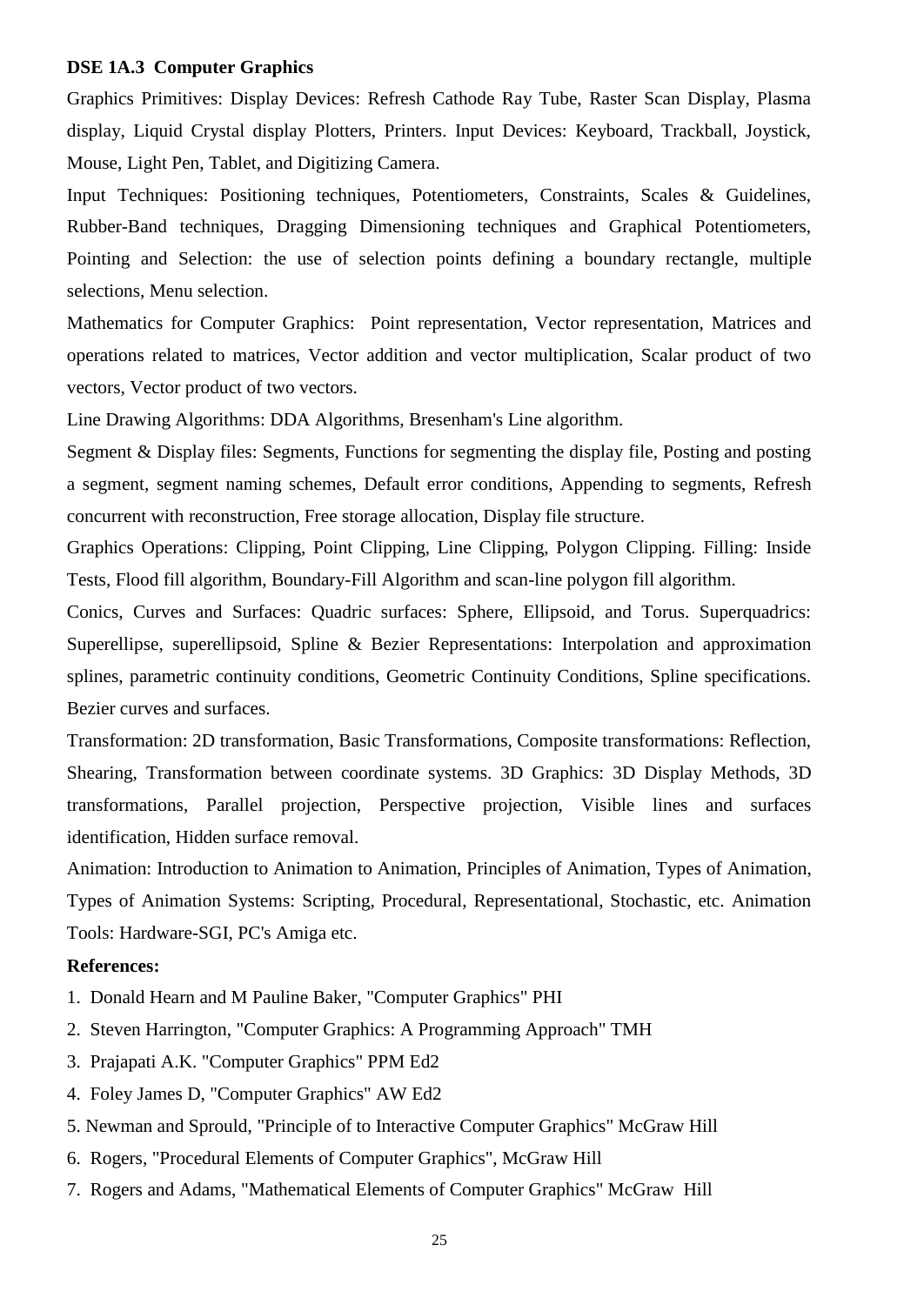| S.             | Course No.       | Subject            | <b>Evaluation – Scheme</b> |                          | <b>Credit</b>    |    |    |                    |     |              |   |
|----------------|------------------|--------------------|----------------------------|--------------------------|------------------|----|----|--------------------|-----|--------------|---|
| N <sub>0</sub> |                  |                    | Period                     |                          | <b>Sessional</b> |    |    | <b>Examination</b> |     |              |   |
|                |                  |                    | L                          |                          | D                | TA | CТ | <b>TOT</b>         | ESE | Sub.         |   |
|                |                  |                    |                            |                          |                  |    |    |                    |     | <b>Total</b> |   |
| <b>Theory</b>  |                  |                    |                            |                          |                  |    |    |                    |     |              |   |
| 2.             | SET/CSE/BCA/DSE2 | DSE <sub>2</sub> A | 4                          | $\overline{\phantom{a}}$ |                  | 10 | 20 | 30                 | 70  | 100          | 4 |

# **DSE 2A.1 ASP.NET**

Introduction to .NET framework : Managed Code and the CLR- Intermediate Language, Metadata and JIT Compilation - Automatic Memory Management.

Language Concepts and the CLR: Visual Studio .NET - Using the .NET Framework.

The Framework Class Library: NET objects - ASP .NET - .NET web services – Windows Forms

ASP.NET Features: Change the Home Directory in IIS - Add a Virtual Directory in IIS- Set a Default Document for IIS - Change Log File Properties for IIS - Stop, Start, or Pause a Web Site.

Creating Web Controls: Web Controls - HTML Controls, Using Intrinsic Controls, Using Input Validation Controls, Selecting Controls for Applications - Adding web controls to a Page.

Creating Web Forms: Server Controls - Types of Server Controls - Adding ASP.NET Code to a Page.

#### **DSE 2A.2 C#**

Language Basics: Datatypes & Variables Declaration , Implicit and Explicit Casting , Checked and Unchecked Blocks – Overflow Checks , Casting between other datatypes, Boxing and Unboxing , Enum and Constant , Operators , Control Statements , Working with Arrays, Working with Methods , Pass by value and by reference and out parameters

Features of Object Oriented programming

Exception Handling: What is Exception , Rules for Handling Exception , Exception classes and its important properties, Understanding & using try, catch keywords , Throwing exceptions, Importance of finally block , "using" Statement , Writing Custom Exception Classes.

Working With Collections and Generics: Importance of IList and IDictionary., Using ArrayList and Hashtable. , Understanding IEnumerable and IEnumerator. Sorting Items in the collection using IComparable. Typesafety issue with ArrayList and Hashtable classes. Writing custom generic classes. Working with Generic Collection Classes. Operator Overloading, Partial Class, Attributes, Reflection, Configuration

WinForms: Introduction, Controls, Menus and Context Menus, MenuStrip, ToolbarStrip. Graphics and GDI , SDI and MDI Applications , Dialogbox (Modal and Modeless)

Form Inheritance, Developing Custom, Composite and Extended Controls Other Misc topics., Working with Resource Files , Working with Settings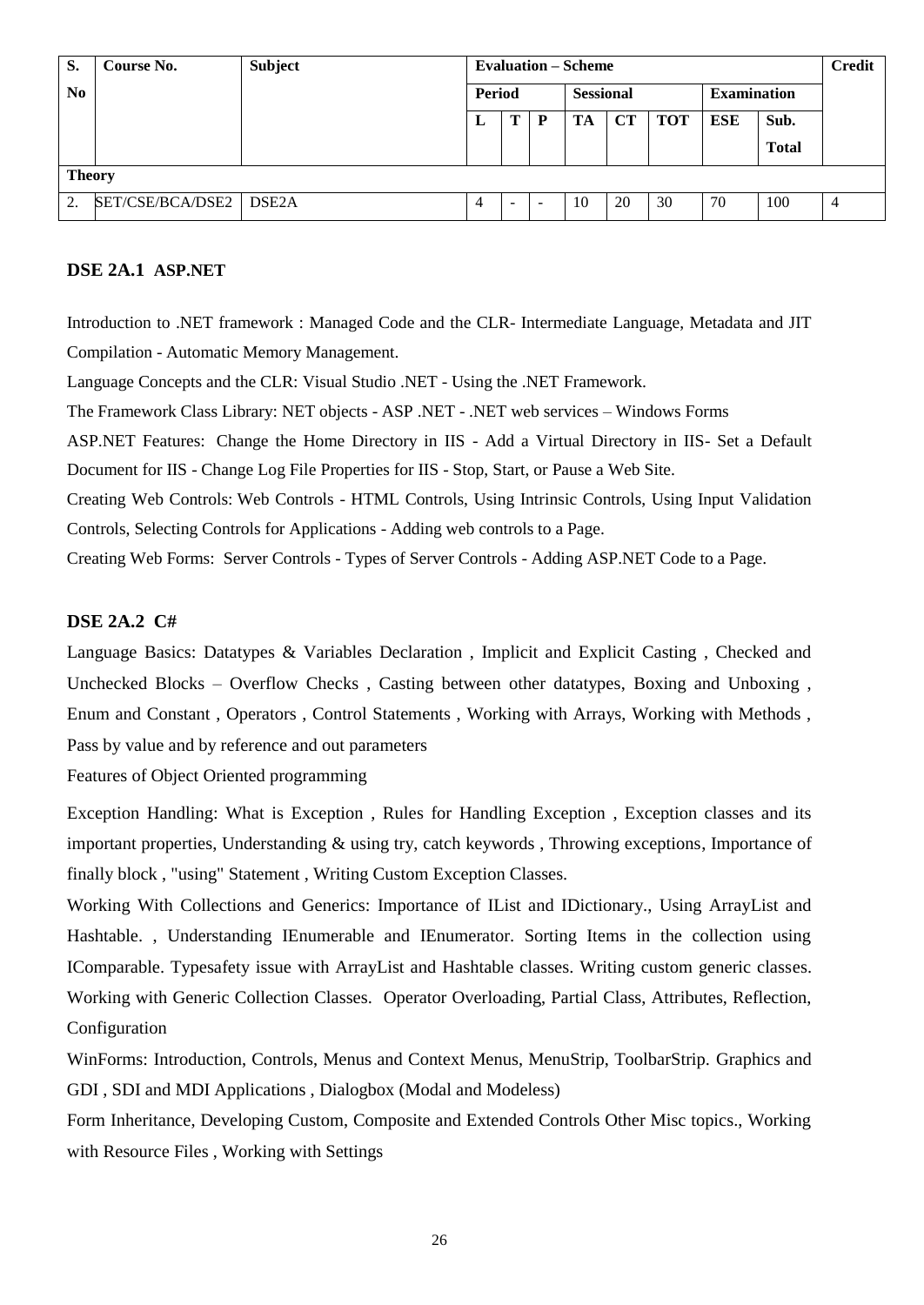# **DSE 2A.3 SQL/PL-SQL**

SQL Vs. SQL \* Plus:

SQL Commands and Data types, Operators and Expressions, Introduction to SQL \* Plus. Managing Tables and Data:

• Creating and Altering Tables (Including constraints)

• Data Manipulation Command like Insert, update, delete

• SELECT statement with WHERE, GROUP BY and HAVING, ORDER BY, DISTINCT, Special operator like IN, ANY, ALL BETWEEN, EXISTS, LIKE

• Join, Built in functions

Other Database Objects

• View

• Synonyms, Index

Transaction Control Statements

• Commit, Rollback, Savepoint

Introduction to PL/SQL

• SQL v/s PL/SQL

- PL/SQL Block Structure
- Language construct of PL/SQL (Variables, Basic and Composite Data type, Conditions looping etc.)
- % TYPE and % ROWTYPE

• Using Cursor (Implicit, Explicit)

# **References:**

1. Baron Schwartz , High Performance MySQL, O"Reilly, 2012.

2. Vikram Vaswani , The Complete Reference MySQL , McGraw Hill Educations, 2004.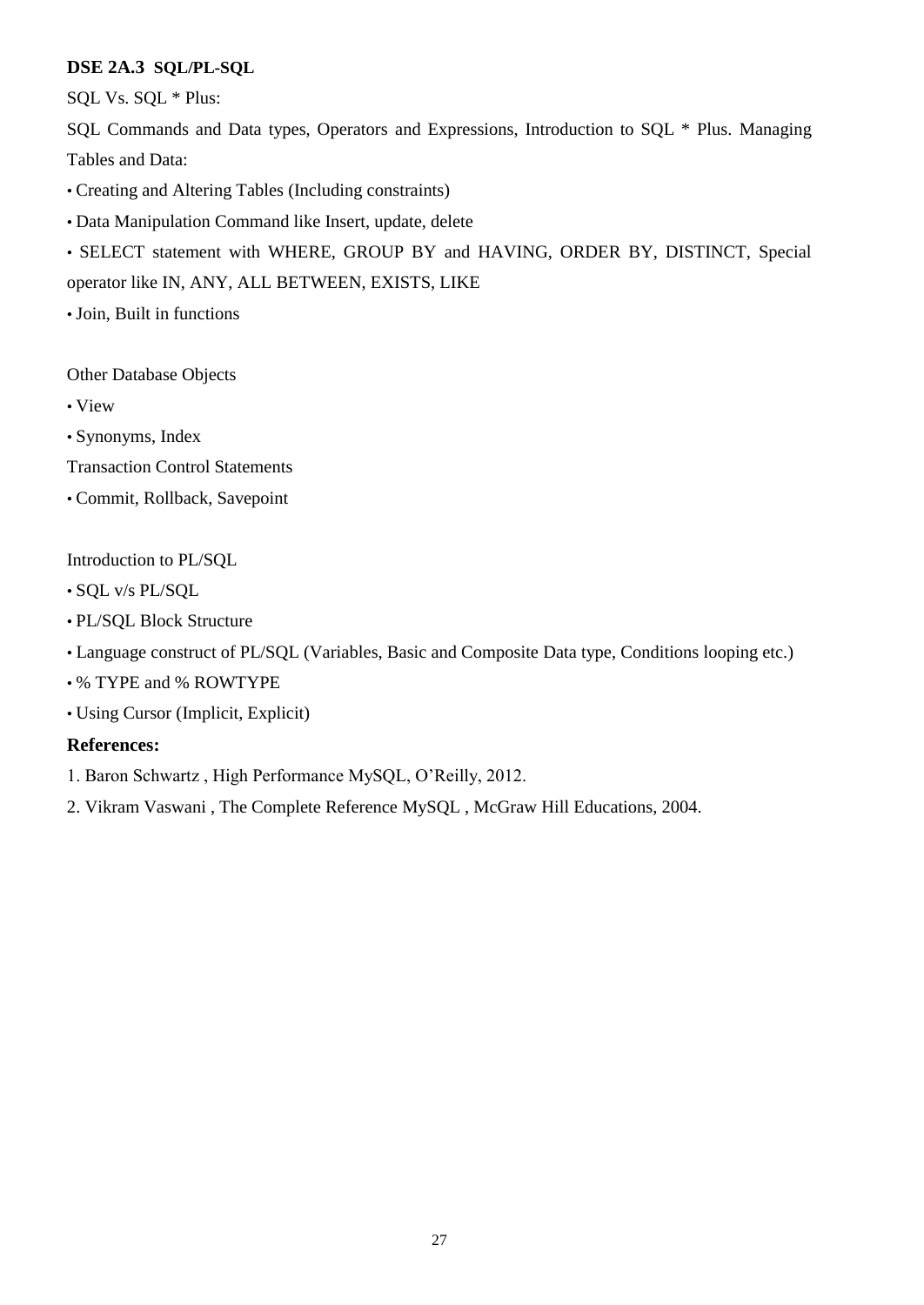| S.               | Course No.       | <b>Subject</b> | <b>Evaluation – Scheme</b> |   | <b>Credit</b> |                  |    |            |                    |                      |   |
|------------------|------------------|----------------|----------------------------|---|---------------|------------------|----|------------|--------------------|----------------------|---|
| N <sub>0</sub>   |                  |                | Period                     |   |               | <b>Sessional</b> |    |            | <b>Examination</b> |                      |   |
|                  |                  |                | L                          | Ί | D             | TA               | CТ | <b>TOT</b> | ESE                | Sub.<br><b>Total</b> |   |
|                  | <b>Theory</b>    |                |                            |   |               |                  |    |            |                    |                      |   |
| $\overline{4}$ . | SET/CSE/BCA/DSE3 | DSE3A          |                            |   |               | 10               | 20 | 30         | 70                 | 100                  | 6 |

# **DSE 3A.1 Fuzzy Logic & Neural Network**

Statistical concepts and Reasoning theories. Probability and Bayes" Theorem. Certainity factors and Rule-Based systems. Bayesian networks.

Working of Human Mind. Discourse and Pragmatic processing. Semantic Nets and Frames. Fundamentals of Neural networks and Building techniques. Discovery and Analogy. Neural net learning and Genetic learning. Formal learning theory.

A.I. techniques, pattern recognition, Level of, speech recognition representation in A.I. properties of internal representation. Introduction to Predicate Calculus: Predicates and Arguments, connectives, Simplifications of strategies, extracting answers from Resolution Refutation. Control strategies.

Dempster-Shafer Theory. Parallelism in Reasoning system. Distributed reasoning systems. Default reasoning, default logic. Logics for non monotonic reasoning. Symbolic techniques for representing and using uncertain knowledge. Definition, Concept, and framework of Fuzzy Logic. Fundamental changes to the idea about Set membership and corresponding changes to the definition of Logic Operations. Defining fuzzy sets, used in representing a list of Propositions.

Commonsense ontologies. Memory organization. Case based reasoning. Perception. Robot Architectures. Graphical representation of networks. Matching. Forward and backward production system. Using deduction systems to generate Robot Plans. Heuristic graph search process .

Real Life Applications of Fuzzy Logic and Neural Networks.

- 1. Principles of Artificial Intelligence. By Nils J. Nilsson, Narosa Publishing House, N.Delhi.
- 2. Artificial Intelligence Elaine Rich,Tata MC Graw, N.Delhi.
- 3. 3.Principal of Artificial Intelligence, Nelson, Springer-Verlag.
- 4. P. Hajek, Metamathematics of Fuzzy Logic, Kluwer Academic Publishers.
- 5. Harris, J., An Introduction to Fuzzy Logic Applications, Kluwer Academic Publishers, Dordrecht, 2000, ISBN 0-7923-6325-6.
- 6. Investment in Mutual Funds using Fuzzy Logic By Kurt E. Peray, Foreword by Chemical Publishing Co., Inc., New York.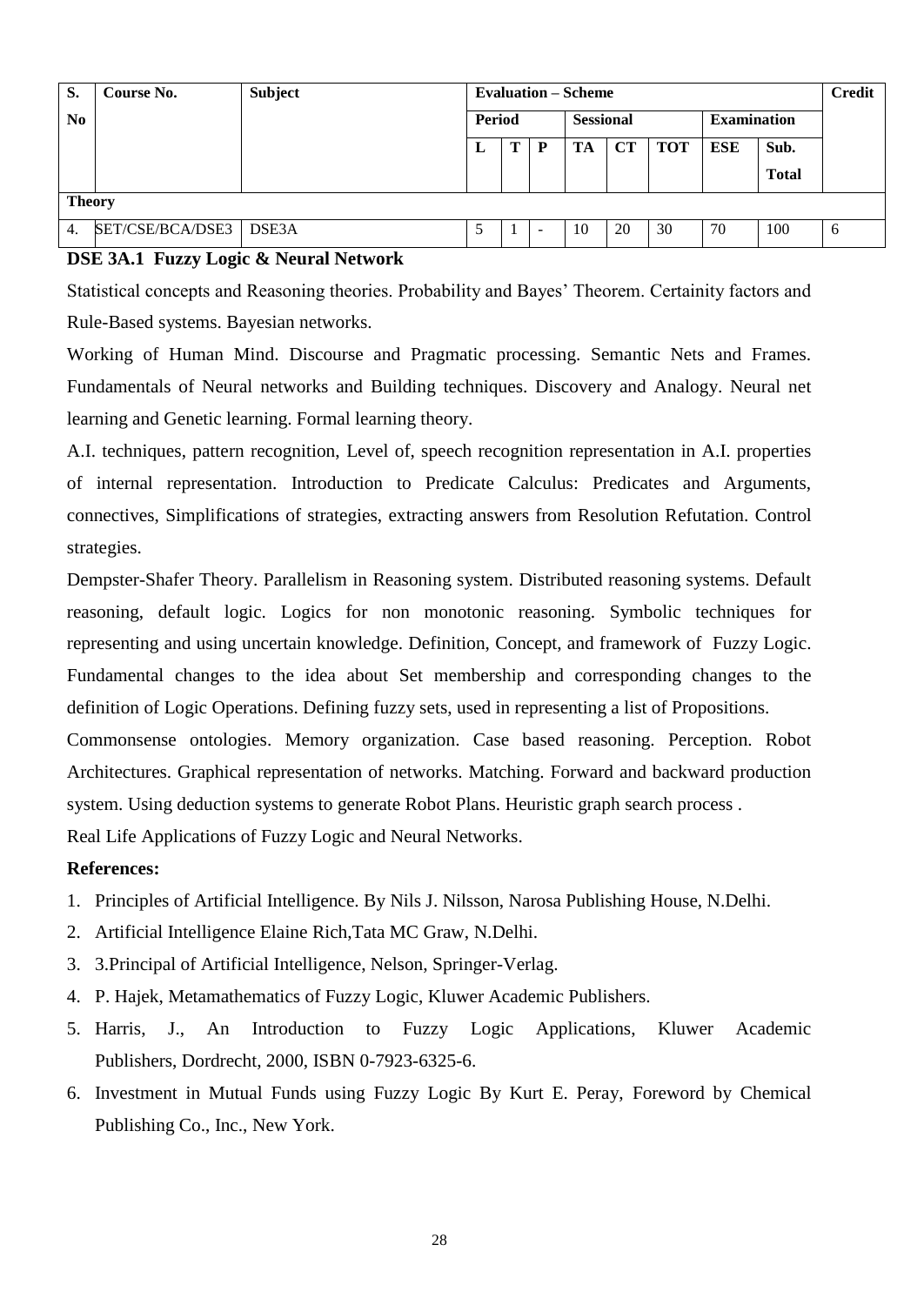# **DSE 3A.2 Distributed and Parallel Computing**

Parallel and high-performance computers, Models and parallel computers, Basic communication operations, Performance and scalability, MPT and open MP programming.

Distributed processing potential, Forms of Distributed processing strategies, Hexagon Distributed computing, client server model.

# **References:**

- 1. Kumar, Grama, Gupta and Karypis : Introduction to Parallel Computing, Bejjamin Benjamin Cummings Publishing Co.
- 2. Tannanbaum, A.S. : Computer Networks, prentice-Hall.
- 3. Martin, J : Design and Strategy for Distributed Data Processing, Prentice Hall.
- 4. Martin, J. : Computer Networks and Distributed Processing, Prentice-Hall.
- 5. Stallings, William : Local Networks; An Introduction Macmillan publishing Co.

# **DSE 3A.3 Artificial Intelligence**

Introduction: Definition and meaning of artificial intelligence, A.I. techniques, pattern recognition, Level of, speech recognition representation in A.I. properties of internal representation.

Production System: Different types of tracing, strategies, graph search strategies, Heuristic graph, search procedure, AND/OR graph, relationship between decomposional and compatible systems, searching Gate Tree, min-max search game playing, actual game playing.

Introduction to Predicate Calculus: Predicates and Arguments, connectives, Simplifications of strategies, extracting answers from Resolution Refutation. Control strategies.

Rule Based Deduction Systems: Forward and backward deduction system, resoling with AND/OR graph, computation, deduction and program synthesis, central knowledge for rules based deduct systems.

Managing Plans of Action: Plan interpreter, planning decisions, execution monitoring and replanning domain of application robot motion planning and game playing.

Structural Object Representation: Semantic networks semantic market matching deductive operations on structured objects.

Architectural for A.I. Systems: Knowledge, acquisitions representation IMAGES PROCESSING, Natural language processing.

- 1. Introduction to artificial Intelligence Eugene Charnik Drew MC mott
- 2. Artificial Intelligence Elaine Rice.
- 3. Principal of Artificial Intelligence, Nelson, Springer-Verlag.
- 4. Artificial Intelligence Application Programming: Tim Jones, Wiley dreamtech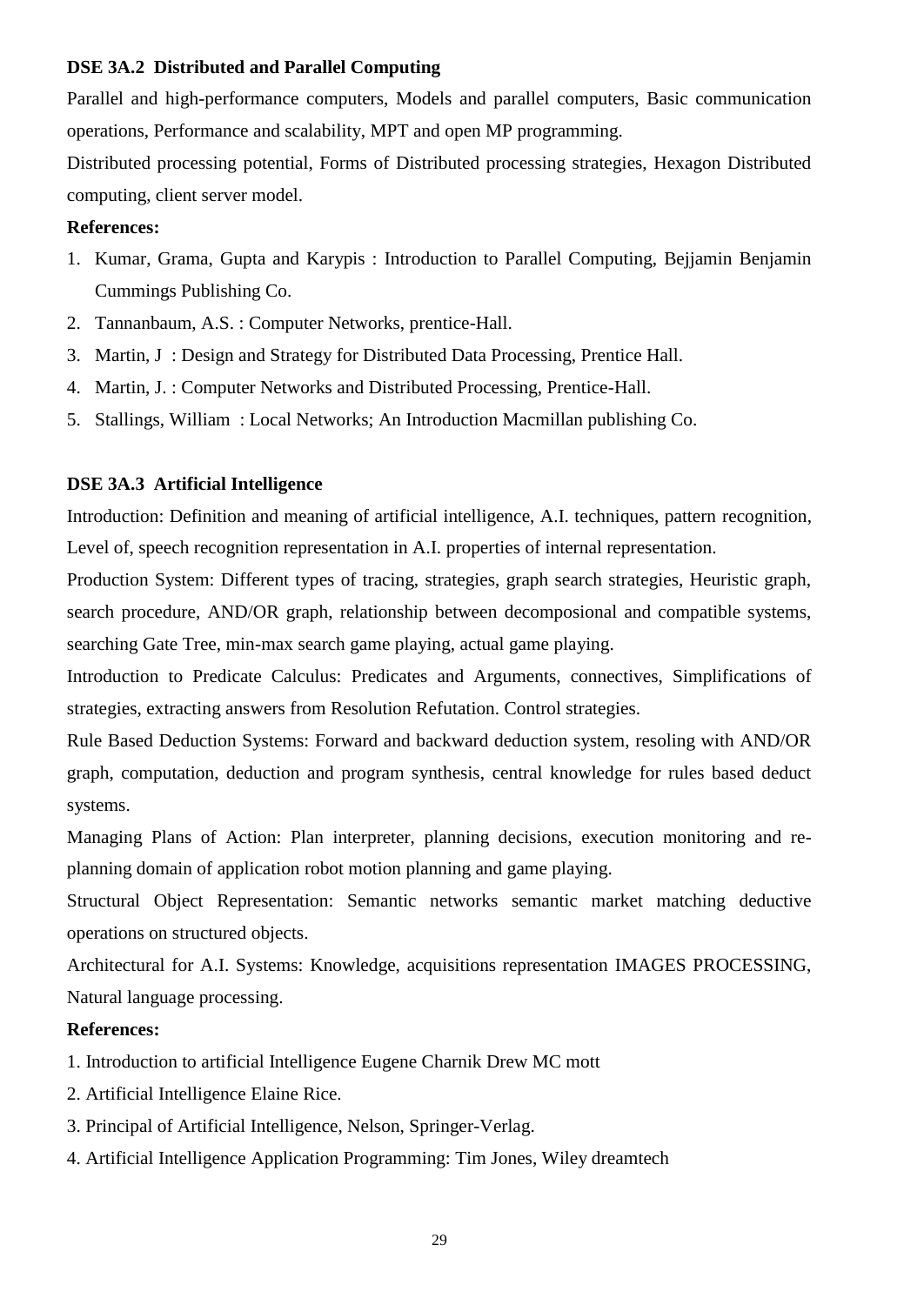| S.             | Course No.       | <b>Subject</b>     | <b>Evaluation – Scheme</b> |        | <b>Credit</b>    |    |             |                    |     |              |   |
|----------------|------------------|--------------------|----------------------------|--------|------------------|----|-------------|--------------------|-----|--------------|---|
| N <sub>0</sub> |                  |                    | Period                     |        | <b>Sessional</b> |    |             | <b>Examination</b> |     |              |   |
|                |                  |                    | L                          | т      | D                | TA | $_{\rm CT}$ | <b>TOT</b>         | ESE | Sub.         |   |
|                |                  |                    |                            |        |                  |    |             |                    |     | <b>Total</b> |   |
| <b>Theory</b>  |                  |                    |                            |        |                  |    |             |                    |     |              |   |
| 3.             | SET/CSE/BCA/SEC3 | SEC <sub>3</sub> A | 2                          | $\sim$ |                  | 10 | 20          | 30                 | 70  | 100          | 2 |

# **SEC3A.1 System Administration and Maintenance**

Part I (Linux/Unix) (8L)

- $\checkmark$  Basics of operating system, services,
- $\checkmark$  Installation and configuration, maintenance
- $\checkmark$  What is linux/unix Operating systems, Kernel, API, cli, gui,
- $\checkmark$  Difference between linux/unix and other operating systems
- $\checkmark$  Features and Architecture
- Linux features, advantages, disadvantages

# Part II(Windows) (8L)

- $\checkmark$  Windows as operating system, history, versions.
- $\checkmark$  PC hardware, BIOS, Devices and drivers,
- $\checkmark$  Kernal Configuration and building
- $\checkmark$  Application installation, configuration and maintenance
- $\checkmark$  Server services and Client services
- $\checkmark$  Difference between WindowsXP/windows7 and windows server 2003/2008

# **SEC3A.2 Software Testing**

Introduction

Strategic Approach to Software Testing, Test Strategies for Conventional Software, Validation Testing,

System Testing, Basic Terminologies, V Shaped Software Lifecycle Model

Functional Testing\ Black-box Testing

Boundary Value Analysis, Equivalence Class Testing, Decision Table Based Testing

Structural Testing\ White-box Testing

Basis Path Testing: Program Graph, DD Path graph, Cyclomatic Complexity, Graph Matrices, Control Flow Testing: Statement Coverage, Branch Coverage, Condition Coverage, Path Coverage

- 1. Roger S. Pressman, Software Engineering: A Practitioner"s Approach, Seventh Edition, Mc Graw Hill Education.2009.
- 2. Yogesh Singh, Software Testing, Cambridge University Press,2011.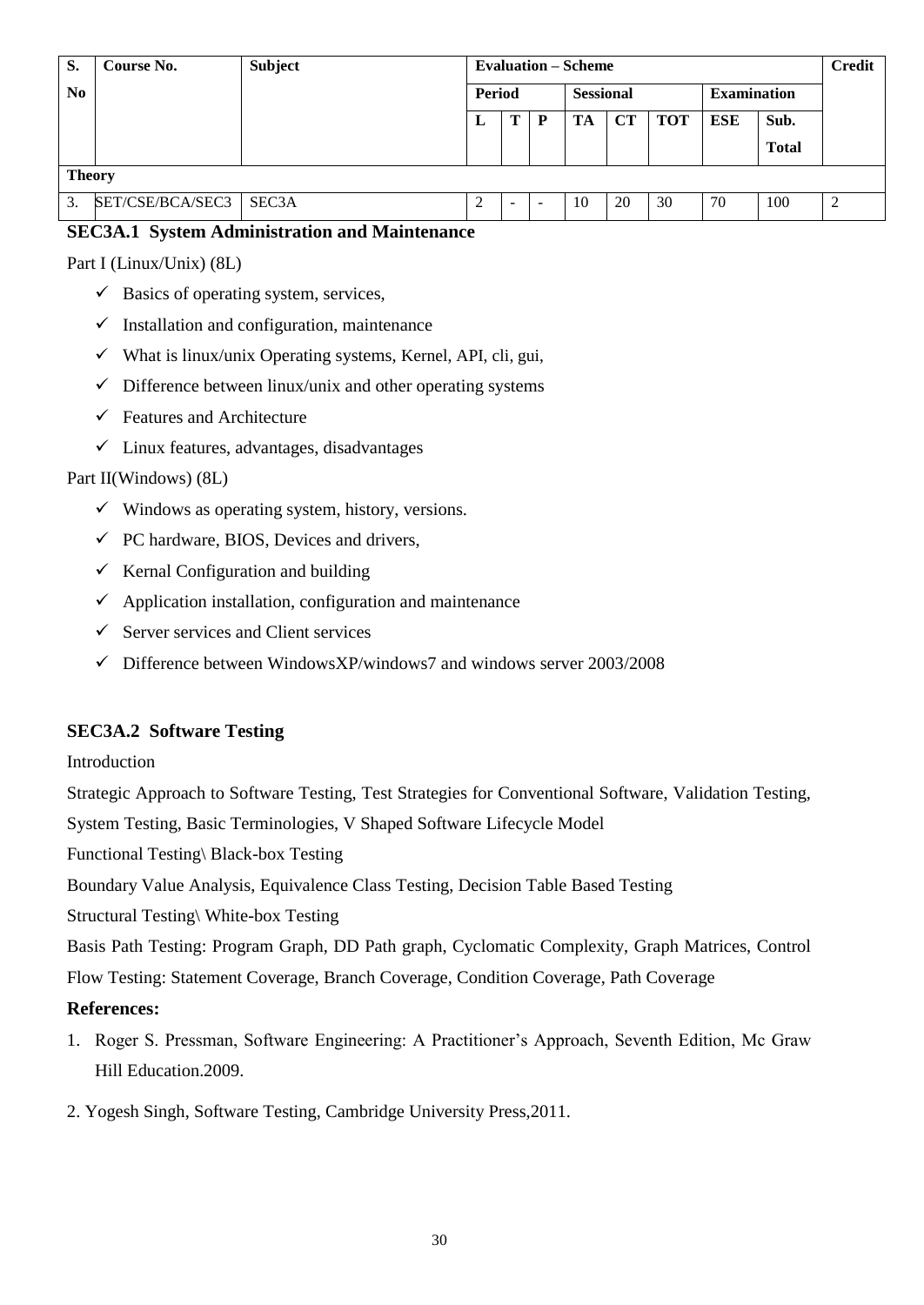#### **SEC3A.3 Multimedia Applications**

Multimedia: Introduction to multimedia, Components, Uses of multimedia.

Making Multimedia: Stages of a multimedia project, Requirements to make good multimedia, Multimedia Hardware - Macintosh and Windows production Platforms, Hardware peripherals - Connections, Memory and storage devices, Multimedia software and Authoring tools.

Text: Fonts & Faces, Using Text in Multimedia, Font Editing & Design Tools, Hypermedia &Hypertext.

Images: Still Images – Bitmaps, Vector Drawing, 3D Drawing & rendering, Natural Light &

Colors, Computerized Colors, Color Palletes, Image File Formats.

Sound: Digital Audio, MIDI Audio, MIDI vs Digital Audio, Audio File Formats.

Video: How Video Works, Analog Video, Digital Video, Video File Formats, Video Shooting and Editing.

Animation: Principle of Animations. Animation Techniques, Animation File Formats.

# **References:**

1. Tay Vaughan, "Multimedia: Making it work", TMH, Eighth edition. 2006

2. Ralf Steinmetz and Klara Naharstedt, "Multimedia: Computing, Communications Applications", Pearson,1995.

3. Keyes, "Multimedia Handbook", TMH. 2000.

4. K. Andleigh and K. Thakkar, "Multimedia System Design", PHI,2000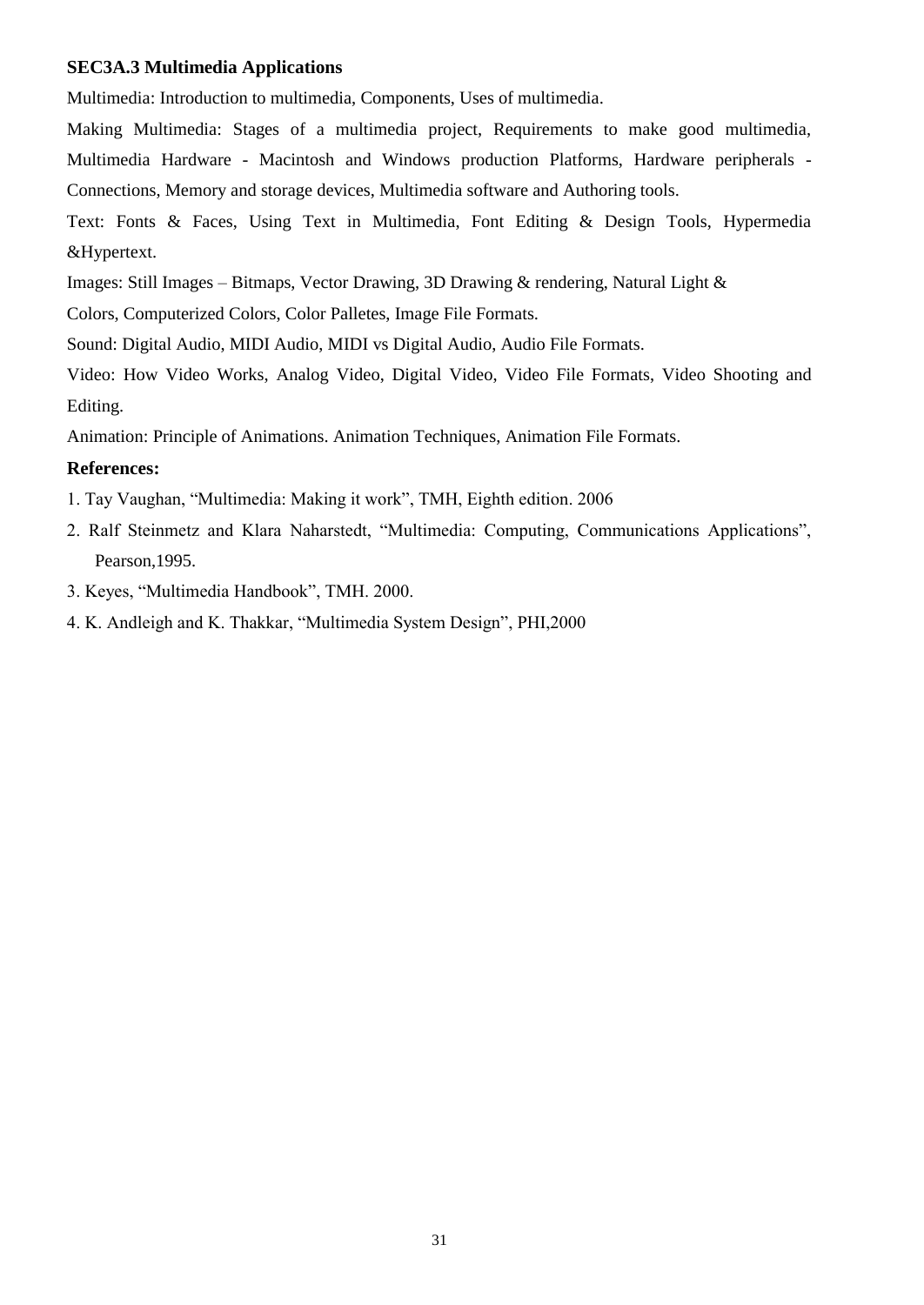| S.             | <b>Course No.</b> | <b>Subject</b> | <b>Evaluation – Scheme</b> |   |                  |    |           |                    |            |              |   |
|----------------|-------------------|----------------|----------------------------|---|------------------|----|-----------|--------------------|------------|--------------|---|
| N <sub>0</sub> |                   |                | <b>Period</b>              |   | <b>Sessional</b> |    |           | <b>Examination</b> |            |              |   |
|                |                   |                | L                          | π | D                | TA | <b>CT</b> | <b>TOT</b>         | <b>ESE</b> | Sub.         |   |
|                |                   |                |                            |   |                  |    |           |                    |            | <b>Total</b> |   |
| <b>Theory</b>  |                   |                |                            |   |                  |    |           |                    |            |              |   |
|                | SET/CSE/BCA/DSE4  | DSE4A          |                            |   | -                | 10 | 20        | 30                 | 70         | 100          | ت |

## **DES4A.1 Software Project Management**

Introduction and Software Project Planning Fundamentals of Software Project Management (SPM), Need Identification, Vision and Scope document, Project Management Cycle, SPM Objectives, Management Spectrum, SPM Framework, Software Project Planning, Planning Objectives, Project Plan, Types of project plan, Structure of a Software Project Management Plan, Software project estimation, Estimation methods, Estimation models, Decision process.

Project Organization and Scheduling Project Elements, Work Breakdown Structure (WBS), Types of WBS, Functions, Activities and Tasks, Project Life Cycle and Product Life Cycle, Ways to Organize Personnel, Project schedule, Scheduling Objectives, Building the project schedule, Scheduling terminology and techniques, Network Diagrams: PERT, CPM, Bar Charts: Milestone Charts, Gantt Charts. Project Monitoring and Control Dimensions of Project Monitoring & Control, Earned Value Analysis, Earned Value Indicators: Budgeted Cost for Work Scheduled (BCWS), Cost Variance (CV), Schedule Variance (SV), Cost Performance Index (CPI), Schedule Performance Index (SPI), Interpretation of Earned Value Indicators, Error Tracking, Software Reviews, Types of Review: Inspections, Deskchecks, Walkthroughs, Code Reviews, Pair Programming.

Software Quality Assurance and Testing Testing Objectives, Testing Principles, Test Plans, Test Cases, Types of Testing, Levels of Testing, Test Strategies, Program Correctness, Program Verification & validation, Testing Automation & Testing Tools, Concept of Software Quality, Software Quality Attributes, Software Quality Metrics and Indicators, The SEI Capability Maturity Model CMM), SQA Activities, Formal SQA Approaches: Proof of correctness, Statistical quality assurance, Cleanroom process.

Project Management and Project Management Tools Software Configuration Management: Software Configuration Items and tasks, Baselines, Plan for Change, Change Control, Change Requests Management, Version Control, Risk Management: Risks and risk types, Risk Breakdown Structure (RBS), Risk Management Process: Risk identification, Risk analysis, Risk planning, Risk monitoring, Cost Benefit Analysis, Software Project Management Tools: CASE Tools, Planning and Scheduling Tools, MS-Project.

- 1. Software Project Management by M. Cotterell
- 2. Information Technology Project Management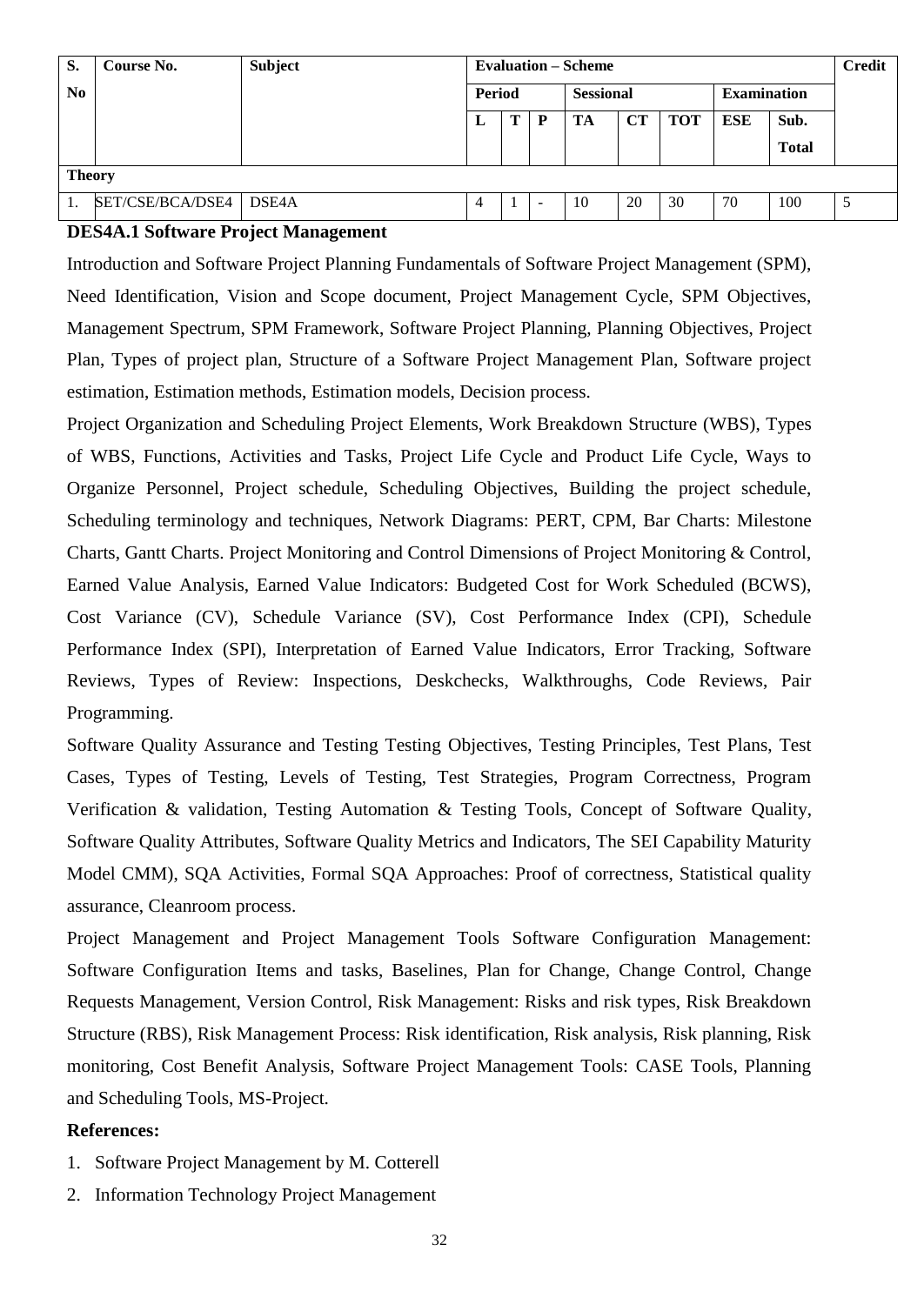#### 3. Management Information and Control by 6. Software Project Managemnet by S. A. Kelkar

# **DES4A.2 NATURAL LANGUAGE PROCESSING**

Introduction to Natural Language Understanding: The study of Language, Applications of NLP, Evaluating Language Understanding Systems, Different levels of Language Analysis, Representations and Understanding, Organization of Natural language Understanding Systems, Linguistic Background: An outline of English syntax.

Introduction to semantics and knowledge representation, Some applications like machine translation, database interface.

Grammars and Parsing: Grammars and sentence Structure, Top-Down and Bottom-Up Parsers, Transition Network Grammars, Top-Down Chart Parsing. Feature Systems and Augmented Grammars: Basic Feature system for English, Morphological Analysis and the Lexicon, Parsing with Features, Augmented Transition Networks.

Grammars for Natural Language: Auxiliary Verbs and Verb Phrases, Movement Phenomenon in Language, Handling questions in Context-Free Grammars. Human preferences in Parsing, Encoding uncertainty, Deterministic Parser.

Ambiguity Resolution: Statistical Methods, Probabilistic Language Processing, Estimating Probabilities, Part-of-Speech tagging, Obtaining Lexical Probabilities, Probabilistic Context-Free Grammars, Best First Parsing. Semantics and Logical Form, Word senses and Ambiguity, Encoding Ambiguity in Logical Form.

- 1. Akshar Bharti, Vineet Chaitanya and Rajeev Sangal, NLP: A Paninian Perspective, Prentice Hall, New Delhi
- 2. James Allen, Natural Language Understanding, 2/e, Pearson Education, 2003
- 3. D. Jurafsky, J. H. Martin, Speech and Language Processing, Pearson Education, 2002
- 4. L.M. Ivansca, S. C. Shapiro, Natural Language Processing and Language Representation
- 5. T. Winograd, Language as a Cognitive Process, Addison-Wesley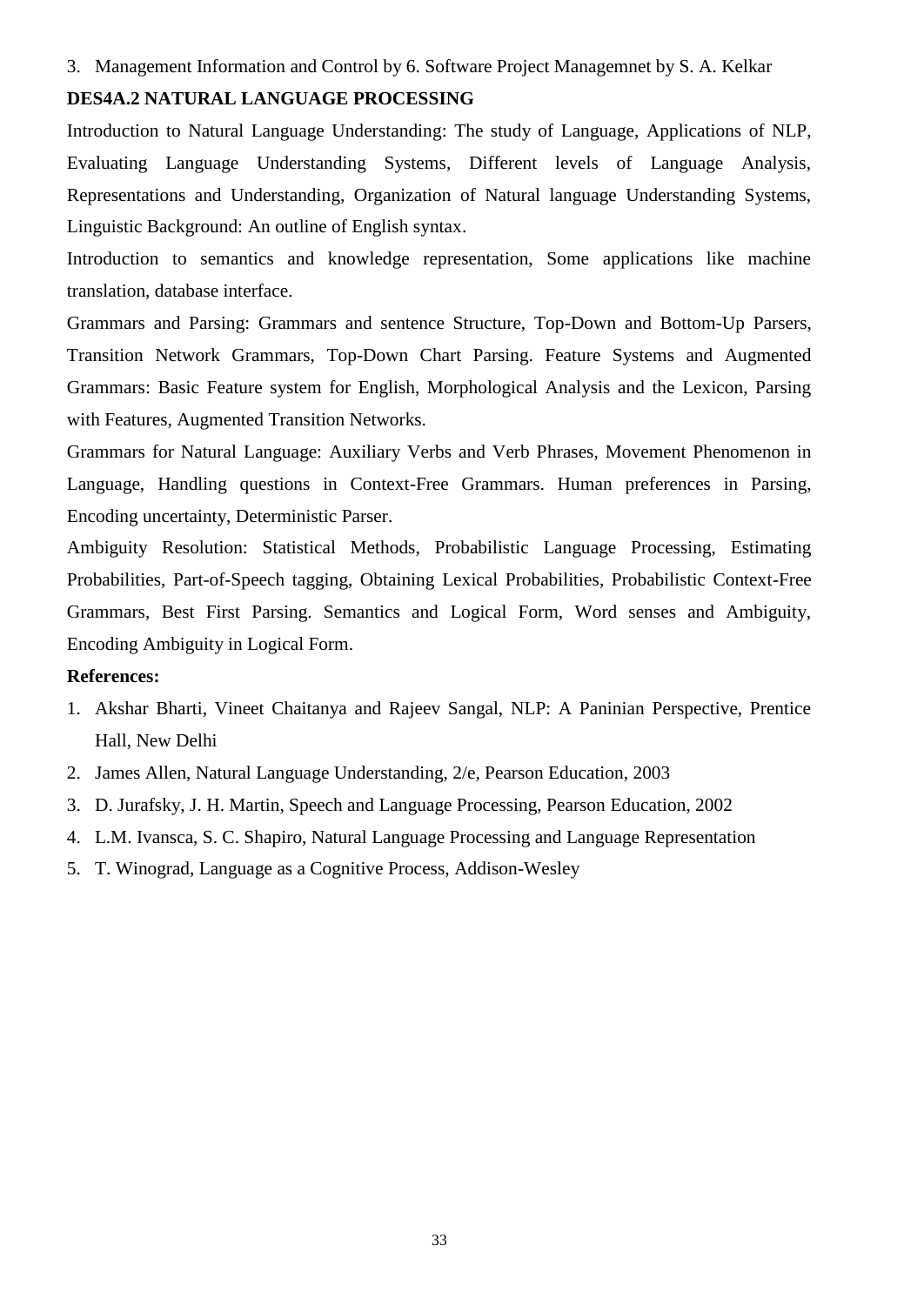# **DES4A.3 Unix & Shell Programming**

Basic Unix Commands: The Unix editors and vi; Redirection, Piping, Tees and filters; The Unix Utilities grep, sed, etc.

Overview of Unix Architecture: The kernel and the Shell; Processes and Time Sharing files and Directories; Peripheral Device as files.

Introduction the Shell Scripts: The Bourne and C-shells; Shell variables, scripts meta-characters and environment; the if and case statements; for, while and until loops.

System calls and the "C" library: Discussion of the Unix system calls and "C" library functions, the standard I/O Package; file handling; math library; command line parameters etc. The Unix "C" interface; "C" files and Graphics.

Introduction of systems Administration under Unix: The system Manger OLE and functions.

Different Tools: Debugging language development, System development different print formatting UNIX Tools.

Bourne Shell: Shell meta characteristics, shell variable, scripts, facilities, commands and environments, shell archive, idea about restricted shell, ROLC program.

Korn Shell: Shell variables and scripts, built in EDITOR, built in integer arithmetic, string manipulation capabilities, Command Aliasing, Array Job control.

C-Shell: Shell variables and scripts, shell facilities, history Integer Arithmetic Decision making and job control.

- 1. Stephan Prata : Advanced Unix A Programmers Guide BPB PUB.
- 2. Kernighlan & Pike : The Unix Programming Environment PHI.
- 3. The Unix System Manuals.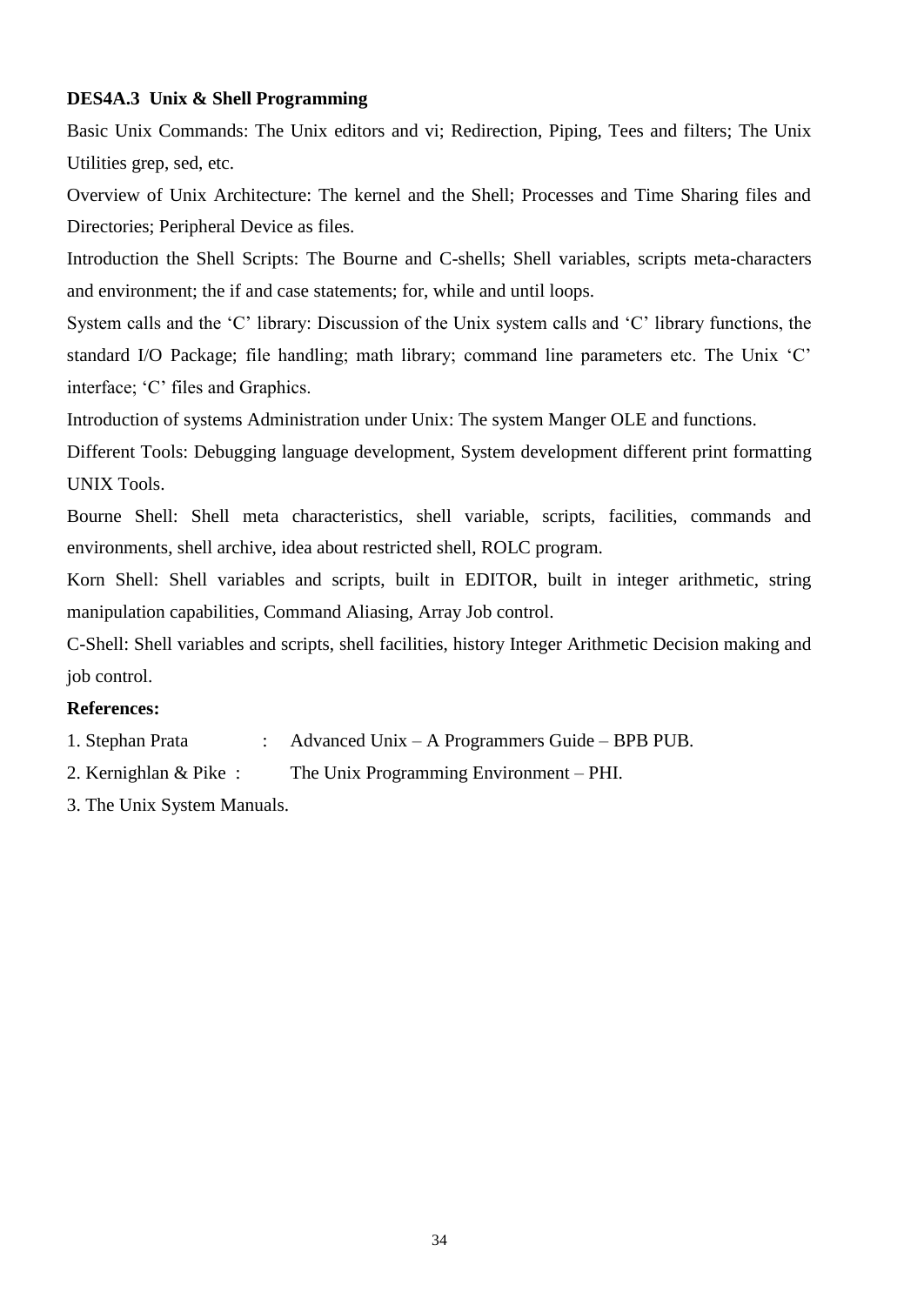| S.             | Course No.       | <b>Subject</b> | <b>Evaluation – Scheme</b> |   | <b>Credit</b>    |    |           |                    |     |              |   |
|----------------|------------------|----------------|----------------------------|---|------------------|----|-----------|--------------------|-----|--------------|---|
| N <sub>0</sub> |                  |                | Period                     |   | <b>Sessional</b> |    |           | <b>Examination</b> |     |              |   |
|                |                  |                | ப                          | m | D                | TA | <b>CT</b> | <b>TOT</b>         | ESE | Sub.         |   |
|                |                  |                |                            |   |                  |    |           |                    |     | <b>Total</b> |   |
|                | <b>Theory</b>    |                |                            |   |                  |    |           |                    |     |              |   |
| 2.             | SET/CSE/BCA/DSE5 | DSE5A          | 4                          |   |                  | 10 | 20        | 30                 | 70  | 100          | J |

## **DES5A.1 Compiler Designing**

Compiler Structure: Compilers and Translators, Various Phases of Compiler, Pass Structure of Compiler, Bootstrapping of Compiler.

Programming Language: High level languages, lexical and syntactic structure of a language, Data elements, Data Structure, Operations, Assignments, Program unit, Data Environments, Parameter Transmission. Lexical Analysis: The role of Lexical Analyzer, A Simple approach to the design of Lexical Analyzer, Regular Expressions, Transition Diagrams, Finite state Machines, Implementation of Lexical Analyzer, Lexical Analyzer Generator: LEX, Capabilities of Lexical Analyzer.

The Syntactic Specification of Programming Languages: CFG, Derivation and Parse tree, Ambiguity, Capabilities of EFG.

Basic Parsing Techniques: Top-Down parsers with backtracking, Recursive descent Parsers, Predictive Parser, Bottom-up Parsers, Shift-Reduce Parsing, Operator Precedence Parsers, LR parsers (SLR, Canonical LR, LALR) Syntax Analyzer Generator: YACC

Intermediate Code Generation: Different Intermediate forms: Three address code, Quadruples & Triples, Syntax Directed Translation mechanism and attributed definition. Translation of Declaration, Assignment, Control flow, Boolean expression, Array References in arithmetic expressions, procedure calls, case statements, postifix translation.

Run Time Memory Management: Static and Dynamic storage allocation, stack based memory allocation schemes, Symbol Table management.

Error Detection and Recovery: Lexical phase errors. Syntactic phase errors, semantic errors.

Code Optimization and Code Generation: Local optimization, Peephole optimization, Basic blocks and flow Graphs, DAG, Data flow analyzer, Machine Model, Order of evaluation, Register allocation and code selection.

- 1. Alfred V Aho, Jeffrey D. Ullman, "Principles of Compiler Design", Narosa
- 2. A.V. Aho, R. Sethi and J.D.Ullman, "Compiler Principle, Tech & tools" AW
- 3. H.C. Holub "Compiler Design in C", Printice Hall Inc.
- 4. Apple, "Modern Computer Implementation in C: Basic Design" Cambridge Press
- 5. Modern Compiler Design: Dick Grune, Wiley dreamtech India Pvt. Ltd.
- 6. Starting Out with Modern Compiler " David Gaddis Wiley dreamtech India Pvt. Ltd.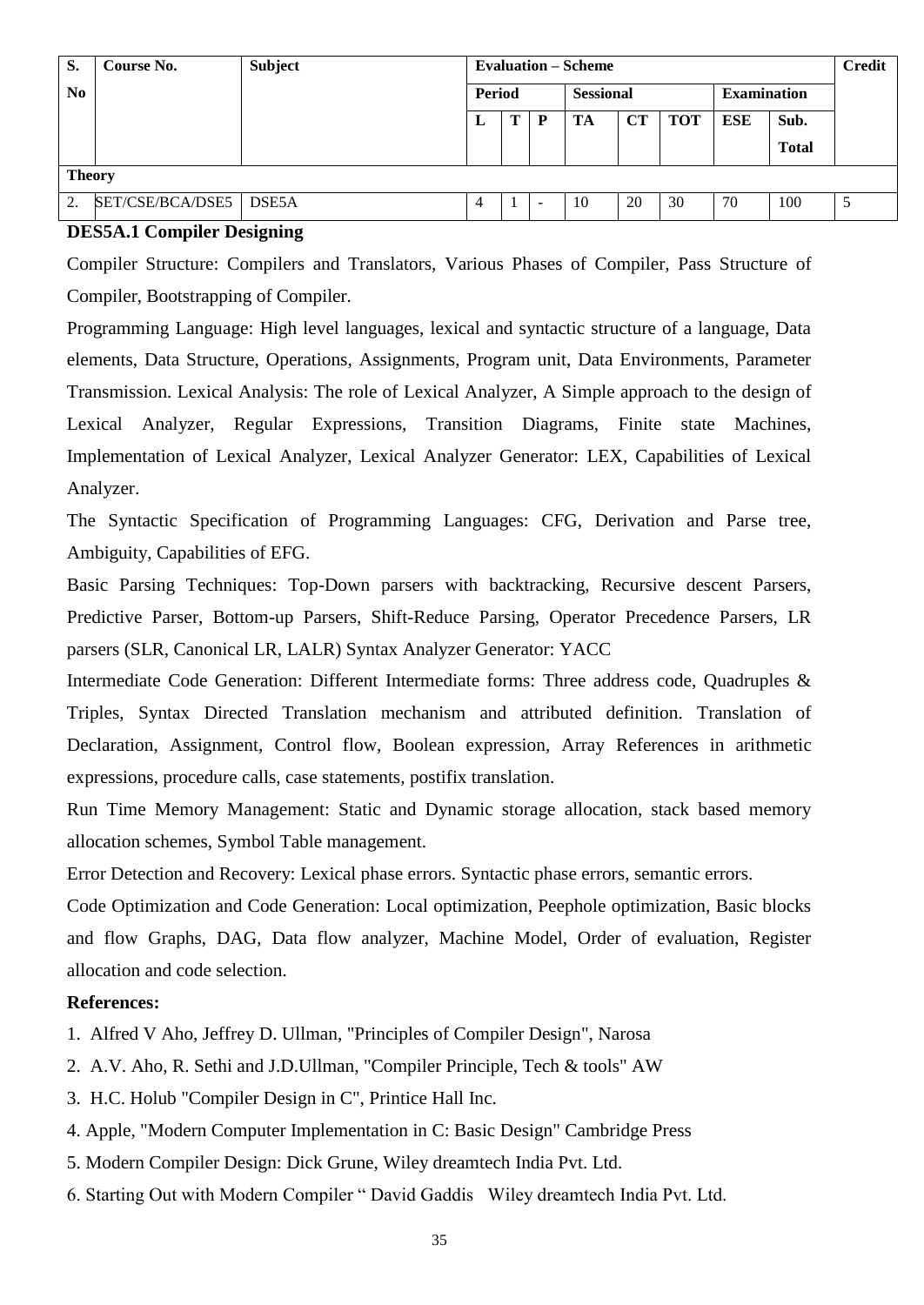## **DES5A.2 Human- Computer Interaction**

Introduction: Importance of user Interface – definition, importance of good design. Benefits of good design. A brief history of Screen design,

The graphical user interface – popularity of graphics, the concept of direct manipulation, graphical system, Characteristics, Web user – Interface popularity, characteristics- Principles of user interface.

Design process – Human interaction with computers, importance of human characteristics human consideration, Human interaction speeds, understanding business junctions.

Screen Designing:- Design goals – Screen planning and purpose, organizing screen elements, ordering of screen data and content – screen navigation and flow – Visually pleasing composition – amount of information – focus and emphasis – presentation information simply and meaningfully – information retrieval on web – statistical graphics – Technological consideration in interface design.

Windows – New and Navigation schemes selection of window, selection of devices based and screen based controls.

Components – text and messages, Icons and increases – Multimedia, colors, uses problems, choosing colors.

Software tools – Specification methods, interface – Building Tools.

Interaction Devices – Keyboard and function keys – pointing devices – speech recognition digitization and generation – image and video displays – drivers.

- 1. Human Computer Interaction. Alan Dix, Janet Fincay, Gre Goryd, Abowd, Russell Bealg, Pearson Education
- 2. Interaction Design Prece, Rogers, Sharps. Wiley Dreamtech,
- 3. User Interface Design, Soren Lauesen , Pearson Education.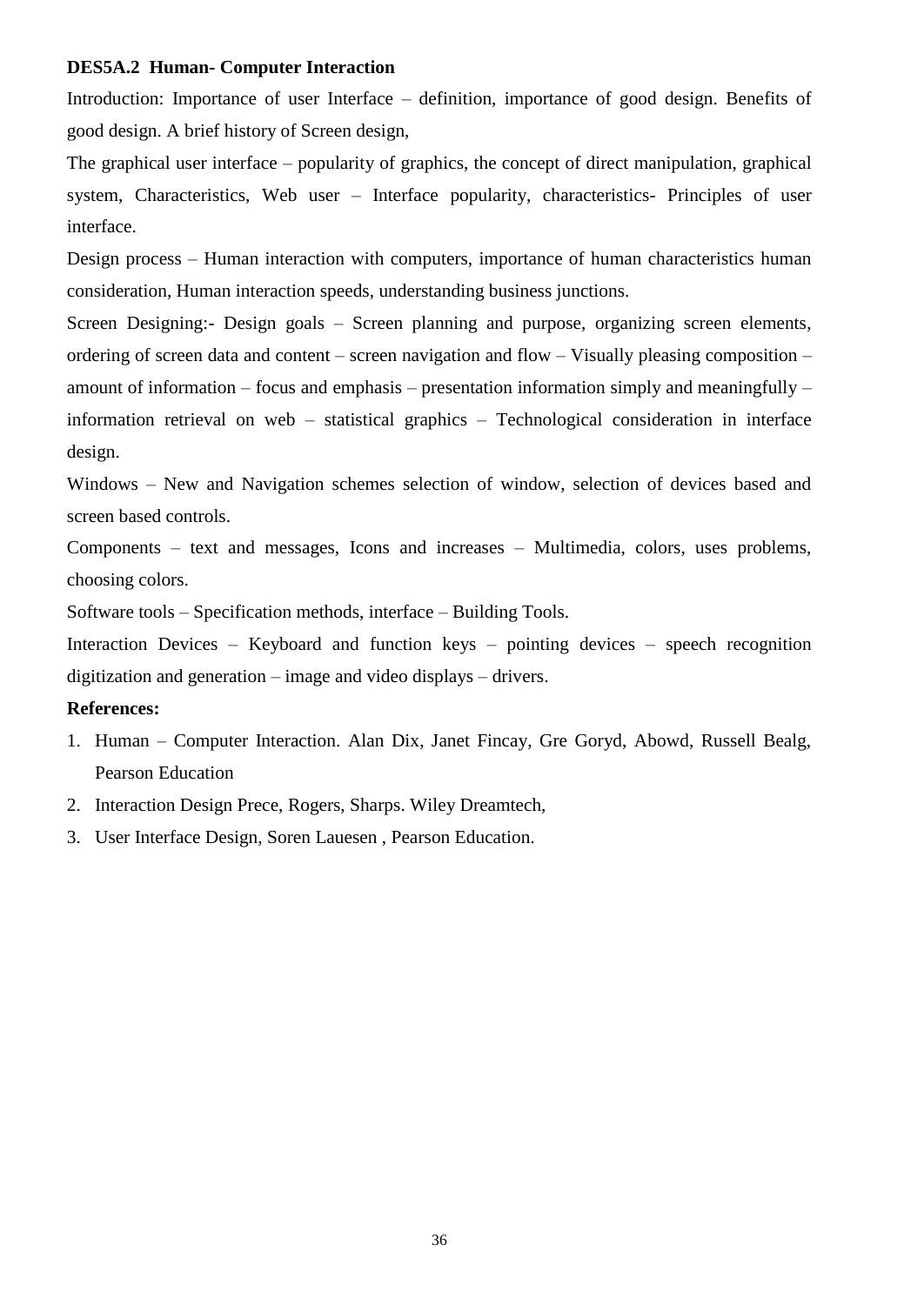# **DES5A.3 Unified Modeling Language**

Introduction: The Evolution of Technology, Structured Analysis and Design, Object-Oriented Technologies, Comparison between the main technologies.

The Unified Process and Features: Unified Process, Static Structure: Process Representation, Dynamic Structure: iterative development, an architecture-centric process, A use-case-driven process, Use case models, Notations and Terminology.

Process Components (Workflows): Business Modeling Workflow, Requirement Workflow, Analysis and Design Workflow, Deployment workflow.

Understanding Object –Oriented Technologies, Current status of Object Technologies, The static object model- Class, Collaborations and Object Diagrams, Generalization, Composition, Aggregation, Multiplicity & Association with concept and examples.

Use Case Analysis: Discussion on use cases, terminology, notations and analysis, what they are and aren"t, Use case- an example, Use case- formal Scenario template.

Static chart Diagram: Composite states, nested states, Events, Simple transitions.

UML Activity and sequence diagrams: Usage and Syntax, Guarded Transitions, Synchronization Bars, Swim lanes Purpose, Proper Usage of Activity diagram. Transition time sequence diagram: Objective and Modeling guidelines, Objective Interaction, Sequence diagram- UML notation, Object and Stereotypes.

- 1. UML distilled by Martin Fouler- Pearson Education.
- 2. Object –Oriented Modeling by James Raumbaugh, PHI.
- 3. UML a nutshell by Dan Pillone, O"Reilly Publication.
- 4. The elements of UML by Scott Amber, Cambridge University Press.
- 5. Designing Object-Oriented Software by Rebecca Wirf Brock, PHI.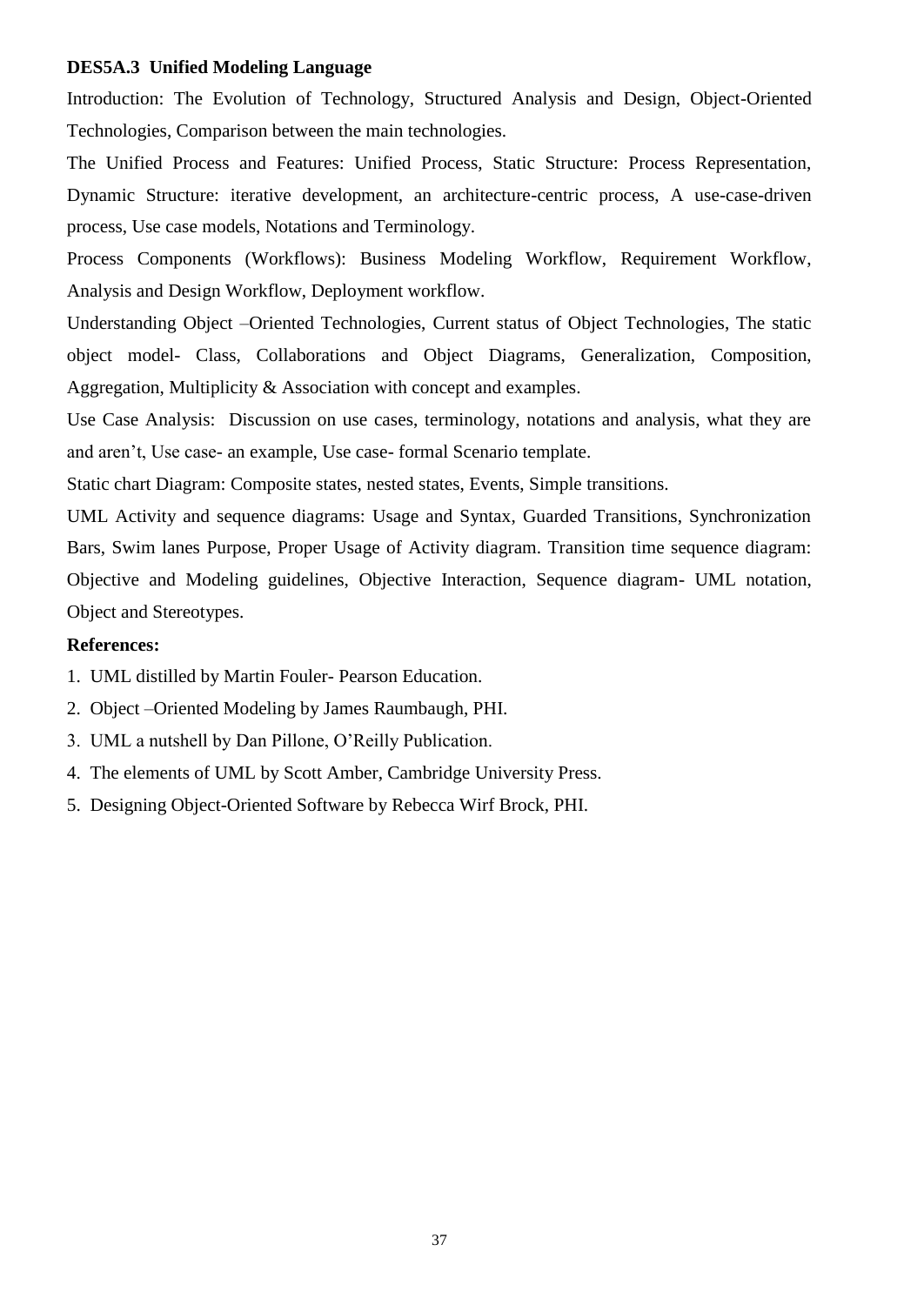| S.             | <b>Course No.</b>         | Subject | <b>Evaluation – Scheme</b> |   |                  |    |    |                    |     |              |  |
|----------------|---------------------------|---------|----------------------------|---|------------------|----|----|--------------------|-----|--------------|--|
| N <sub>0</sub> |                           |         | <b>Period</b>              |   | <b>Sessional</b> |    |    | <b>Examination</b> |     |              |  |
|                |                           |         | ⊥                          | π |                  | TA | CT | <b>TOT</b>         | ESE | Sub.         |  |
|                |                           |         |                            |   |                  |    |    |                    |     | <b>Total</b> |  |
| 3.             | SET/CSE/BCA/SEC4   SEC 4A |         |                            |   |                  | 10 | 20 | 30                 | 70  | 100          |  |

# **SEC 4A.1 Android Programming**

Introduction: History of Android, Introduction to Android Operating Systems, Android Development Tools, Android Architecture.

Overview of object oriented programming using Java: OOPs Concepts: Inheritance, Polymorphism, Interfaces, Abstract class, Threads, Overloading and Overriding, Java Virtual Machine.

Development Tools: Installing and using Eclipse with ADT plug-in, Installing Virtual machine for Android sandwich/Jelly bean (Emulator), configuring the installed tools, creating a android project

– Hello Word, run on emulator, Deploy it on USB-connected Android device.

User Interface Architecture: Application context, intents, Activity life cycle, multiple screen sizes.

User Interface Design: Form widgets, Text Fields, Layouts, Button control, toggle buttons, Spinners(Combo boxes),Images, Menu, Dialog.

Database: Understanding of SQLite database, connecting with the database.

# **References:**

1. Android application development for java programmers. By James C. Sheusi. Publisher: Cengage Learning, 2013.

# **SEC 4A.2 XML Programming**

Introduction: Understanding Mark-up Languages, Introduction to XML and its Goals.

XML Basics: XML Structure and Syntax, Document classes and Rules.

Other XML Concepts: Scripting XML, XML as Data, Linking with XML.

XML with Style: XSL –Style Sheet Basics, XSL basics, XSL style sheets.

- 1. William J. Pardi , XML in action web technology, Microsoft Press, 1999
- 2. Michael J. Young ,Step by Step XML , Microsoft Press, 2002